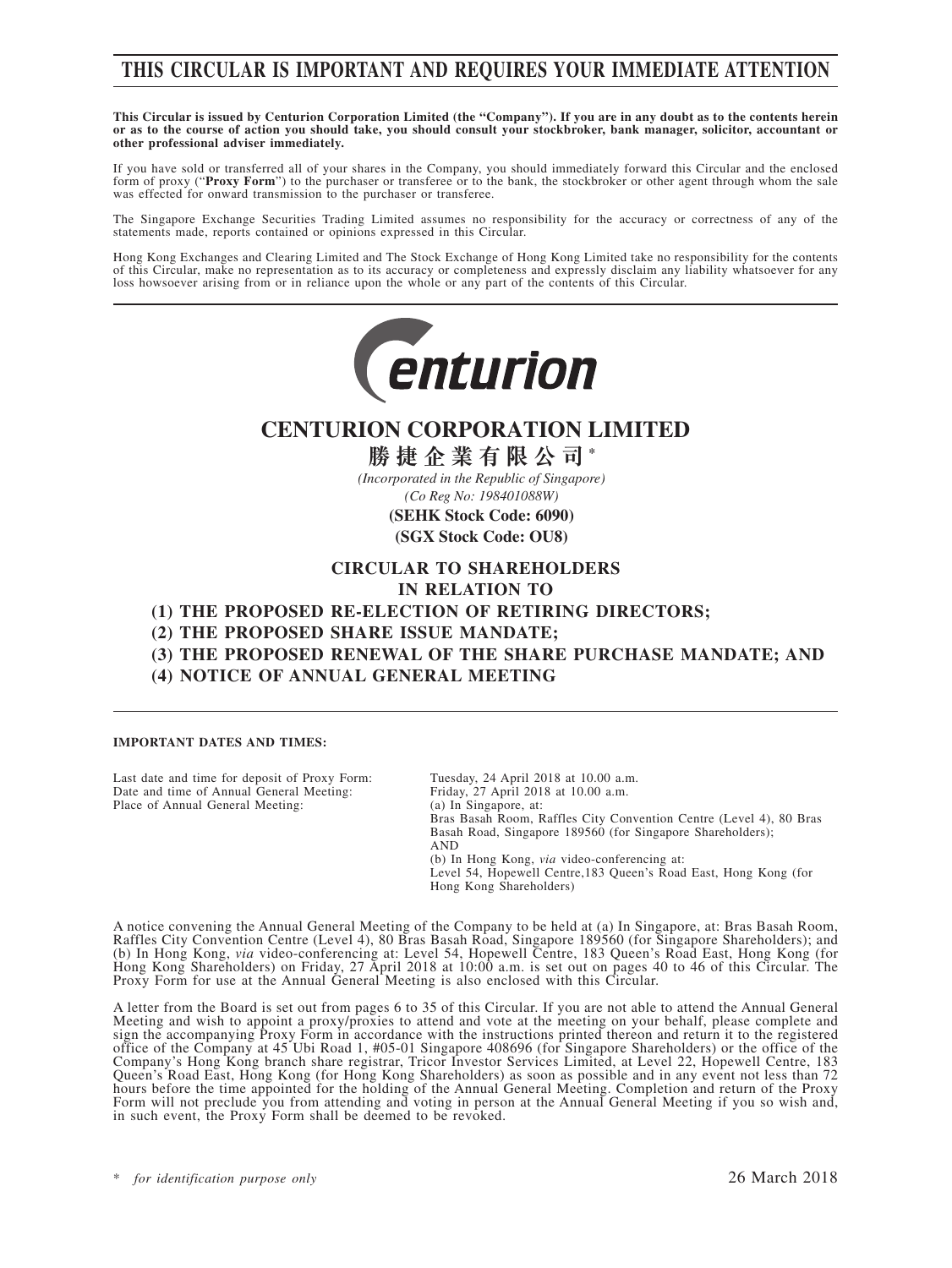# **CONTENTS**

### *Page*

|                  |                                                                                                           | 1              |
|------------------|-----------------------------------------------------------------------------------------------------------|----------------|
|                  |                                                                                                           | 6              |
| 1.               |                                                                                                           | 6              |
| 2.               | THE PROPOSED RE-ELECTION OF RETIRING DIRECTORS                                                            | $\overline{7}$ |
| $\mathfrak{Z}$ . |                                                                                                           | 8              |
| 4.               | THE PROPOSED RENEWAL OF THE SHARE PURCHASE MANDATE                                                        | 11             |
| 5.               |                                                                                                           | 33             |
| 6.               |                                                                                                           | 33             |
| 7.               | ANNUAL GENERAL MEETING AND PROXY ARRANGEMENT                                                              | 33             |
| 8.               | CLOSURE OF REGISTER OF MEMBERS IN HONG KONG                                                               | 34             |
| 9.               | DIRECTORS' RESPONSIBILITY STATEMENT                                                                       | 34             |
| 10.              | DOCUMENTS AVAILABLE FOR INSPECTION                                                                        | 35             |
|                  | <b>APPENDIX – DETAILS OF RETIRING DIRECTORS PROPOSED FOR</b><br>RE-ELECTION AT THE ANNUAL GENERAL MEETING | 36             |
|                  |                                                                                                           | 40             |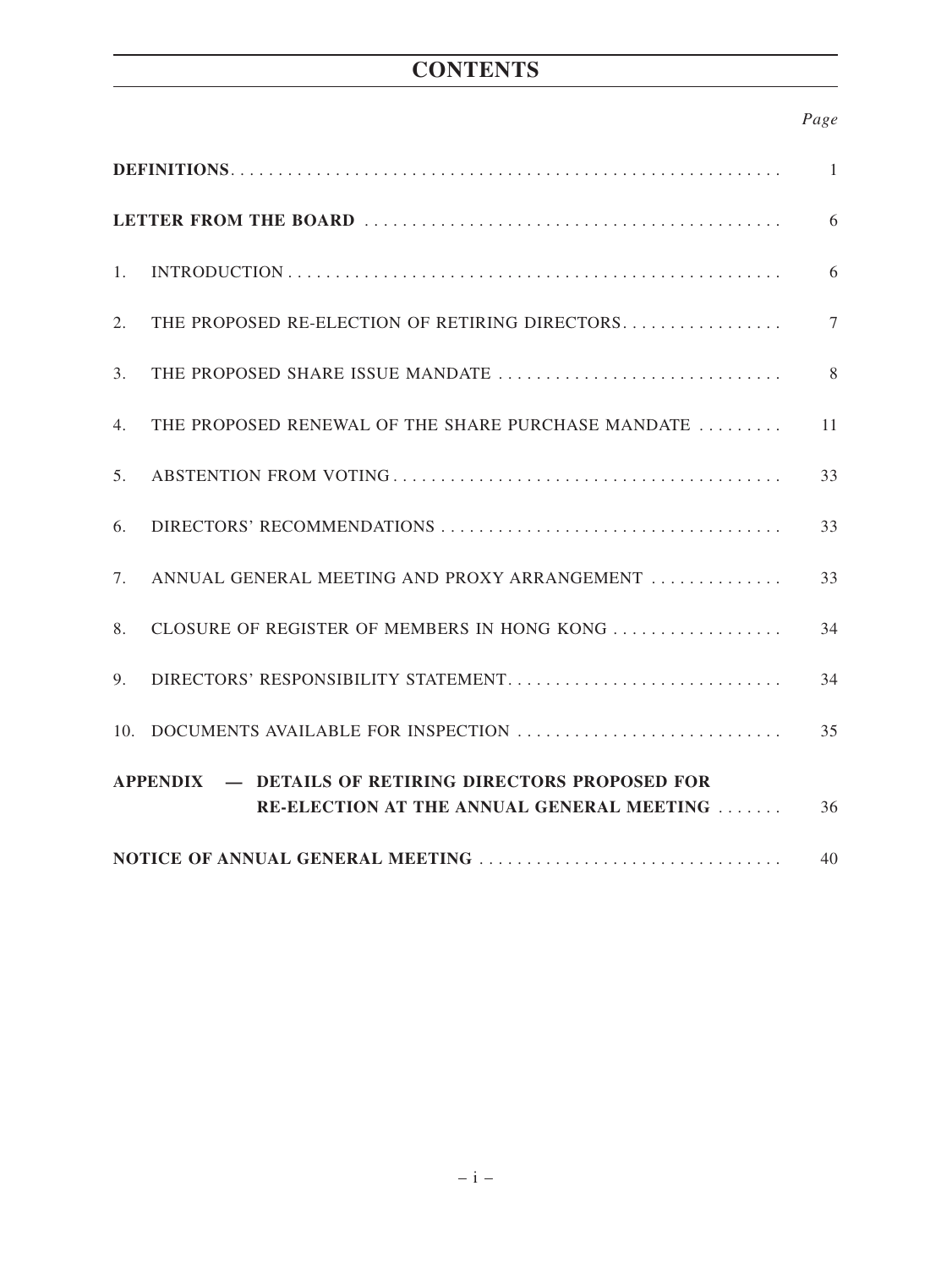| "2017 AGM"                       | ÷                    | The AGM of the Company held on 26 April 2017                                                                                                                                                       |  |  |  |  |
|----------------------------------|----------------------|----------------------------------------------------------------------------------------------------------------------------------------------------------------------------------------------------|--|--|--|--|
| "2018 AGM"                       | $\ddot{\phantom{a}}$ | The AGM of the Company to be held on 27 April 2018                                                                                                                                                 |  |  |  |  |
| "2017 Share Issue Mandate"       | $\ddot{\cdot}$       | Shall have the meaning ascribed to it in Section 3.1 of this<br>Circular                                                                                                                           |  |  |  |  |
| "2017 Share Purchase<br>Mandate" | ÷                    | Shall have the meaning ascribed to it in Section 4.1.3 of this<br>Circular                                                                                                                         |  |  |  |  |
| "ACRA"                           | $\ddot{\phantom{a}}$ | and Corporate Regulatory Authority<br>Accounting<br>of<br>Singapore                                                                                                                                |  |  |  |  |
| "Act"                            | $\ddot{\phantom{a}}$ | Companies Act (Chapter 50 of Singapore Statutes), as may<br>be amended, modified or supplemented from time to time                                                                                 |  |  |  |  |
| "AGM"                            | $\ddot{\cdot}$       | Annual General Meeting of the Company                                                                                                                                                              |  |  |  |  |
| "Approval Date"                  | $\ddot{\phantom{a}}$ | Shall have the meaning ascribed to it in Section 4.3.1 of this<br>Circular                                                                                                                         |  |  |  |  |
| "Average Closing Price"          | $\ddot{\phantom{a}}$ | Shall have the meaning ascribed to it in Section 4.3.4 of this<br>Circular                                                                                                                         |  |  |  |  |
| "Board"                          | $\ddot{\cdot}$       | The board of Directors                                                                                                                                                                             |  |  |  |  |
| "CDP"                            | $\ddot{\phantom{a}}$ | The Central Depository (Pte) Limited                                                                                                                                                               |  |  |  |  |
| "close associate"                | $\ddot{\phantom{a}}$ | Has the meaning ascribed to it under the HK Listing Rules                                                                                                                                          |  |  |  |  |
| "Company"                        | $\ddot{\cdot}$       | Centurion Corporation Limited, a company incorporated in<br>the Republic of Singapore with limited liability, the Shares<br>of which are listed on the SGX-ST and the Main Board of<br><b>HKSE</b> |  |  |  |  |
| "Constitution"                   | ÷                    | the constitution of the Company, as amended, supplemented<br>or otherwise modified from time to time                                                                                               |  |  |  |  |

Except where the context otherwise requires, the following definitions apply throughout this Circular: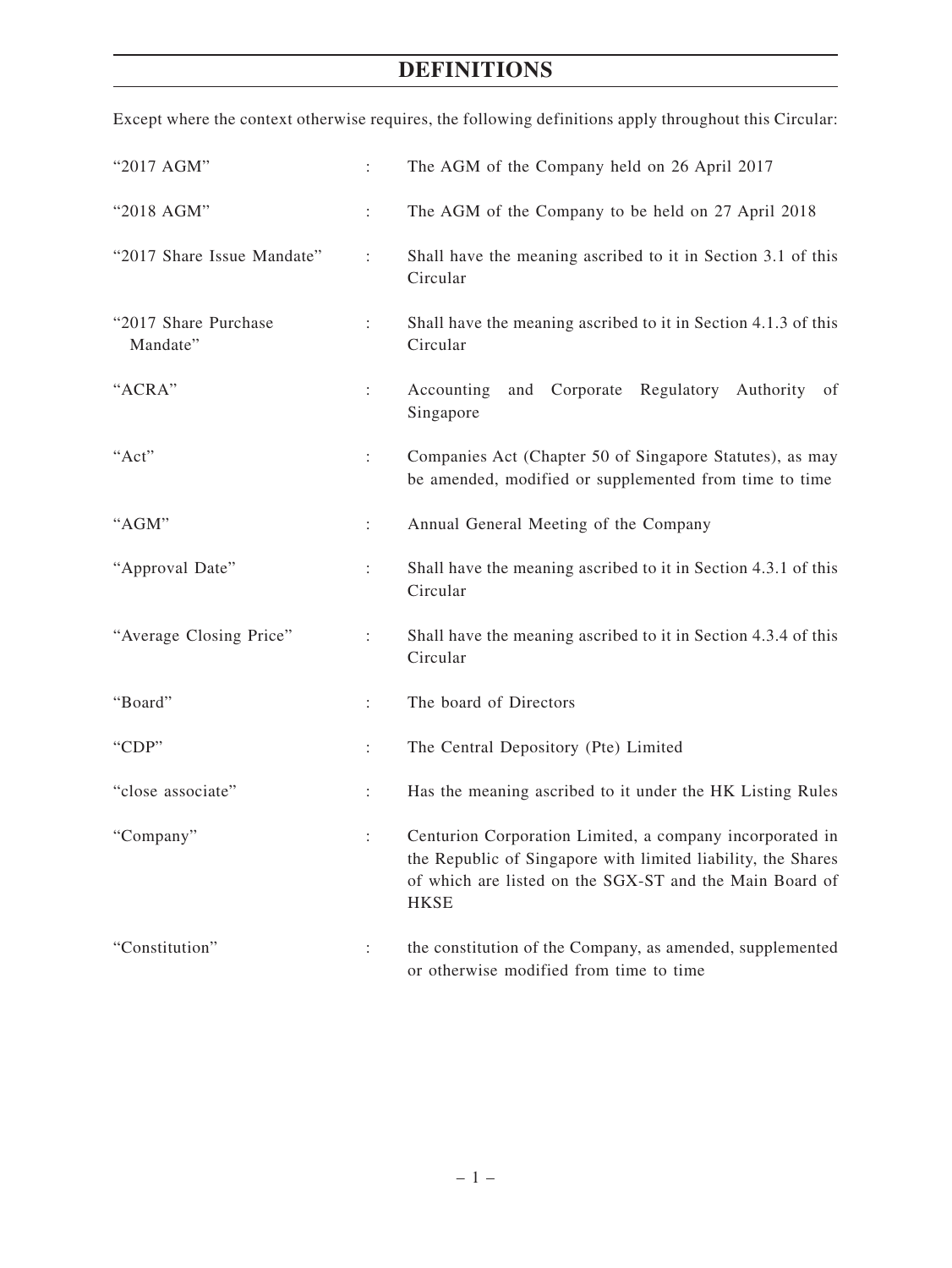| "Controlling Shareholder(s)" $\qquad$ : |                      | A person who:                                                                                                                                                                                                                                                                                                                                                                                                                                                                                                                                                                            |
|-----------------------------------------|----------------------|------------------------------------------------------------------------------------------------------------------------------------------------------------------------------------------------------------------------------------------------------------------------------------------------------------------------------------------------------------------------------------------------------------------------------------------------------------------------------------------------------------------------------------------------------------------------------------------|
|                                         |                      | holds, directly or indirectly, fifteen per cent. $(15%)$ or<br>(a)<br>more of the total number of issued Shares (excluding<br>Treasury Shares and subsidiary holdings) in the<br>Company (unless the SGX-ST determines that such a<br>person is not a Controlling Shareholder of the<br>Company); or                                                                                                                                                                                                                                                                                     |
|                                         |                      | (b) in fact exercises control over the Company.                                                                                                                                                                                                                                                                                                                                                                                                                                                                                                                                          |
|                                         |                      | Under the HK Listing Rules, the term "controlling<br>shareholder" refers to any person who is or group of persons<br>(including any holder of depository receipts) who are<br>together entitled to exercise or control the exercise of thirty<br>per cent. $(30\%)$ (or such other amount as may from time to<br>time be specified in the HK Takeovers Code as being the<br>level for triggering a mandatory general offer) or more of<br>the voting power at general meetings of the Company or<br>who is or are in a position to control the composition of a<br>majority of the Board |
| "core connected person(s)"              | $\ddot{\phantom{a}}$ | Has the meaning ascribed to it under Chapter 1 of the HK<br><b>Listing Rules</b>                                                                                                                                                                                                                                                                                                                                                                                                                                                                                                         |
| "Directors"                             | $\ddot{\cdot}$       | The directors of the Company as at the Latest Practicable<br>Date                                                                                                                                                                                                                                                                                                                                                                                                                                                                                                                        |
| "EPS"                                   | $\ddot{\phantom{a}}$ | Earnings per Share                                                                                                                                                                                                                                                                                                                                                                                                                                                                                                                                                                       |
| "FY"                                    |                      | Financial year ended 31 December                                                                                                                                                                                                                                                                                                                                                                                                                                                                                                                                                         |
| "Group"                                 | $\ddot{\cdot}$       | The Company, its subsidiaries and associated companies                                                                                                                                                                                                                                                                                                                                                                                                                                                                                                                                   |
| "HKSE"                                  |                      | The Stock Exchange of Hong Kong Limited                                                                                                                                                                                                                                                                                                                                                                                                                                                                                                                                                  |
| "HK Listing Rules"                      | ÷                    | The Rules Governing the Listing of Securities on the HKSE,<br>as amended, modified or supplemented from time to time                                                                                                                                                                                                                                                                                                                                                                                                                                                                     |
| "HK Repurchase Code"                    | $\ddot{\cdot}$       | The Code on Share Buy-backs of Hong Kong, as amended,<br>modified or supplemented from time to time                                                                                                                                                                                                                                                                                                                                                                                                                                                                                      |
| "HK Takeovers Code"                     |                      | The Code on Takeovers and Mergers of Hong Kong, as<br>amended, modified or supplemented from time to time                                                                                                                                                                                                                                                                                                                                                                                                                                                                                |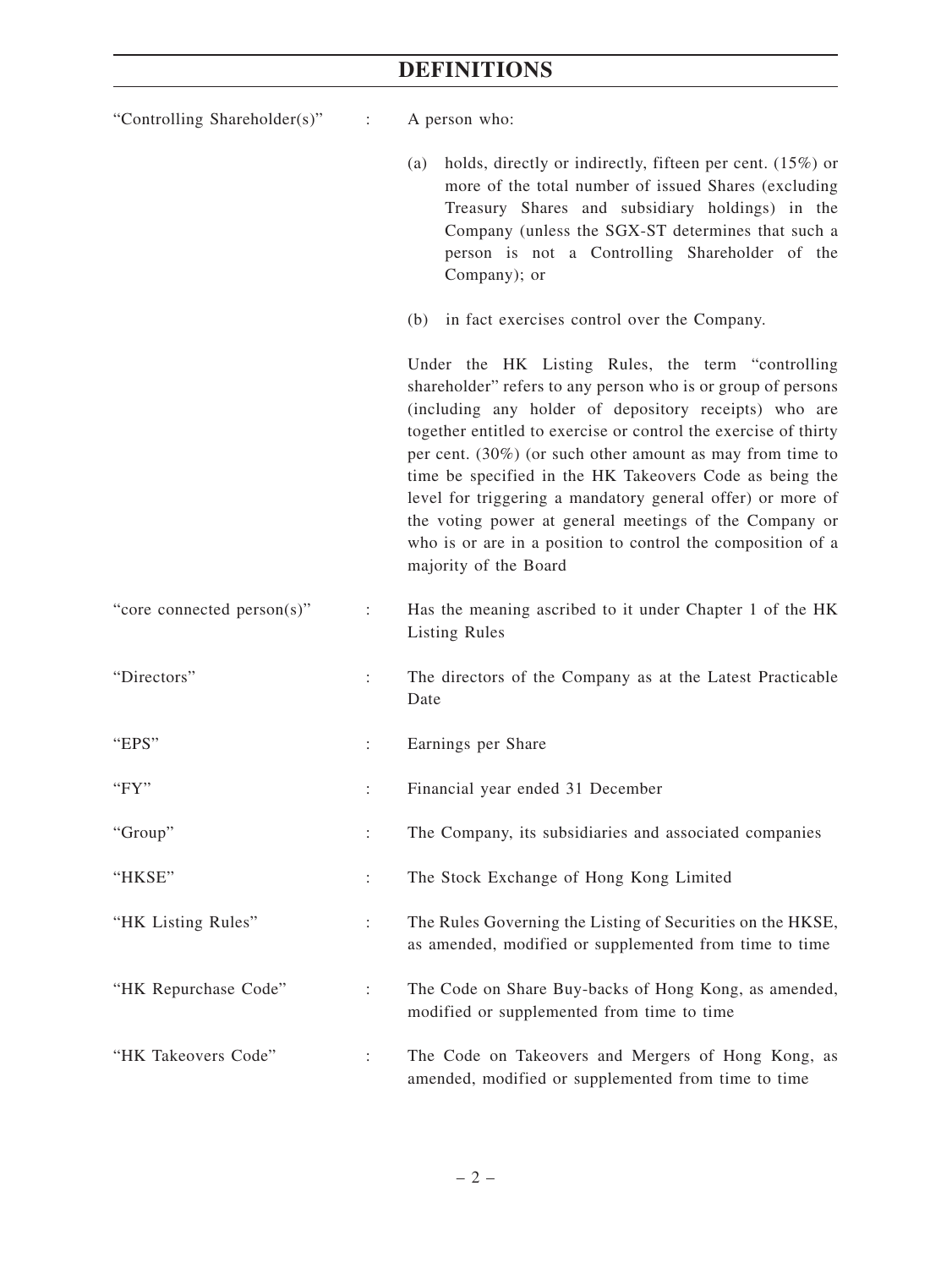| "HK\$"                      | ÷                    | Hong Kong dollars                                                                                                                                                                                                                       |
|-----------------------------|----------------------|-----------------------------------------------------------------------------------------------------------------------------------------------------------------------------------------------------------------------------------------|
| "Latest Practicable Date"   | ÷                    | 14 March 2018, being the latest practicable date prior to the<br>printing of this Circular for the purpose of obtaining<br>relevant information for inclusion herein                                                                    |
| "Listing Manual"            | ÷                    | The listing manual of the SGX-ST, as may be amended,<br>modified or supplemented from time to time                                                                                                                                      |
| "Market Day"                | $\ddot{\phantom{a}}$ | A day on which the SGX-ST or the HKSE, as the case may<br>be, is open for securities trading                                                                                                                                            |
| "Maximum Price"             | $\ddot{\phantom{a}}$ | Shall have the meaning ascribed to it in Section 4.3.4 of this<br>Circular                                                                                                                                                              |
| "NAV"                       |                      | Net asset value                                                                                                                                                                                                                         |
| "Off-Market Share Purchase" | ÷                    | A Share Purchase by the Company effected otherwise than<br>on the SGX-ST and/or the HKSE pursuant to an equal<br>access scheme, which is in accordance with Section 76C of<br>the Act, for the purchase of Shares from the Shareholders |
| "On-Market Share Purchase"  | $\ddot{\phantom{a}}$ | A Share Purchase by the Company effected on the SGX-ST<br>and/or the HKSE, through one or more duly licensed<br>stockbrokers, appointed by the Company for such purpose                                                                 |
| "Permitted Period"          | $\ddot{\cdot}$       | Shall have the meaning ascribed to it in Section 4.3.2 of this<br>Circular                                                                                                                                                              |
| "Public"                    | $\ddot{\cdot}$       | Shall have the meaning ascribed to it in Section 4.9.1 of this<br>Circular                                                                                                                                                              |
| "Rule 14"                   |                      | Shall have the meaning ascribed to it in Section 4.10.1 of<br>this Circular                                                                                                                                                             |
| "Securities Account"        | $\ddot{\phantom{a}}$ | The securities account maintained by a Depositor with the<br>Depository or a clearing house (as the case may be)                                                                                                                        |
| "SFC"                       | ÷                    | The Securities and Futures Commission of Hong Kong                                                                                                                                                                                      |
| "SFO"                       | $\ddot{\phantom{a}}$ | The Securities and Futures Ordinance (Chapter 571 of the<br>Laws of Hong Kong), as<br>amended, modified<br>or<br>supplemented from time to time                                                                                         |
| "SGX-ST"                    |                      | Singapore Exchange Securities Trading Limited                                                                                                                                                                                           |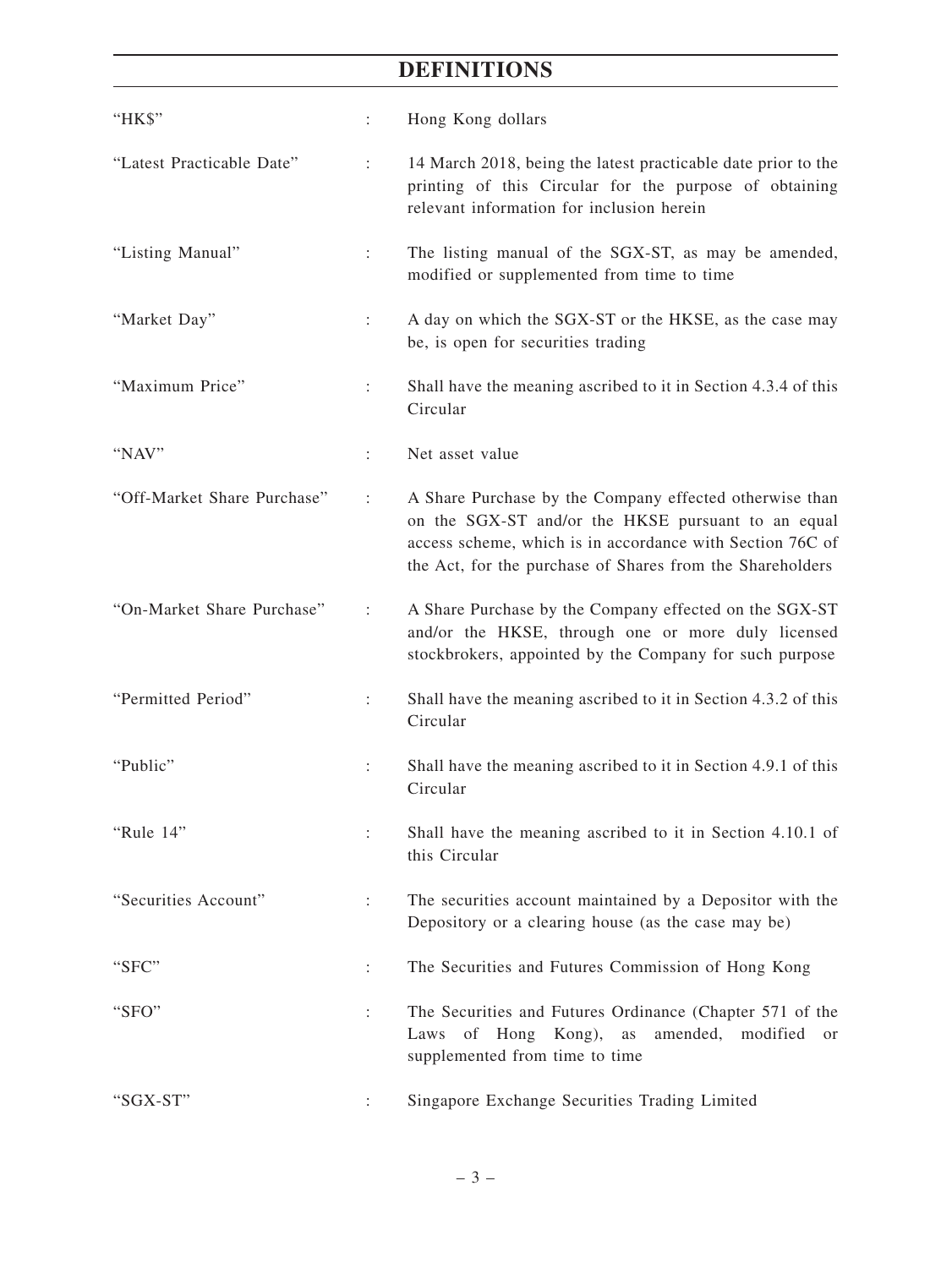| "Share $(s)$ "             | ÷                    | Ordinary share(s) in the share capital of the Company                                                                                                                                                                                                                                                                                  |
|----------------------------|----------------------|----------------------------------------------------------------------------------------------------------------------------------------------------------------------------------------------------------------------------------------------------------------------------------------------------------------------------------------|
| "Shareholder(s)"           | ÷                    | Registered holders of Shares in the register of members<br>maintained by the Company and Depositors who have<br>Shares entered against their names in the Depository<br>Register                                                                                                                                                       |
| "Share Issue Mandate"      | $\ddot{\phantom{a}}$ | A general mandate granted by the Shareholders to authorise<br>the Directors to allot, issue and deal with Shares in<br>accordance with the terms set out in the resolution<br>authorising the same                                                                                                                                     |
| "Share Purchase"           | ÷                    | Purchase or acquisition of Shares by the Company pursuant<br>to the Share Purchase Mandate                                                                                                                                                                                                                                             |
| "Share Purchase Mandate"   | $\ddot{\cdot}$       | A general mandate granted by the Shareholders to authorise<br>the Directors to exercise all the powers of the Company to<br>purchase Shares in accordance with the terms set out in the<br>resolution authorising the same                                                                                                             |
| "Singapore Listing Rules"  | $\ddot{\phantom{a}}$ | The listing rules of the SGX-ST, as set out in the Listing<br>Manual                                                                                                                                                                                                                                                                   |
| "Singapore Take-over Code" | ÷                    | The Singapore Code on Take-overs and Mergers, as<br>amended, supplemented or modified from time to time                                                                                                                                                                                                                                |
| "Substantial Shareholder"  | $\ddot{\cdot}$       | A person who has an interest in not less than five per cent.<br>$(5\%)$ of all issued voting shares.                                                                                                                                                                                                                                   |
|                            |                      | Under the HK Listing Rules, the term "substantial<br>shareholder" in relation to a company means a person who<br>is entitled to exercise, or control the exercise of, ten per<br>cent. $(10\%)$ or more of the voting power at any general<br>meeting of the company.                                                                  |
|                            |                      | Under the SFO, the term "substantial shareholder", in<br>relation to a corporation, means a person who has an interest<br>in the relevant share capital of the corporation, the nominal<br>value of which is equal to or more than five per cent. $(5\%)$<br>of the nominal value of the relevant share capital of the<br>corporation. |
| " $SS"$                    |                      | Singapore dollars                                                                                                                                                                                                                                                                                                                      |
| "%" or "per cent."         |                      | Per centum or percentage                                                                                                                                                                                                                                                                                                               |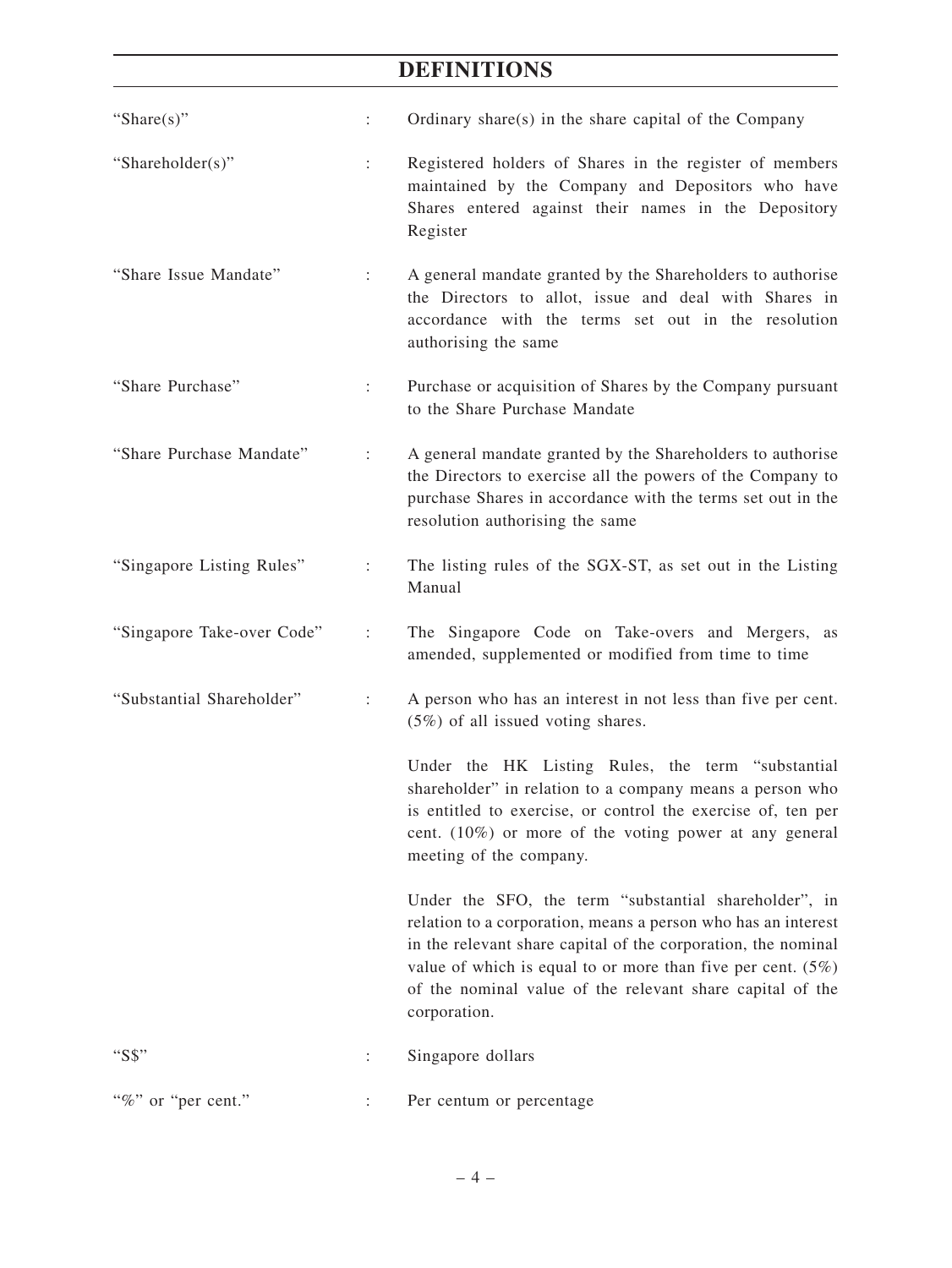The terms "**Depositor**", "**Depository**", "**Depository Agent**" and "**Depository Register**" shall have the meanings ascribed to them, respectively, in Section 81SF of the Securities and Futures Act (Chapter 289 of Singapore Statutes).

The term "**Treasury Share**" shall have the meaning ascribed to it in Section 4 of the Act.

The term "**Subsidiary**" shall have the meaning ascribed to it in Section 5 of the Act and the HK Listing Rules, as the case may be. The terms "**Associate**" and "**Associated Company**" shall have the meanings ascribed to them, respectively, in the section entitled "Definitions and Interpretation" in the Listing Manual or the HK Listing Rules, as the case may be.

Words importing the singular shall, where applicable, include the plural and *vice versa*, and words importing the masculine gender shall, where applicable, include the feminine and neuter genders and *vice versa*. References to persons shall include corporations.

Any reference in this Circular to any enactment is a reference to that enactment as for the time being amended or re-enacted. Any word defined under the Act, the SFO, the Listing Manual, the HK Listing Rules, the Singapore Take-over Code, the HK Takeovers Code, the HK Repurchase Code or any statutory modification thereof and used in this Circular shall, where applicable, have the meaning assigned to it under the Act, the SFO, the Listing Manual, the HK Listing Rules, the Singapore Take-over Code, the HK Takeovers Code, the HK Repurchase Code or any modification thereof, as the case may be, unless otherwise provided.

Any reference to a time of day and date in this Circular shall be a reference to Singapore time and date unless otherwise stated.

Any discrepancies in figures included in this Circular between the amounts listed and the totals thereof are due to rounding. Accordingly, figures shown as totals in this Circular may not be an arithmetic aggregation of the figures that precede them.

This Circular is translated into Chinese. In case of any inconsistency between Chinese and English version, the latter shall prevail.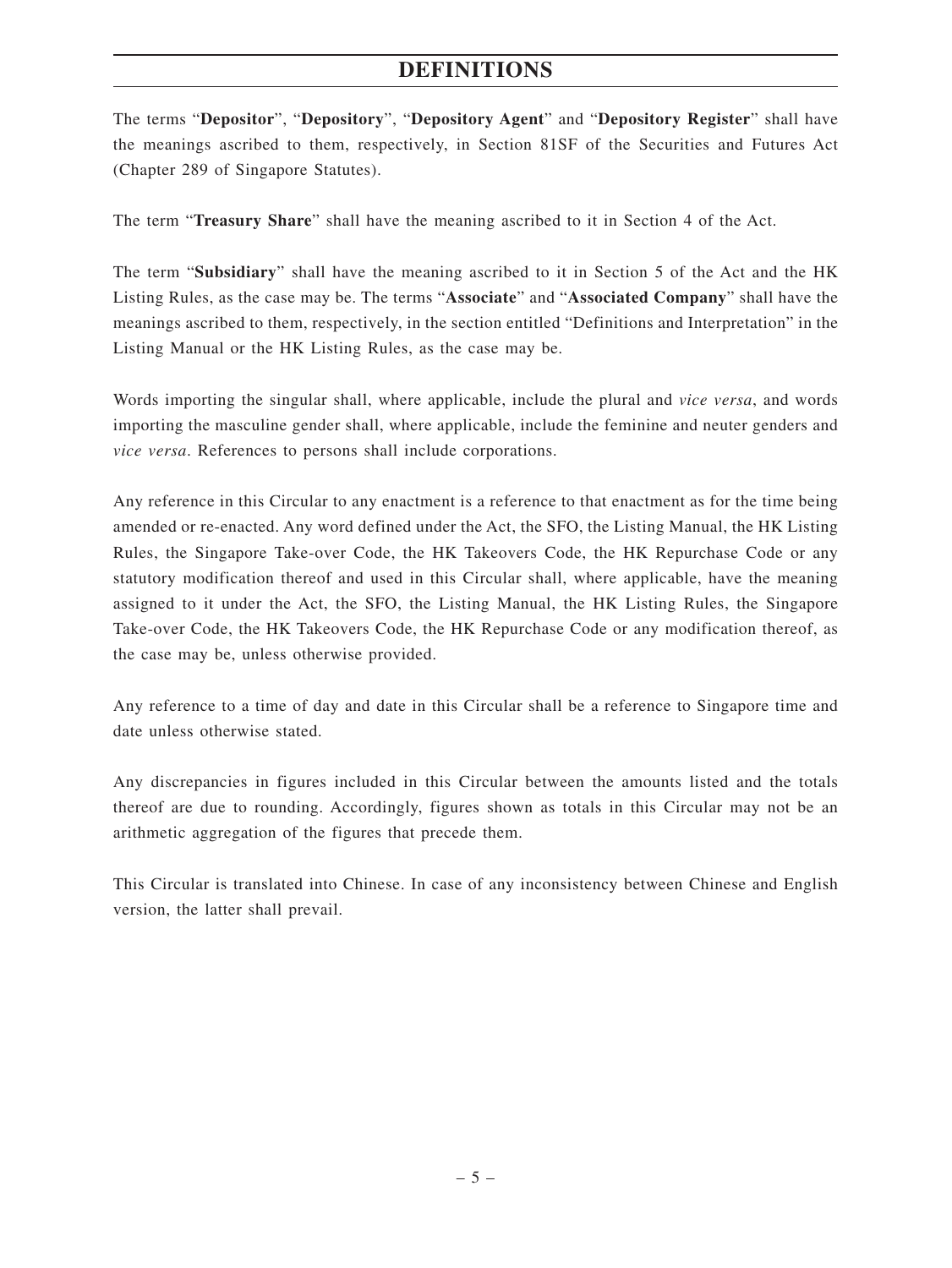

## **CENTURION CORPORATION LIMITED**

**勝捷企業有限公司 \***

*(Incorporated in the Republic of Singapore) (Co Reg No: 198401088W)* **(SEHK Stock Code: 6090) (SGX Stock Code: OU8)**

#### **Directors:**

*Non-executive Directors:* Wong Kok Hoe *(Non-Executive Chairman)* Loh Kim Kang David Han Seng Juan

*Independent Non-executive Directors:* Gn Hiang Meng *(Lead Independent Director)* Chandra Mohan s/o Rethnam Owi Kek Hean

**Registered Office:** 45 Ubi Road 1, #05-01 Singapore 408696

**Headquarters and Principal Place of Business in Singapore:** 45 Ubi Road 1, #05-01 Singapore 408696

**Principal Place of Business in Hong Kong:** Room 5705 57th Floor, The Center 99 Queen's Road Central Hong Kong

26 March 2018

#### **To: The Shareholders**

Dear Sir/Madam

### **(1) THE PROPOSED RE-ELECTION OF RETIRING DIRECTORS;**

**(2) THE PROPOSED SHARE ISSUE MANDATE;**

### **(3) THE PROPOSED RENEWAL OF THE SHARE PURCHASE MANDATE; AND**

**(4) NOTICE OF ANNUAL GENERAL MEETING**

### **1. INTRODUCTION**

1.1 The Directors are convening the 2018 AGM on Friday, 27 April 2018 at (a) in Singapore, at Bras Basah Room, Raffles City Convention Centre (Level 4), 80 Bras Basah Road, Singapore 189560

\* *for identification purpose only*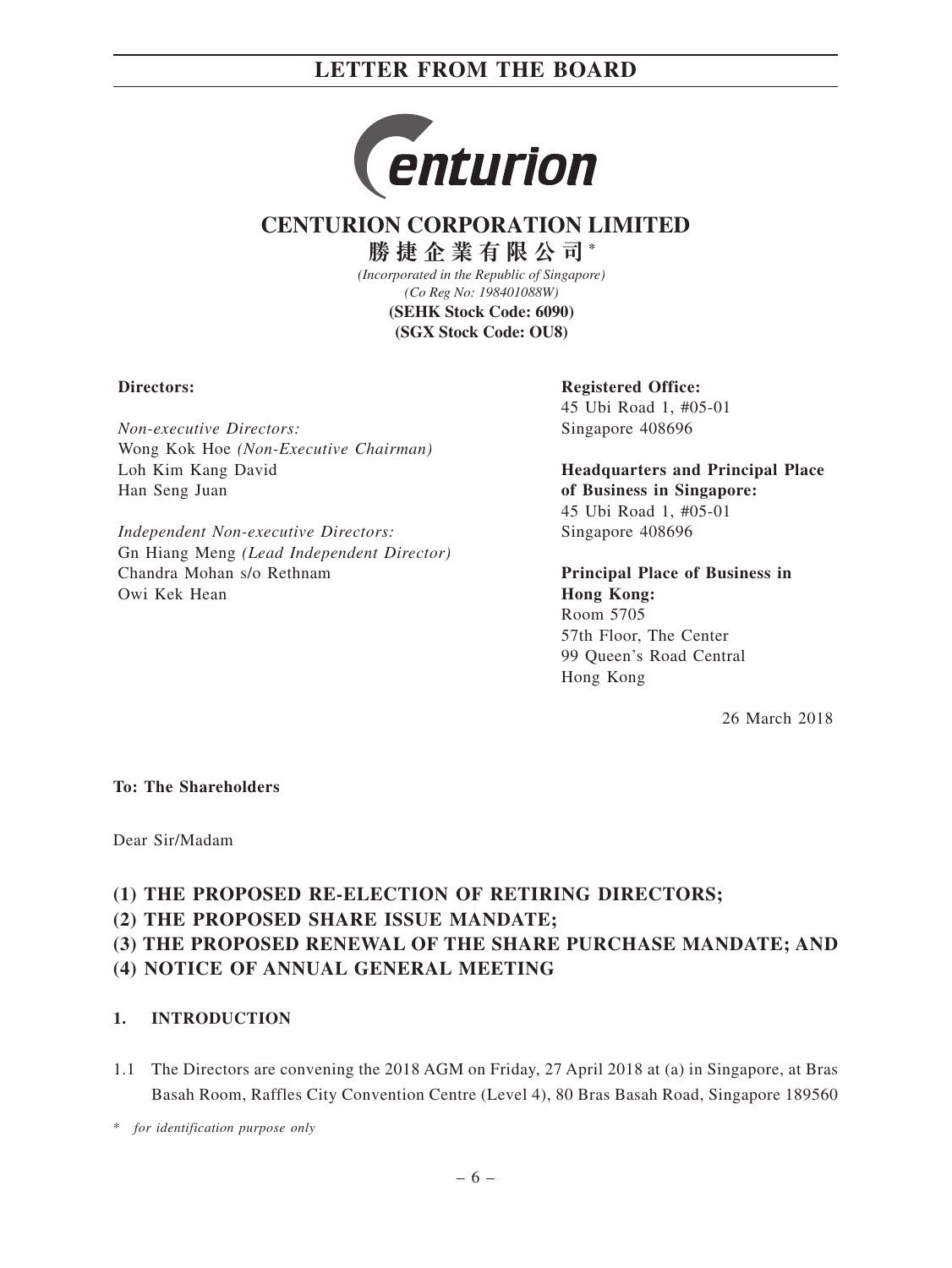(for Singapore Shareholders); and (b) in Hong Kong, *via* video-conferencing at Level 54, Hopewell Centre, 183 Queen's Road East, Hong Kong (for Hong Kong Shareholders) at 10:00 a.m. to seek Shareholders' approval for, *inter alia*, the following matters:

- (a) the proposed re-election of retiring Directors;
- (b) the proposed Share Issue Mandate; and
- (c) the proposed renewal of the Share Purchase Mandate.

These resolutions will be proposed at the 2018 AGM, as set out in the notice of the 2018 AGM contained in this Circular.

- 1.2 The Singapore Listing Rules and the HK Listing Rules contain provisions to regulate: (i) the issuance of shares; and (ii) the repurchase of shares by companies with primary listings of their securities on the SGX-ST and the HKSE, respectively.
- 1.3 The purpose of this Circular is to provide Shareholders with information relating to, and explain the rationale for the resolutions to be proposed at, the 2018 AGM, in respect of: (i) the proposed re-election of the retiring Directors; (ii) the proposed Share Issue Mandate; and (iii) the proposed renewal of the Share Purchase Mandate.
- 1.4 This Circular also serves as an explanatory statement (as required under the HK Listing Rules) to provide the Shareholders with the requisite information reasonably necessary to enable the Shareholders to make an informed decision as to whether to vote for or against the relevant ordinary resolution.

**IMPORTANT: In cases where there are discrepancies between the applicable laws, rules and/or regulations of Hong Kong and Singapore, the more stringent set of laws, rules and/or regulations shall prevail.**

#### **2. THE PROPOSED RE-ELECTION OF RETIRING DIRECTORS**

As at the Latest Practicable Date:

- (a) the non-executive Directors were Mr. Han Seng Juan, Mr. Loh Kim Kang David and Mr. Wong Kok Hoe; and
- (b) the independent non-executive Directors were Mr. Gn Hiang Meng, Mr. Chandra Mohan s/o Rethnam and Mr. Owi Kek Hean.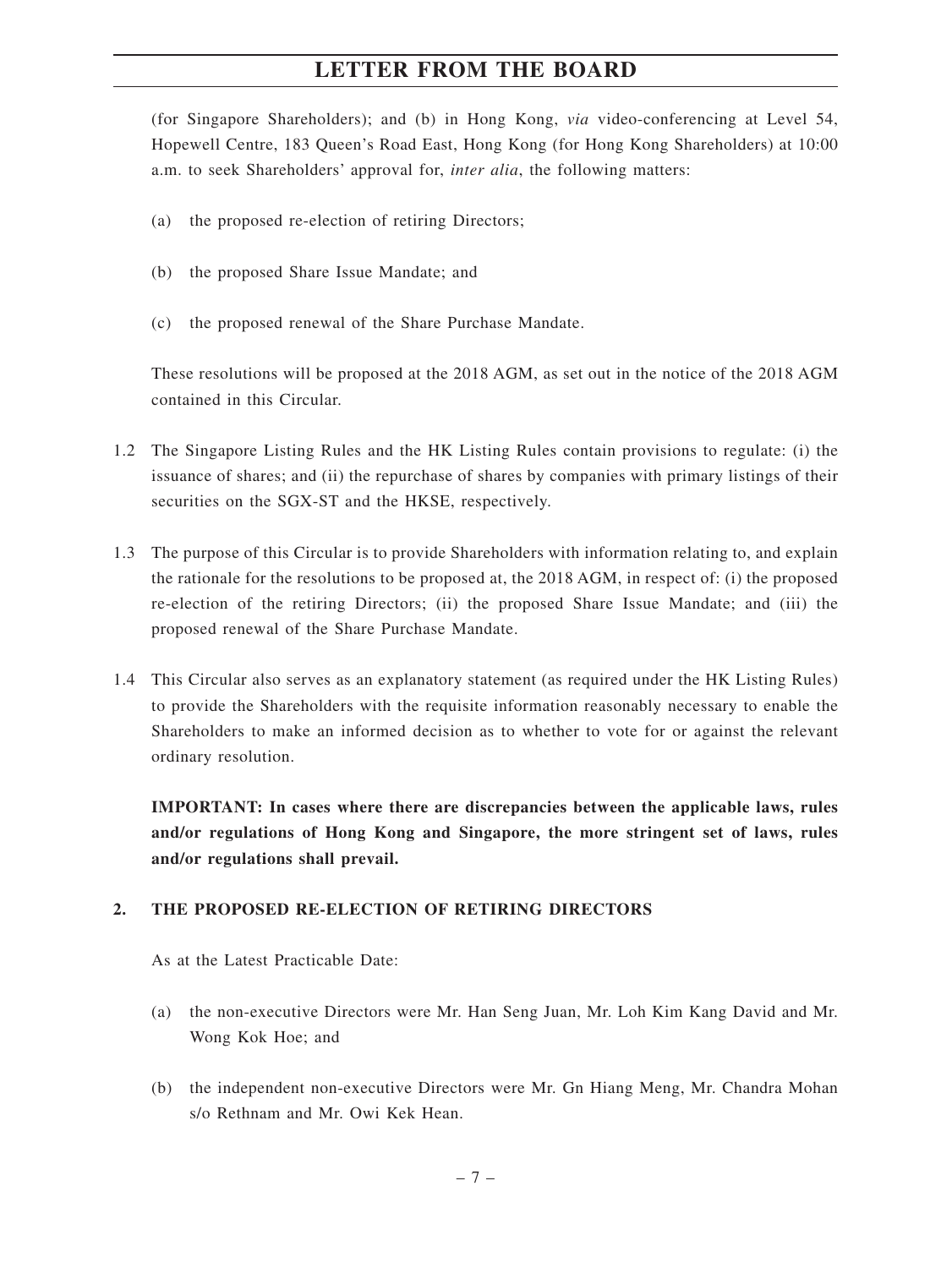Pursuant to Regulation 89 of the Constitution, our non-executive Director, Mr. Han Seng Juan and our independent non-executive Director, Mr. Gn Hiang Meng, shall retire from office by rotation, and, being eligible, offer themselves for re-election at the 2018 AGM.

As at the Latest Practicable Date, Mr. Gn Hiang Meng has served on the Board of the Company more than 9 years from the date of his first appointment on 17 May 2007.

The Nominating Committee had reviewed and confirmed that Mr. Gn continues to be independent after taking into consideration the following factors:

- (i) Mr. Gn has provided very valuable contributions to the Board through his integrity, objectivity and professionalism notwithstanding the years of service;
- (ii) Mr. Gn has expressed succinctly and objectively his views on issues and provided relevant and invaluable input;
- (iii) Mr. Gn has demonstrated strong independence in character and judgement in the discharge of his Director's duties; and
- (iv) Mr. Gn has continued to provide overall guidance to the Company's management and in protecting the Company's assets and upholding the interests of all Shareholders, in particular, the non-controlling Shareholders.

Mr. Gn, being a member of the Nominating Committee, had abstained from deliberation and voting in respect of the assessment on his own independence. Accordingly, the Nominating Committee had recommended to the Board that Mr. Gn to continue to be considered an independent Director.

After due consideration, the Board has resolved that Mr. Gn continues to be considered an independent Director.

The particulars required to be disclosed under the HK Listing Rules in relation to the Directors proposed for re-election are set out in Appendix ("**Details of Retiring Directors proposed for Re-election at the Annual General Meeting**") to this Circular.

#### **3. THE PROPOSED SHARE ISSUE MANDATE**

3.1 At the 2017 AGM, a Share Issue Mandate (the "**2017 Share Issue Mandate**") was granted by the Shareholders to the Directors, authorising the Directors to issue Shares and/or to make or grant offers, agreements or options that might or would require Shares to be issued, in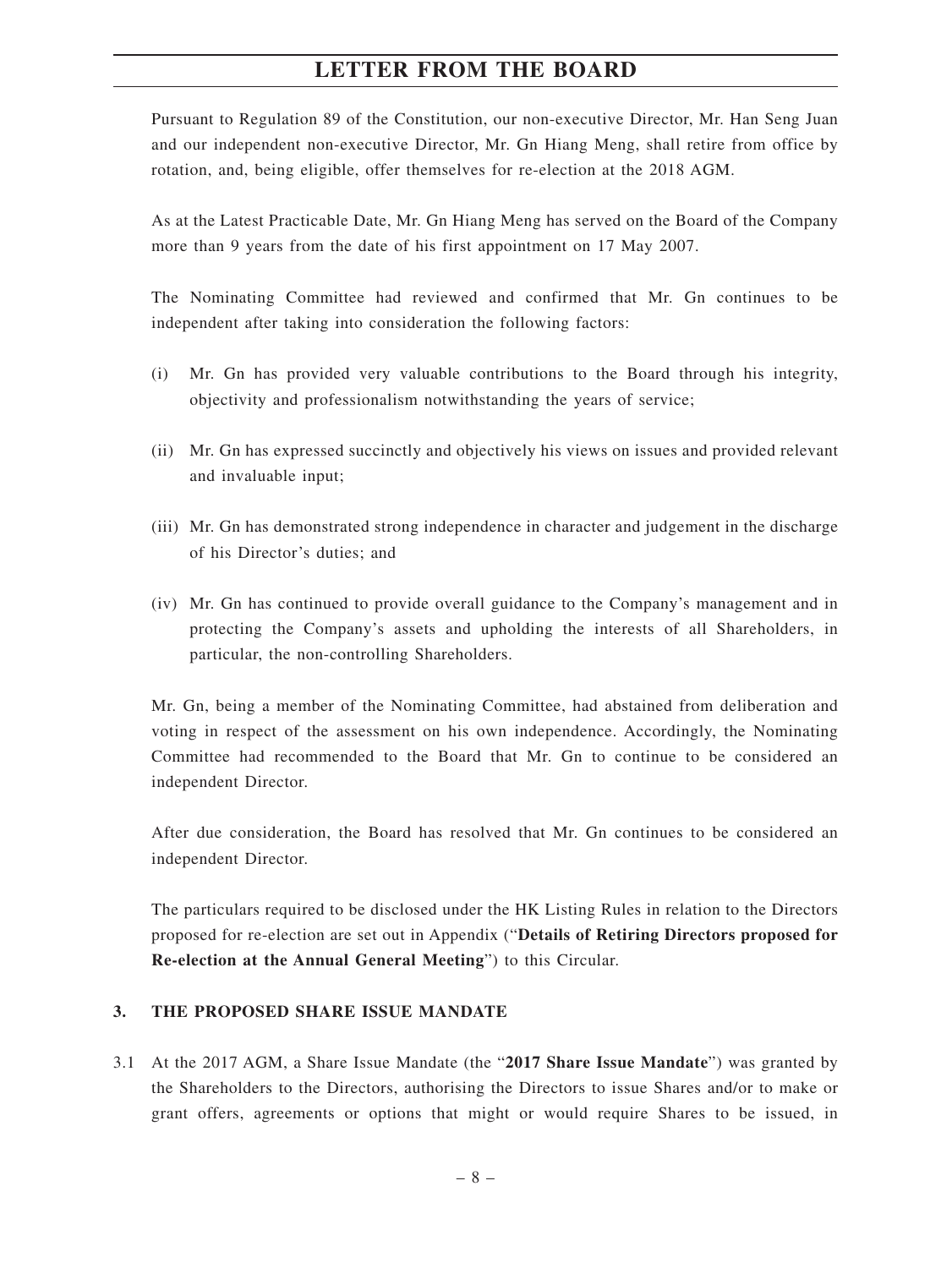accordance with the terms set out in the resolution approving the 2017 Share Issue Mandate and in compliance with the Singapore Listing Rules, all legal requirements and the Constitution. The 2017 Share Issue Mandate will expire upon the conclusion of the 2018 AGM.

- 3.2 An ordinary resolution as set out in Ordinary Resolution 7 of the notice of the 2018 AGM will be proposed at the 2018 AGM to seek the approval of the Shareholders, that, pursuant to Section 161 of the Act, Rule 806 of the Listing Manual and the HK Listing Rules, the following authority be given to the Directors to:
	- (i) issue Shares in the capital of the Company whether by way of rights, bonus or otherwise, and/or
	- (ii) make or grant offers, agreements or options (collectively, "**Instruments**") that might or would require Shares to be issued, including but not limited to the creation and issue of (as well as adjustments to) warrants, debentures or other instruments convertible into shares,

at any time and upon such terms and conditions and for such purposes and to such persons as the Directors may in their absolute discretion deem fit.

3.3 Notwithstanding the authority conferred by the Share Issue Mandate may have ceased to be in force, the Directors be authorised to issue Shares in pursuance of any Instruments made or granted by the Directors while the Share Issue Mandate was in force,

provided that:

(1) the aggregate number of Shares to be issued pursuant to the Share Issue Mandate (including Shares to be issued in pursuance of the Instruments, made or granted pursuant to the Share Issue Mandate) shall not exceed fifty per cent. (50%) of the total number of issued Shares (excluding treasury shares and subsidiary holdings) in the capital of the Company, of which the aggregate number of Shares to be issued other than on a pro rata basis to Shareholders shall not exceed twenty per cent. (20%) of the total number of issued Shares (excluding treasury shares and subsidiary holdings) in the capital of the Company (as calculated in accordance with sub-paragraph (2) below);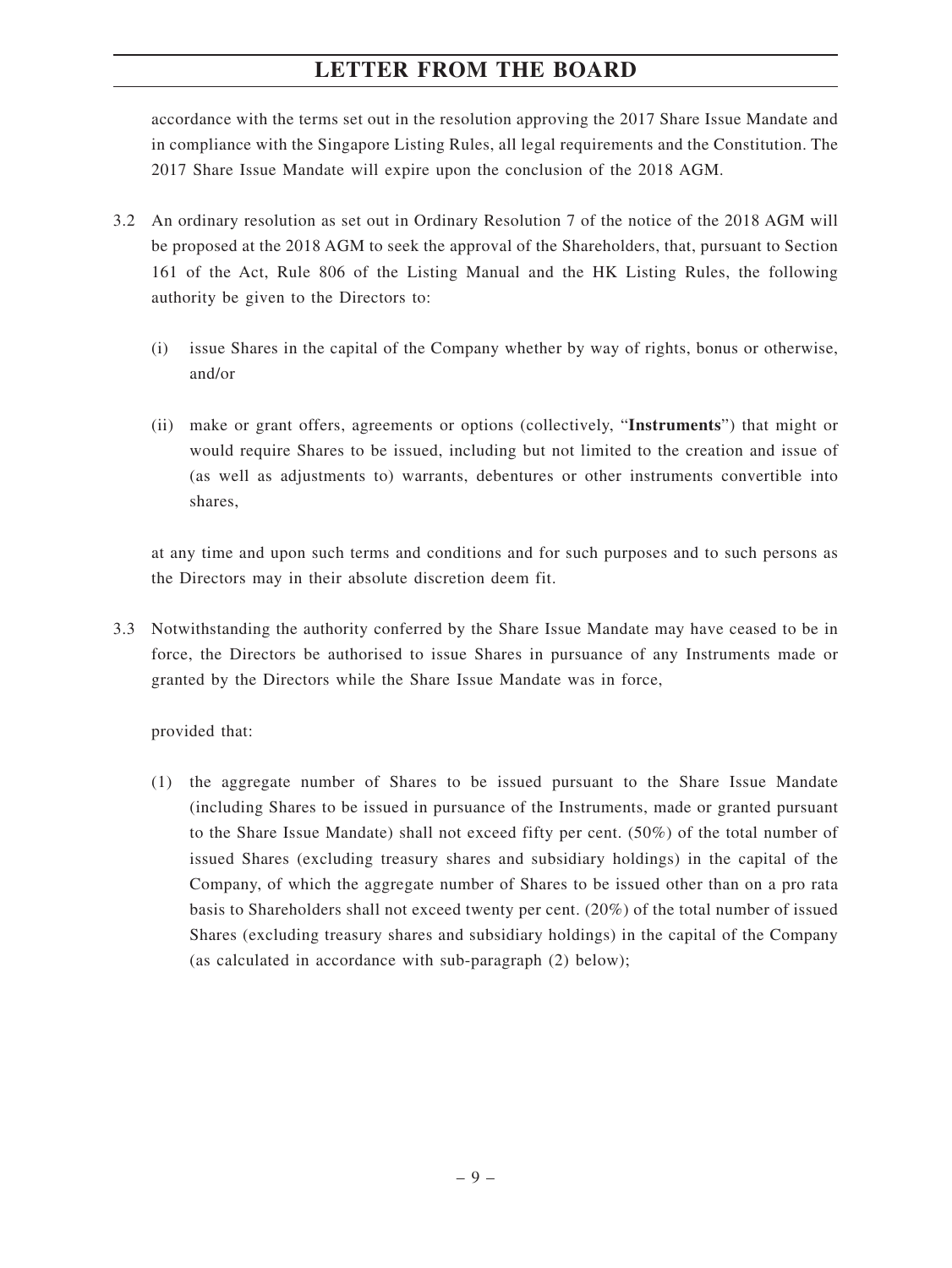- (2) (subject to such manner of calculation as may be prescribed by the SGX-ST and HKSE) for the purpose of determining the aggregate number of Shares that may be issued under sub-paragraph (1) above, the percentage of issued Shares shall be based on the total number of issued Shares (excluding treasury shares and subsidiary holdings) in the capital of the Company at the time of the passing of the resolution approving the Share Issue Mandate, after adjusting for:
	- (a) new Shares arising from the conversion or exercise of convertible securities;
	- (b) new Shares arising from exercising share options or vesting of share awards which are outstanding or subsisting at the time of the passing of the resolution approving the Share Issue Mandate; and
	- (c) any subsequent bonus issue, consolidation or subdivision of Shares.
- 3.4 In exercising the authority conferred by the Share Issue Mandate, the Company shall comply with the provisions of the Listing Manual and the HK Listing Rules for the time being in force (unless such compliance has been waived by the SGX-ST and HKSE) and the Constitution for the time being of the Company.
- 3.5 Unless revoked or varied by the Company in general meeting, the authority conferred by the Share Issue Mandate shall continue in force until the conclusion of the next AGM of the Company or the date by which the next AGM of the Company is required by law to be held, whichever is the earlier.
- 3.6 Notwithstanding the above, it must be noted that the HK Listing Rules provide that the Share Issue Mandate shall be subject to a restriction that the aggregate number of Shares allotted or agreed to be allotted under the Share Issue Mandate must not exceed twenty per cent. (20%) of the total number of issued Shares of the Company. The Company will comply with the requirements under the HK Listing Rules or the Listing Manual for matters relating to the Share Issue Mandate, whichever is more onerous.
- 3.7 As at the Latest Practicable Date, the number of Shares in issue was 840,778,624. Accordingly, the exercise of the Share Issue Mandate in full (other than on a *pro-rata* basis) would enable the Company to issue a maximum of 168,155,724 new Shares (assuming no Shares are issued or repurchased after the Latest Practicable Date and up to the passing of the relevant resolution). The grant of the proposed Share Issue Mandate will provide flexibility to the Directors to issue new Shares when it is in the interests of the Company to do so.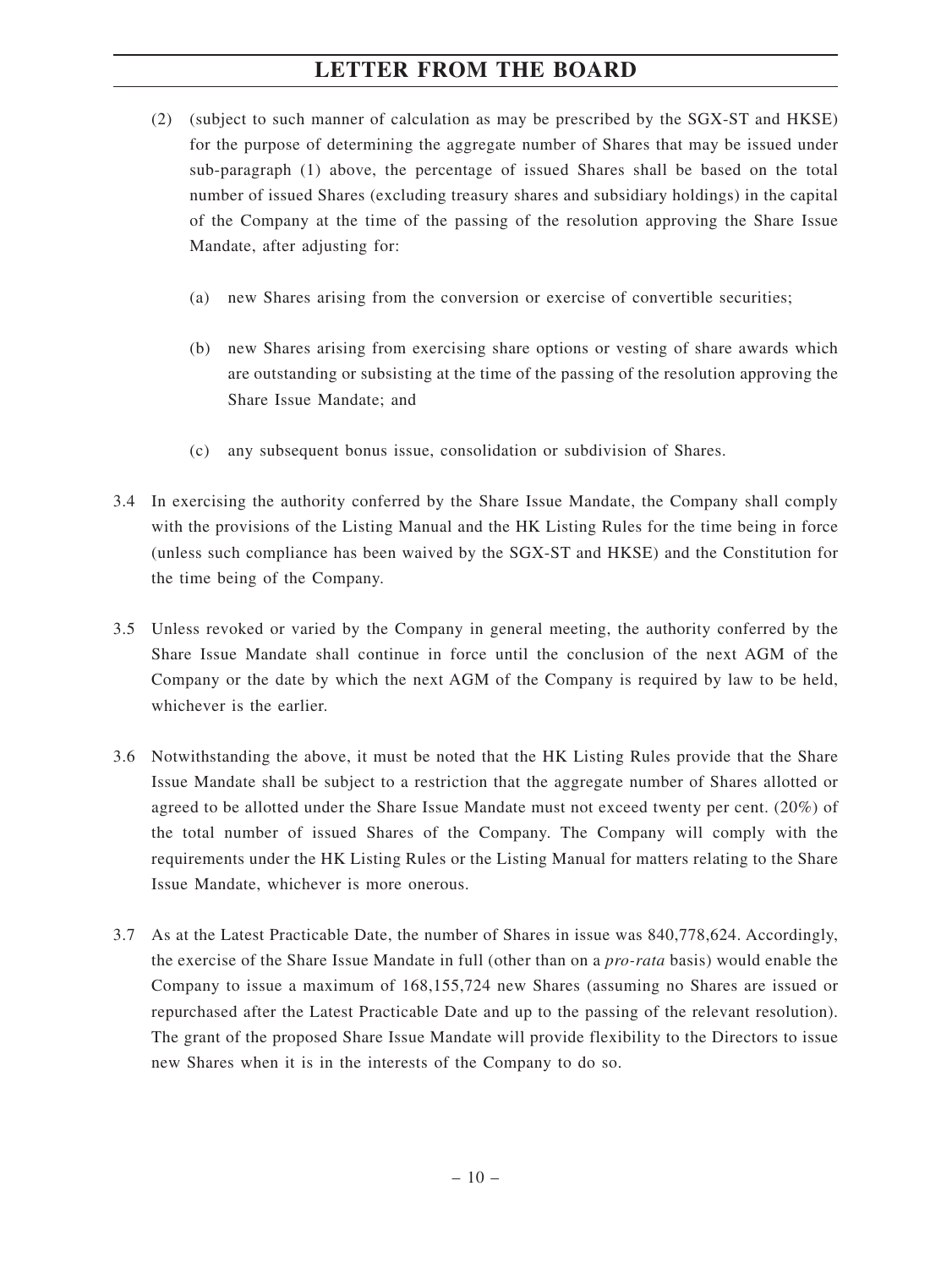#### **4. THE PROPOSED RENEWAL OF THE SHARE PURCHASE MANDATE**

#### **4.1 Background**

- 4.1.1 The Act allows companies to purchase their own shares, stocks and preference shares in the manner stated in the Act, if their constitution allows them to do so. Regulation 3A of the Constitution expressly permits the Company to purchase or otherwise acquire, *inter alia*, its issued Shares.
- 4.1.2 Any purchase or acquisition of its Shares by the Company is required to be made in accordance with, and in the manner prescribed by, the Act, the Listing Manual, the Constitution, the HK Listing Rules, the HK Repurchase Code and such other laws and regulations as may, for the time being, be applicable. Companies listed on the HKSE are not allowed to hold Treasury Shares. Accordingly, as the Company is listed on the Main Board of the HKSE, the Company will not be allowed to hold Treasury Shares and any Shares purchased, redeemed or acquired pursuant to the Share Purchase Mandate will be cancelled.
- 4.1.3 At the 2017 AGM, the Shareholders had approved the renewal of a Share Purchase Mandate (the "**2017 Share Purchase Mandate**") to enable the Company to purchase or otherwise acquire its issued Shares. The details of the 2017 Share Purchase Mandate were set out in the Summary Sheet to the Notice of 2017 AGM.
- 4.1.4 The 2017 Share Purchase Mandate was expressed to continue, *inter alia*, in force until:
	- (i) the date on which the 2018 AGM is held or required by law to be held;
	- (ii) the date on which the purchase of Shares by the Company pursuant to the 2017 Share Purchase Mandate is carried out to the full extent mandated; or
	- (iii) the date on which the authority conferred by the 2017 Share Purchase Mandate is revoked or varied by the Company in general meeting,

whichever is the earliest.

4.1.5 As the 2017 Share Purchase Mandate would be expiring on 27 April 2018, being the date of the 2018 AGM, the Directors are seeking the Shareholders' approval for the renewal of the Share Purchase Mandate at the 2018 AGM.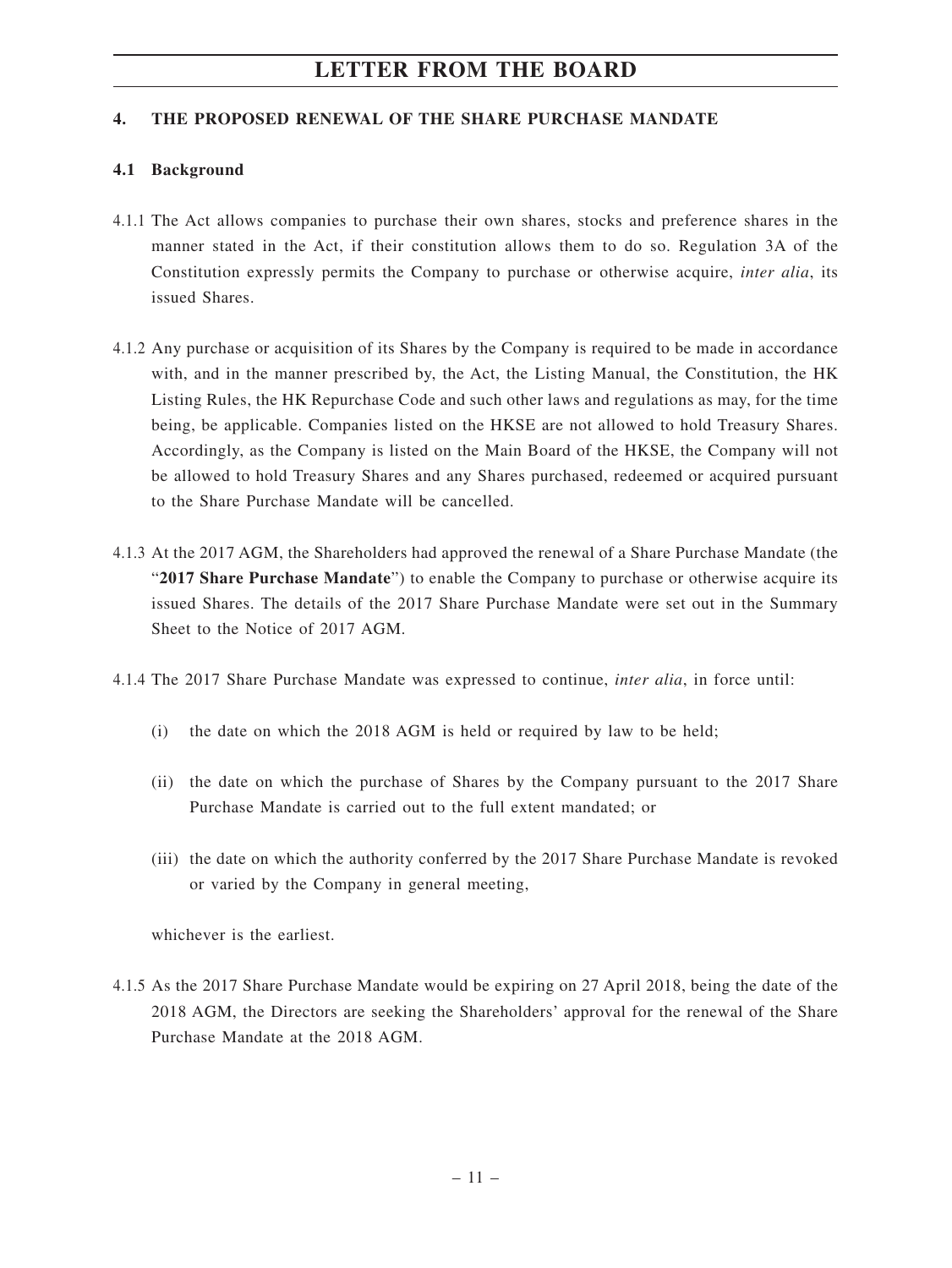#### **4.2 Rationale for renewal of the Share Purchase Mandate**

- 4.2.1 Short term speculation may at times cause the market price of the Company's Shares to be depressed below the true value of the Company and the Group. The proposed renewal of the Share Purchase Mandate will provide the Directors with the means to restore investors' confidence and to protect existing Shareholders' investments in the Company in a depressed share-price situation through judicious Share Purchases to enhance the EPS and/or the NAV per Share. The Share Purchases will enhance the NAV per Share if the Share Purchases are made at a price below the NAV per Share.
- 4.2.2 The proposed renewal of the Share Purchase Mandate will also provide the Company with an expedient and cost-effective mechanism to facilitate the return of surplus cash reserves to the Shareholders, as and when the Directors are of the view that this would be in the best interests of the Company and the Shareholders.
- 4.2.3 Directors will only make a Share Purchase as and when the circumstances permit and only if the Directors are of the view that such purchases are in the best interests of the Company and the Shareholders. The Directors will decide whether to purchase Shares only after taking into account, among other things, the market conditions at such time, the Company's financial condition and whether such purchases will cause the Company to become insolvent (i.e. the Company is unable to pay its debts as they fall due during the period of 12 months immediately following the date of the payment of the consideration for Share Purchase, or the value of the Company's assets is less than the value of its liabilities including contingent liabilities), and whether such purchases represent the most efficient and cost-effective approach to enhance Share value. Share Purchases will only be made if the Directors believe that such purchases are likely to benefit the Company and increase economic value for Shareholders.
- 4.2.4 The Directors will ensure that the Share Purchases will not have any effect on the listing of the Company's securities including the Shares listed on the SGX-ST and/or the HKSE. Rule 723 of the Listing Manual requires at least ten per cent. (10%) of the total number of issued Shares excluding treasury shares (excluding preference shares and convertible equity securities) in a class that is listed is at all times held by the public. Rule 8.08 of the HK Listing Rules requires at least twenty-five per cent. (25%) of the total number of issued Shares at all times be held by the public. The Directors shall safeguard the interests of public Shareholders before undertaking any Share Purchases. Before exercising the Share Purchase Mandate, the Directors shall at all times take due cognisance of (a) the then shareholding spread of the Company in respect of the number of Shares held by Substantial Shareholders and by non-substantial shareholders and (b) the volume of trading on the SGX-ST in respect of the Shares immediately before the exercise of any Share Purchase. The Company will ensure that after a Share Purchase, the number of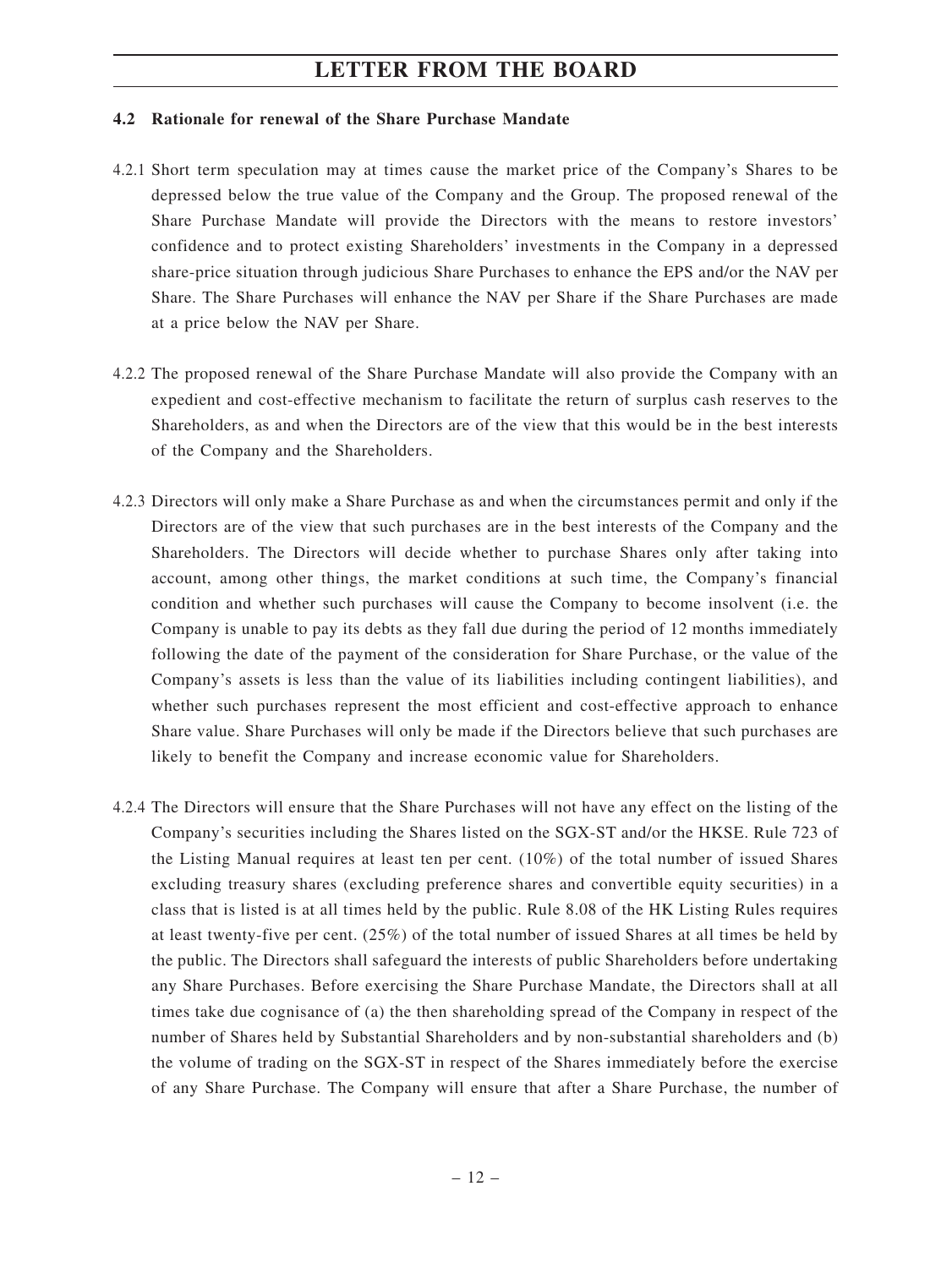Shares remaining in the hands of the public will not fall below the minimum level prescribed by the Singapore Listing Rules or the HK Listing Rules, and the Share Purchases will not cause market illiquidity or affect the orderly trading and listing status of the Shares on the SGX-ST and/or the HKSE.

#### **4.3 Authority and limits on the Share Purchase Mandate**

The authority and limitations placed on the Share Purchases by the Company under the proposed renewal of the Share Purchase Mandate are set out below:

#### 4.3.1 Maximum Number of Shares

The total number of Shares which may be purchased or acquired by the Company pursuant to the Share Purchase Mandate is limited to that number of Shares representing not more than ten per cent. (10%) of the issued share capital of the Company (excluding Treasury Shares and subsidiary holdings) as at the date of the 2018 AGM at which the renewal of the Share Purchase Mandate is approved (the "**Approval Date**"), unless the Company has effected a reduction of the issued share capital of the Company in accordance with the applicable provisions of the Act, at any time during the relevant period, in which event the total number of issued Shares of the Company shall be taken to be the total number of the issued Shares of the Company as altered. As at the Latest Practicable Date, the Company had no Treasury Shares and no subsidiary holdings.

For illustrative purposes only, on the basis of 840,778,624 issued Shares as at the Latest Practicable Date, and assuming that no further Shares are issued or repurchased on or prior to the 2018 AGM, not more than 84,077,862 issued Shares (representing approximately ten per cent. (10%) of the issued share capital of the Company as at the Approval Date) may be purchased by the Company pursuant to the Share Purchase Mandate for the duration referred to in Section 4.3.2.

### 4.3.2 Duration of Authority

- (a) Purchases of Shares by the Company must be approved in advance by the Shareholders at a general meeting of the Company, by way of a general mandate. Share Purchases under the Share Purchase Mandate may be made at any time, and from time to time, on and from the Approval Date, up to:
	- (i) the date on which the next AGM is held or required by law to be held;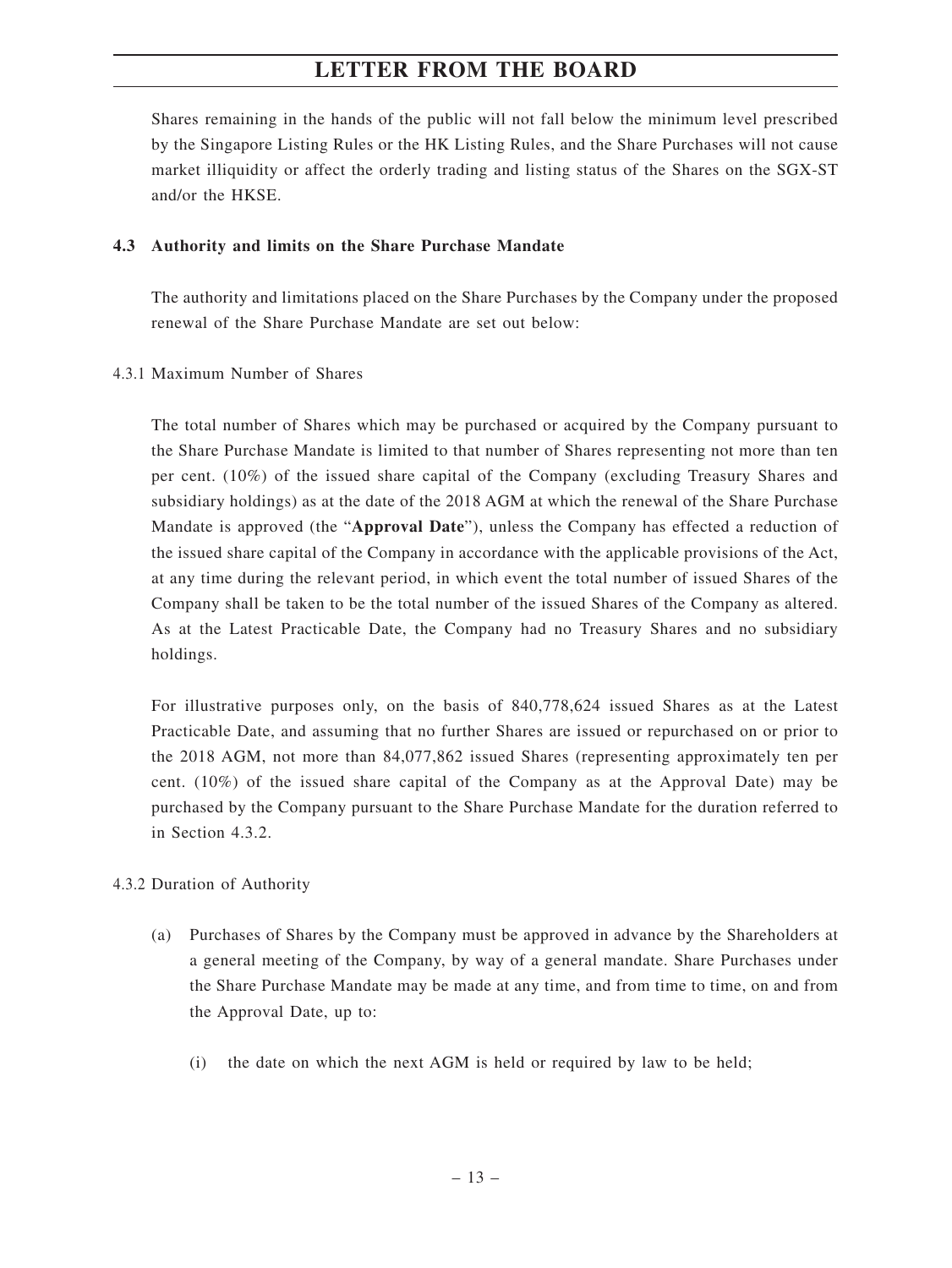- (ii) the date on which the purchase of Shares by the Company pursuant to the Share Purchase Mandate is carried out to the full extent mandated; or
- (iii) the date on which the authority conferred by the Share Purchase Mandate is revoked or varied by the Company in a general meeting,

whichever is the earliest (the "**Permitted Period**").

- (b) The authority conferred on the Directors by the Share Purchase Mandate to purchase Shares may be renewed. When seeking the approval of the Shareholders for the renewal of the Share Purchase Mandate, the Company is required to disclose, *inter alia*, details pertaining to Share Purchases made during the previous 12 months (whether market acquisitions or off-market acquisitions in accordance with an equal access scheme), including the total number of Shares purchased, the purchase price per Share or the highest and lowest prices paid for such Share Purchases, where relevant, and the total consideration paid for such Share Purchases.
- 4.3.3 Manner of Share Purchases
	- (a) Share Purchases may be made by way of:
		- (i) an On-Market Share Purchase; and/or
		- (ii) an Off-Market Share Purchase.
	- (b) The Directors may impose such terms and conditions, which are not inconsistent with the Share Purchase Mandate, the Listing Manual, the Act, the HK Listing Rules or the HK Repurchase Code and the Constitution of the Company, as they consider fit, in the interests of the Company in connection with or in relation to any equal access scheme or schemes. However, an Off-Market Share Purchase effected in accordance with an equal access scheme must satisfy all the following conditions:
		- (i) offers for the Share Purchase shall be made to every person who holds Shares, to purchase or acquire the same percentage of issued Shares;
		- (ii) all of those persons shall be given a reasonable opportunity to accept the offers made to them; and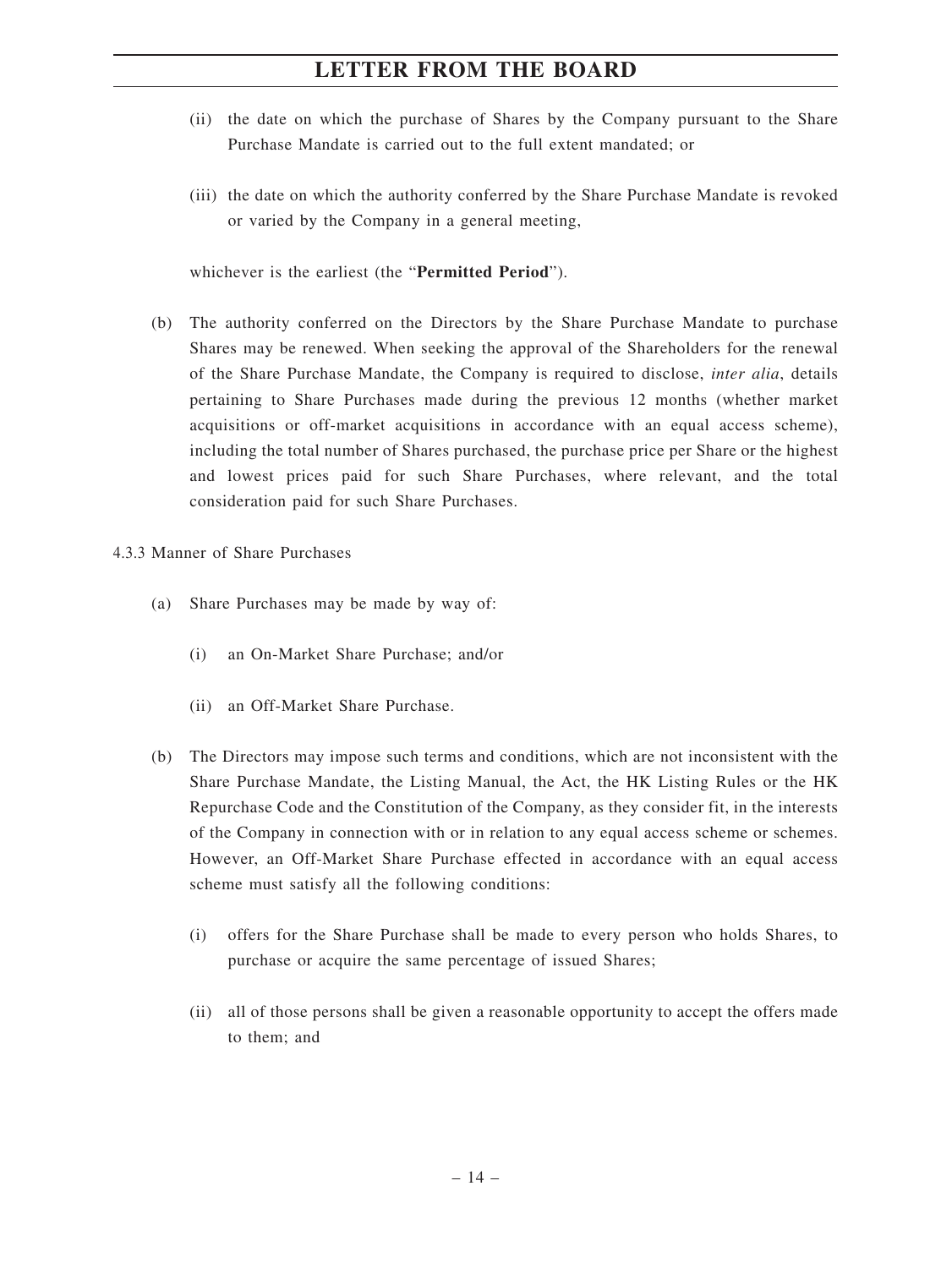- (iii) the terms of all the offers shall be the same, except that there shall be disregarded:
	- (A) differences in consideration attributable to the fact that offers may relate to Shares with different accrued dividend entitlements (if applicable);
	- (B) differences in consideration attributable to the fact that offers relate to Shares with different amounts remaining unpaid (if applicable); and
	- (C) differences in the offers introduced solely to ensure that each Shareholder is left with a whole number of Shares in board lots of 1,000 Shares on the HKSE and 100 Shares on the SGX-ST after the Share Purchases, in the event there are offeree Shareholders holding odd numbers of Shares.
- (c) The Listing Manual provides that, in making an Off-Market Share Purchase, the Company must issue an offer document to all Shareholders, which must contain at least the following information:
	- (i) the terms and conditions of the offer;
	- (ii) the period and procedures for acceptances;
	- (iii) the reasons for the proposed Share Purchase;
	- (iv) the consequences, if any, of Share Purchases by the Company that will arise under the Singapore Take-over Code or other applicable take-over rules;
	- (v) whether the Share Purchase, if made, would have any effect on the listing of the Shares on the SGX-ST;
	- (vi) details of any Share Purchases made by the Company in the previous 12 months (whether On-Market Share Purchases or Off-Market Share Purchases), giving the total number of Shares purchased, the purchase price per Share or the highest and lowest prices paid for the Share Purchases, where relevant, and the total consideration paid for the Share Purchases; and
	- (vii) whether the Shares purchased by the Company will be cancelled or kept as Treasury Shares.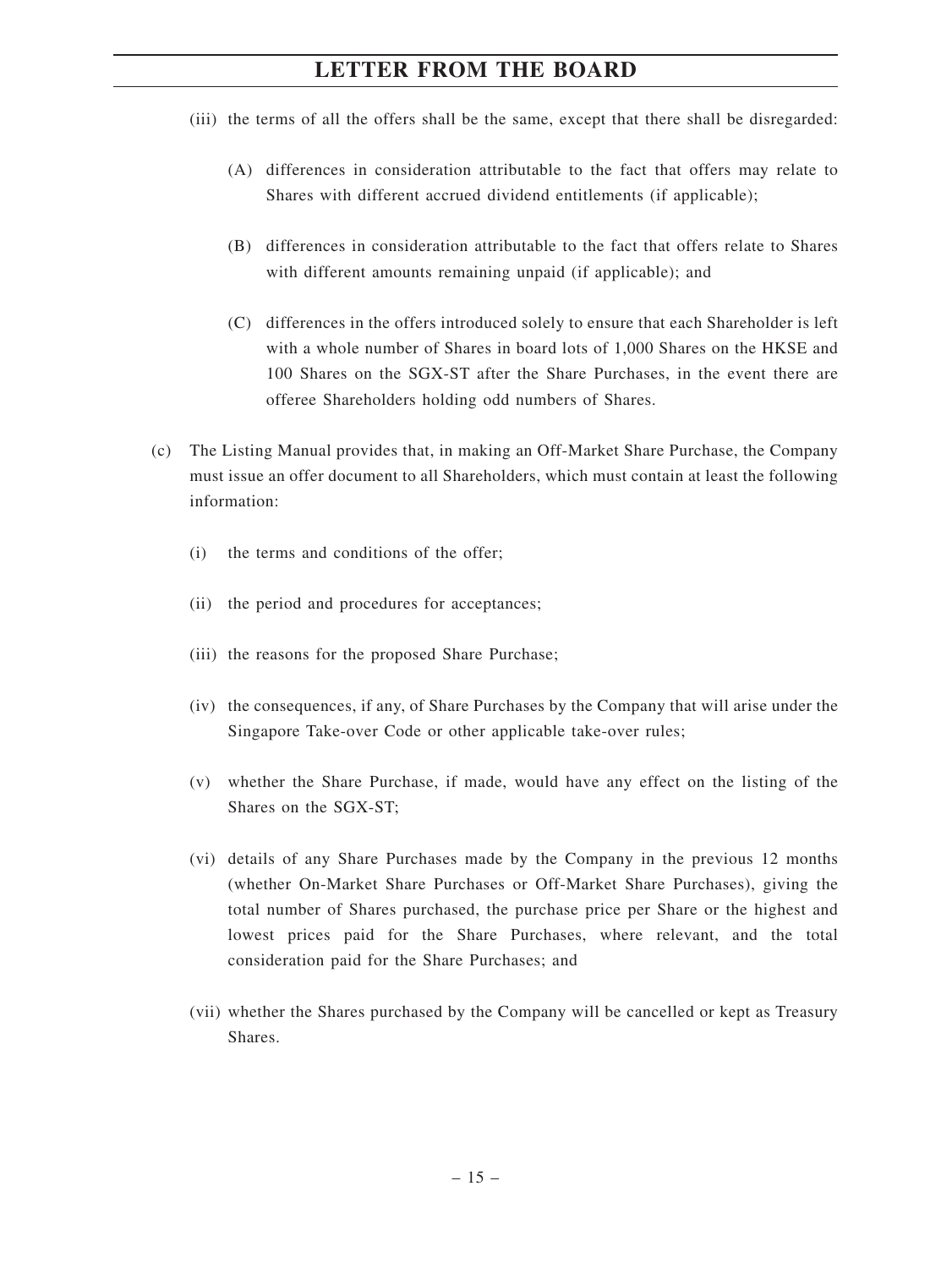- (d) In relation to an On-Market Share Purchase, the Company may apply to the SGX-ST for a special trading counter for the purposes of effecting the On-Market Share Purchase besides the normal ready market counter. Subject to the Shareholders' approval being obtained at the 2018 AGM for the renewal of the Share Purchase Mandate, the Company will consider whether to apply to the SGX-ST for a special trading counter for the purpose of conducting On-Market Share Purchases of its Shares.
- (e) In Hong Kong, companies with a primary listing of its equity securities in Hong Kong may only engage an off-market share repurchase approved in accordance with Rule 2 of the HK Repurchase Code. According to the HK Repurchase Code, off-market purchases must be approved by the Executive Director of the Corporate Finance Division of the SFC or any delegate of the Executive Director before a repurchasing company acquires any shares pursuant to such share repurchases. Such approval will normally be conditional upon, amongst others, approval of the proposed off-market repurchase by at least three-fourths of the votes cast on a poll by disinterested shareholders in attendance in person or by proxy at a general meeting of shareholders duly convened and held to consider the proposed transaction. The repurchasing company should also comply with such other applicable requirements under the HK Repurchase Code. Accordingly, even if the Share Purchase Mandate shall have been approved by Shareholders at the 2018 AGM, the Company will still be required to convene a general meeting to seek specific approval from the Shareholders in the event it wishes to conduct an Off-Market Share Purchase in compliance with the applicable requirements of the HK Repurchase Code.
- 4.3.4 Maximum Purchase Price
	- (a) The purchase price (excluding brokerage, stamp duties, commission, applicable goods and services tax and other related expenses) to be paid for a Share will be determined by a committee of Directors constituted for the purposes of effecting purchases or acquisitions of Shares by the Company under the Share Purchase Mandate.
	- (b) However, the purchase price to be paid for the Shares pursuant to the Share Purchase Mandate must not exceed:
		- (i) in the case of an On-Market Share Purchase, one hundred and five per cent.  $(105\%)$ of the Average Closing Price (as defined below) of the Shares; and
		- (ii) in the case of an Off-Market Share Purchase, one hundred and twenty per cent. (120%) of the Average Closing Price of the Shares,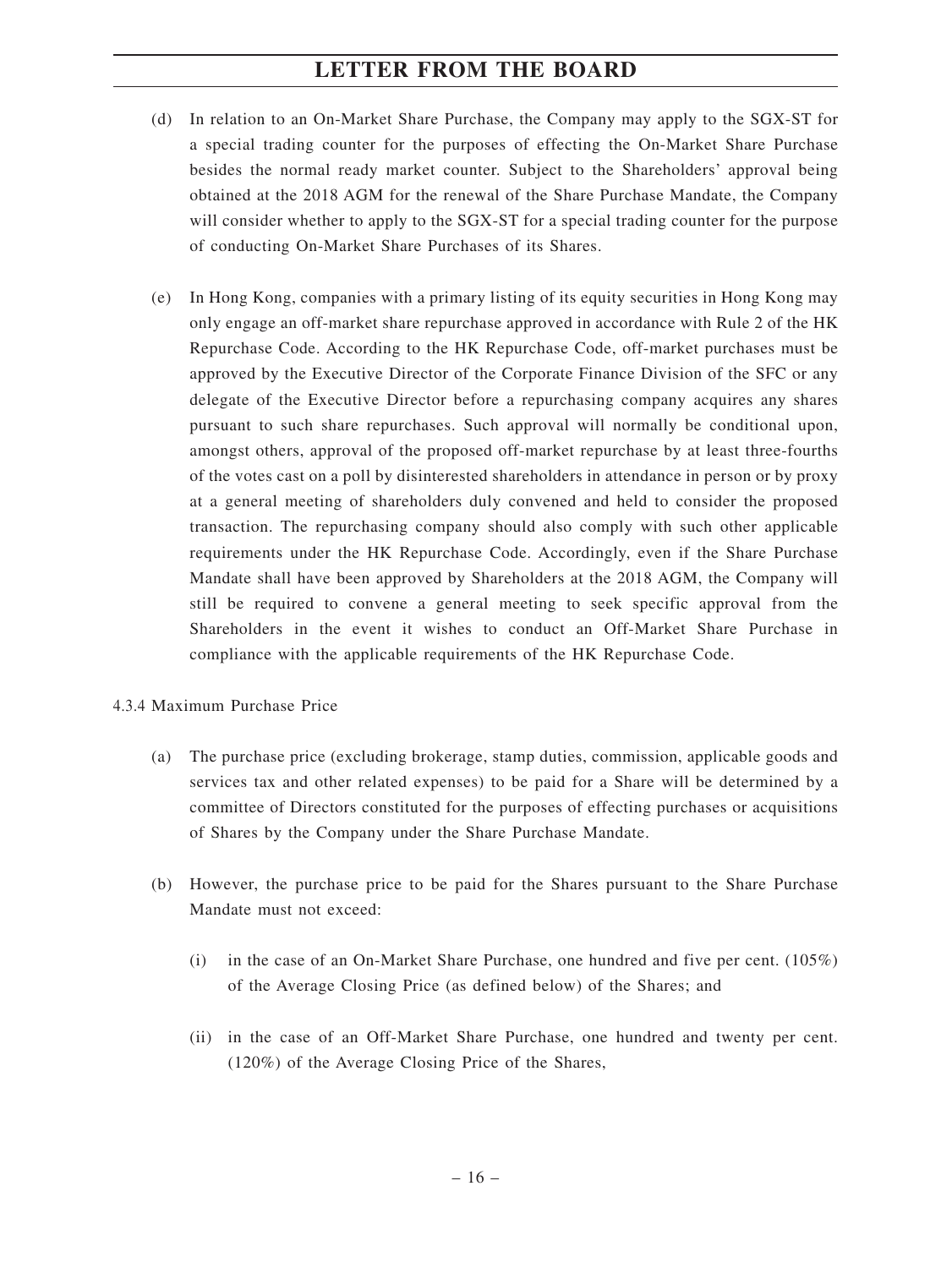(the "**Maximum Price**") in either case (excluding brokerage, stamp duties, commission, applicable goods and services tax and other related expenses).

- (c) For the above purposes, "**Average Closing Price**" means the average of the closing market prices of a Share over the last five (5) Market Days, on which transactions in the Shares were recorded, immediately preceding the date of making the On-Market Share Purchase, or, as the case may be, the date of making an announcement for the offer pursuant to the Off-Market Share Purchase, and deemed to be adjusted for any corporate action that occurs after the relevant five (5) Market Days.
- (d) For the above purposes, "**Date of making an announcement for the offer**" means the date on which the Company announces its intention to make an offer for an Off-Market Share Purchase, stating therein the purchase price (which shall not be more than the Maximum Price for an Off-Market Share Purchase calculated on the foregoing basis) for each Share and the relevant terms of the equal access scheme for effecting the Off-Market Share Purchase.

#### **4.4 Status of purchased Shares**

#### General

- (a) Under Section 76B(5) of the Act, any Share that is purchased, unless held as a Treasury Share pursuant to Section 76H of the Act, is deemed cancelled immediately on purchase, and all rights and privileges attached to that Share will expire on cancellation. All Shares purchased by the Company will be automatically delisted by the SGX-ST, and (where applicable) all certificates in respect thereof will be cancelled and destroyed by the Company as soon as reasonably practicable following the settlement of any such purchase. Accordingly, the total number of issued Shares will be diminished by the number of Shares purchased or acquired, which are cancelled and not held as Treasury Shares.
- (b) As the Company is concurrently primarily listed on the Main Board of the SGX-ST and the Main Board of the HKSE, the Company is required to comply with the relevant Singapore and Hong Kong laws, the Singapore Listing Rules and the HK Listing Rules, including, *inter alia*, the listing requirements of the SGX-ST and the HKSE. Pursuant to Rule 10.06(5) of the HK Listing Rules, the listing of all purchased Shares by the Company (whether on the HKSE or otherwise) shall be automatically cancelled upon such purchase.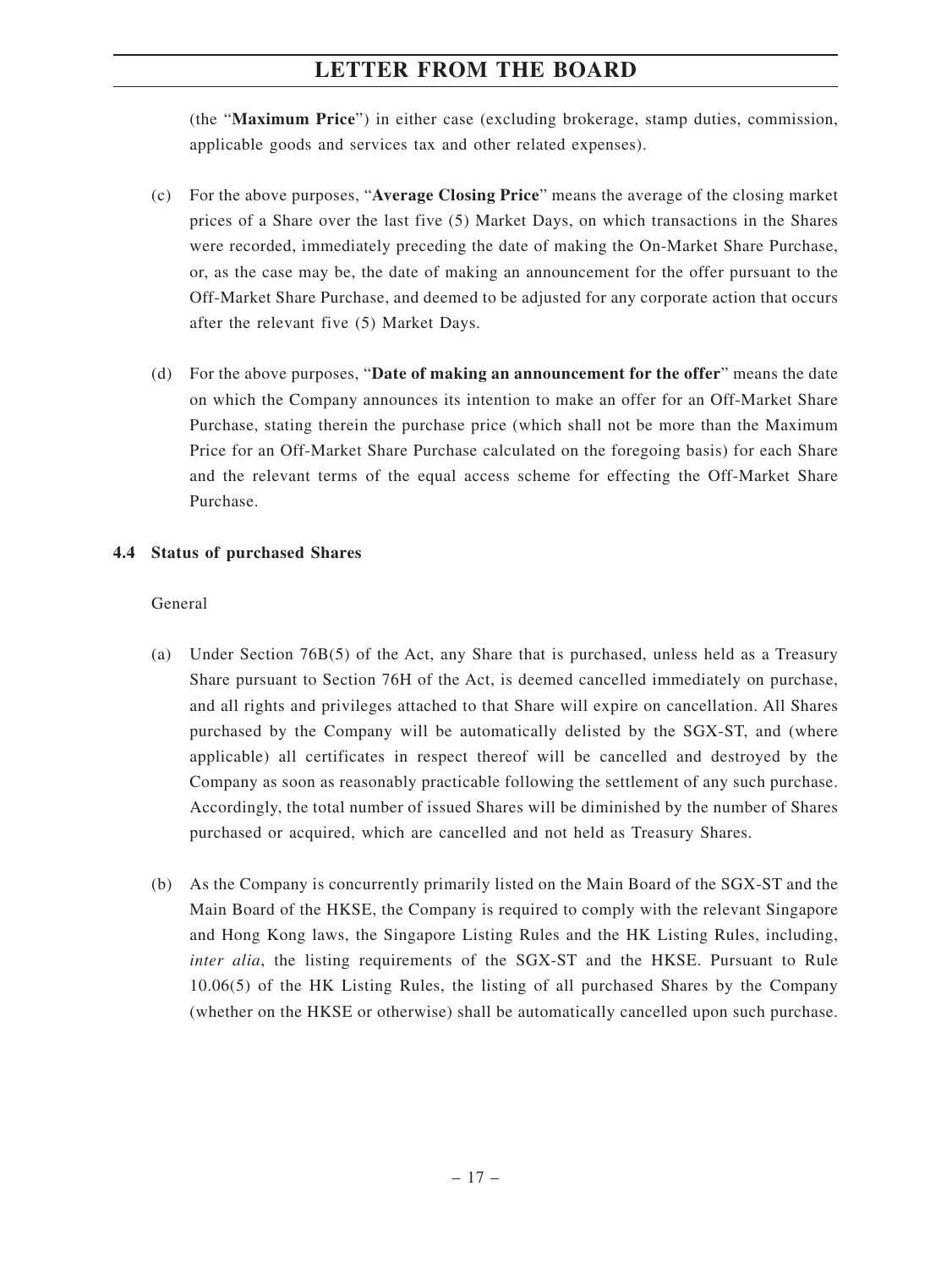Regulation 4A of the Constitution provides that "The Company shall not have any treasury share". In addition, as mentioned above, companies listed on the HKSE are not allowed to hold Treasury Shares. Accordingly, as the Company is listed on the Main Board of the HKSE, the Company will not be allowed to hold Treasury Shares and any Shares purchased, redeemed or acquired pursuant to the Share Purchase Mandate will be cancelled.

#### **4.5 Reporting requirements**

#### 4.5.1 Notification to ACRA

Within 30 days of the Approval Date, the Company shall lodge a copy of the resolution approving the Share Purchase Mandate with ACRA.

The Company shall lodge with ACRA a notice of the Share Purchase within 30 days of the Share Purchase. Such notification shall include the date of the Share Purchase, the total number of Shares purchased by the Company, the number of Treasury Shares held (which will be nil), the Company's issued share capital and total number of issued Shares before and after the Share Purchase, the amount of consideration paid by the Company for the Share Purchase, whether the Shares were purchased or acquired out of the profits or the capital of the Company and such other particulars as may be required, in the prescribed form.

4.5.2 Notification to SGX-ST

The Singapore Listing Rules specify that a company listed on the SGX-ST shall notify the SGX-ST of all purchases or acquisitions of its shares not later than 9.00 a.m.:

- (a) in the case of an On-Market Share Purchase, on the Market Day following the day on which the On-Market Share Purchase was made; or
- (b) in the case of an Off-Market Share Purchase under an equal access scheme, on the second Market Day after the close of acceptance of the offer for the Off-Market Share Purchase.

The notification of such purchases or acquisition of Shares to the SGX-ST shall be in such form and shall include such details that the SGX-ST may prescribe. The Company shall make arrangements with its stockbrokers to ensure that they provide the necessary information to the Company in a timely fashion to enable the Company to make the notifications to the SGX-ST.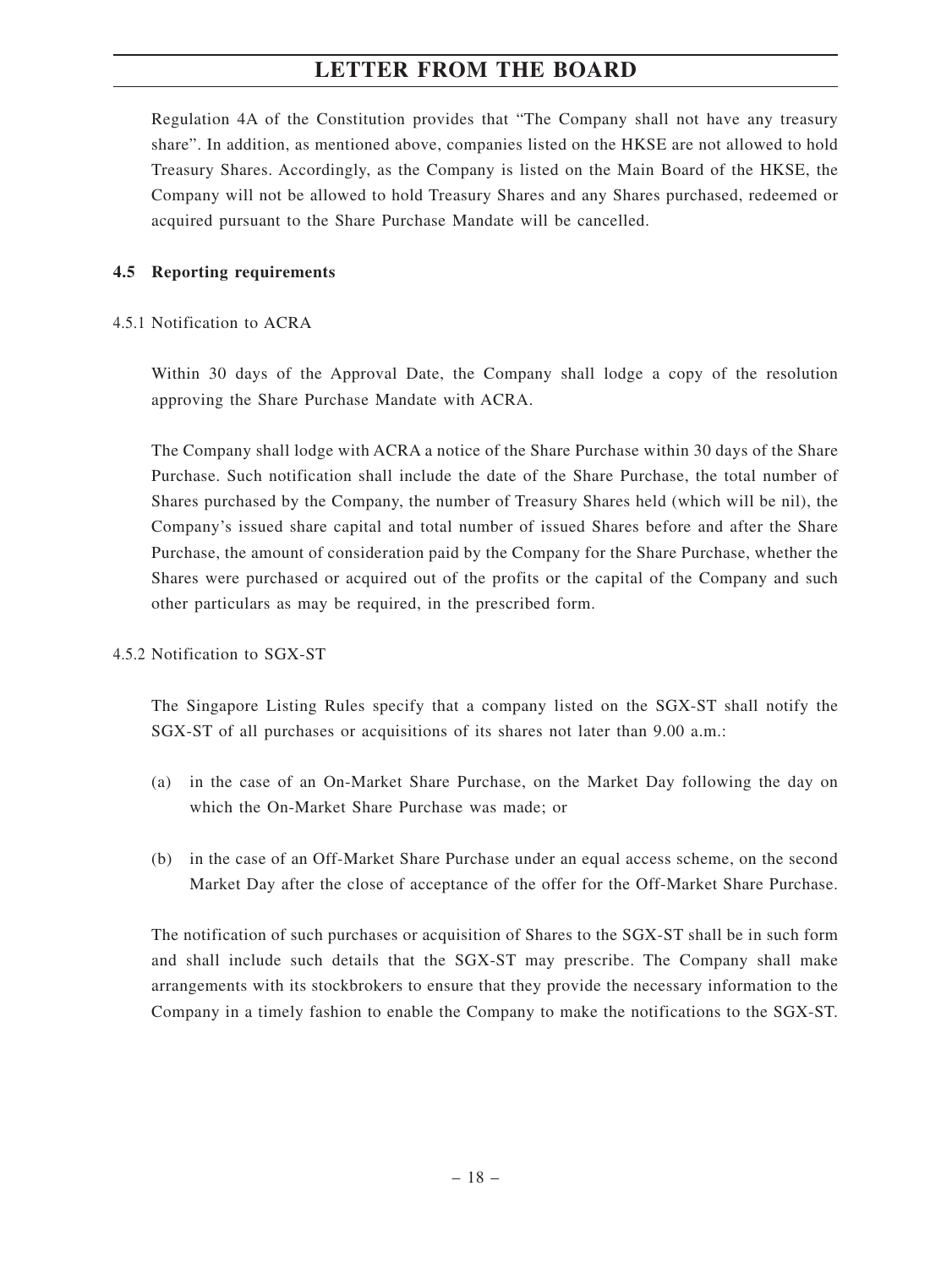#### 4.5.3 Reporting Requirements in Hong Kong

Under the HK Listing Rules, after a listed issuer has made a purchase of its shares, whether on the HKSE or otherwise, the listed issuer shall:

- (a) submit for publication to the HKSE not later than thirty (30) minutes before the earlier of the commencement of the morning trading session or any pre-opening session on the Market Day following any day on which the issuer makes a purchase of shares (whether on the HKSE or otherwise), the total number of shares purchased by the issuer on the previous day, the purchase price per share or the highest and lowest price paid for such shares, where relevant, and shall confirm that purchases which were those made on the HKSE were made in accordance with the HK Listing Rules and if the issuer's primary listing is on the HKSE, that there have been no material changes to the particulars contained in the explanatory statement issued by the listed issuer in relation to the mandate pursuant to which such share purchase is made. In respect of purchases made on another stock exchange, the issuer's report must confirm that those purchases were made in accordance with the domestic rules applying to purchases on that other stock exchange. Such reports shall be made on a return, in such form and containing such information as the HKSE may from time to time prescribe. In the event that no shares are purchased on any particular day then no return need to be made to the HKSE. The listed issuer should make arrangements with its brokers to ensure that they provide to the issuer in a timely fashion the necessary information to enable the listed issuer to make the report to the HKSE; and
- (b) include in its annual report and accounts a monthly breakdown of purchases of shares made during the financial year under review, showing the number of shares purchased each month (whether on the HKSE or otherwise) and the purchase price per share or the highest and lowest price paid for all such purchases, where relevant, and the aggregate price paid by the issuer for such purchases. The directors' statement shall contain reference to the purchases made during the year and the directors' reasons for making such purchases. The issuer shall procure that any broker appointed by the issuer to effect the purchase of its shares shall disclose to the HKSE such information with respect to purchases made on behalf of the issuer as the HKSE may request.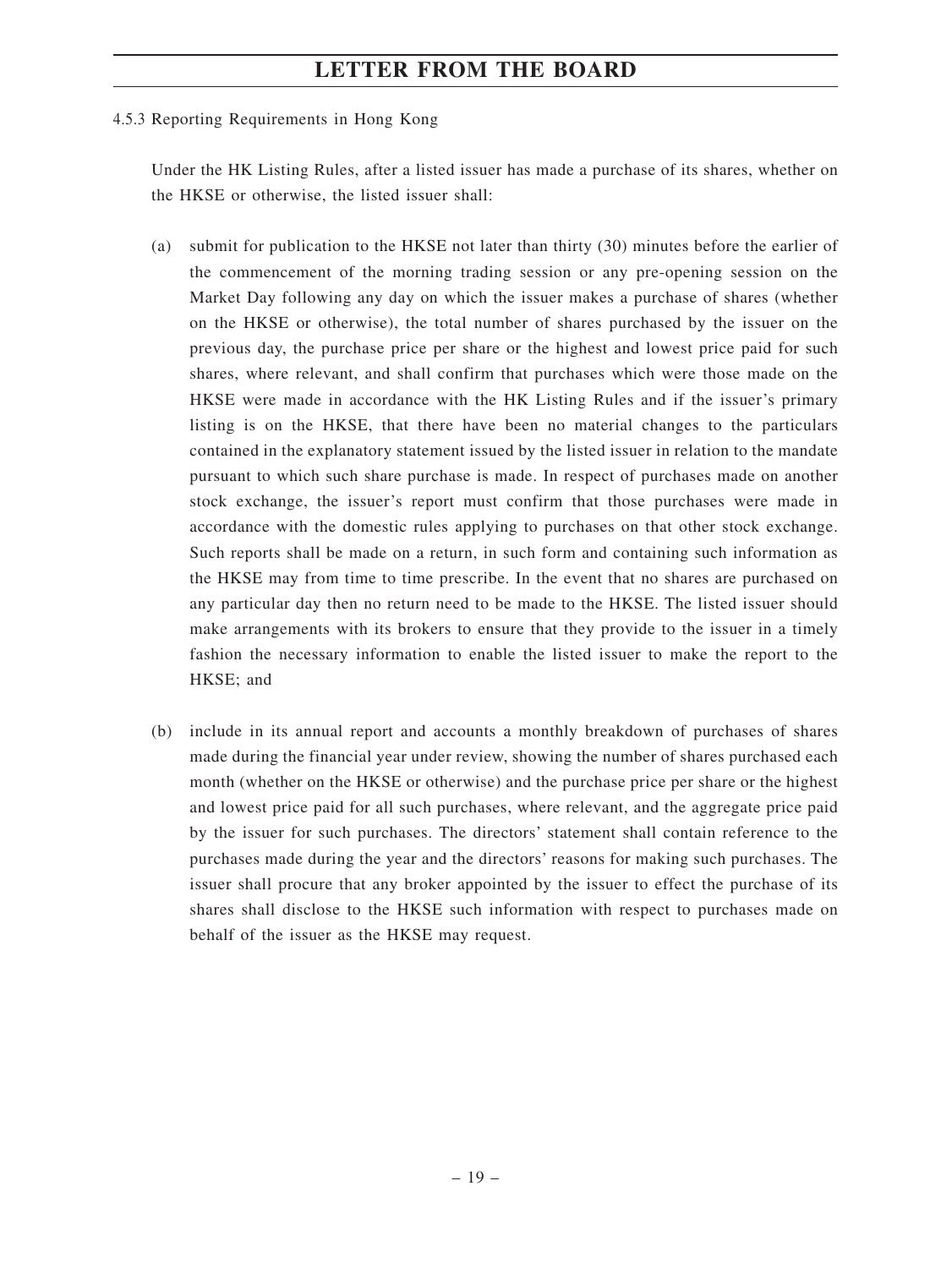#### **4.6 Source of funds**

- 4.6.1 The Company may only apply funds legally available for a Share Purchase as provided in the Constitution and in accordance with the applicable laws in Singapore and Hong Kong. The Company may not purchase its Shares for a consideration other than in cash or, in the case of an On-Market Share Purchase, for settlement otherwise than in accordance with the trading rules of the SGX-ST and the HKSE.
- 4.6.2 The Act permits the Company to purchase or acquire its own Shares out of capital, as well as from its profits, so long as the Company is solvent. The Company is solvent if
	- (a) There is no ground on which the Company could be found to be unable to pay its debts in full at the time of the payment of the consideration for, *inter alia*, the acquisition of any right with respect to the Share Purchase, and will be able to pay its debts as they fall due during the period of 12 months immediately following the date of the payment; and
	- (b) the value of the Company's assets is not less than the value of its liabilities (including contingent liabilities), and will not after, *inter alia*, the Share Purchase, become less than the value of its liabilities (including contingent liabilities).
- 4.6.3 The Company intends to use internal sources of funds or borrowings, or a combination of internal resources and external borrowings, to finance the Share Purchases. In purchasing or acquiring Shares pursuant to the Share Purchase Mandate, the Directors will principally consider the availability of internal resources. In addition, the Directors will also consider the availability of external financing. However, in considering the option of external financing, the Directors will consider particularly the prevailing gearing level of the Group. The Directors will only make purchases or acquisitions pursuant to the Share Purchase Mandate in circumstances which they believe will not result in any material adverse effect to the financial position of the Company or the Group.

#### **4.7 Financial effects**

- 4.7.1 If Shares purchased by the Company are cancelled pursuant to Section 76B(5) of the Act, the purchase price paid by the Company for the Shares (excluding brokerage, stamp duties, commission, applicable goods and services tax and other related expenses) will correspondingly:
	- (a) reduce the amount of its share capital where the Shares were purchased out of the capital of the Company;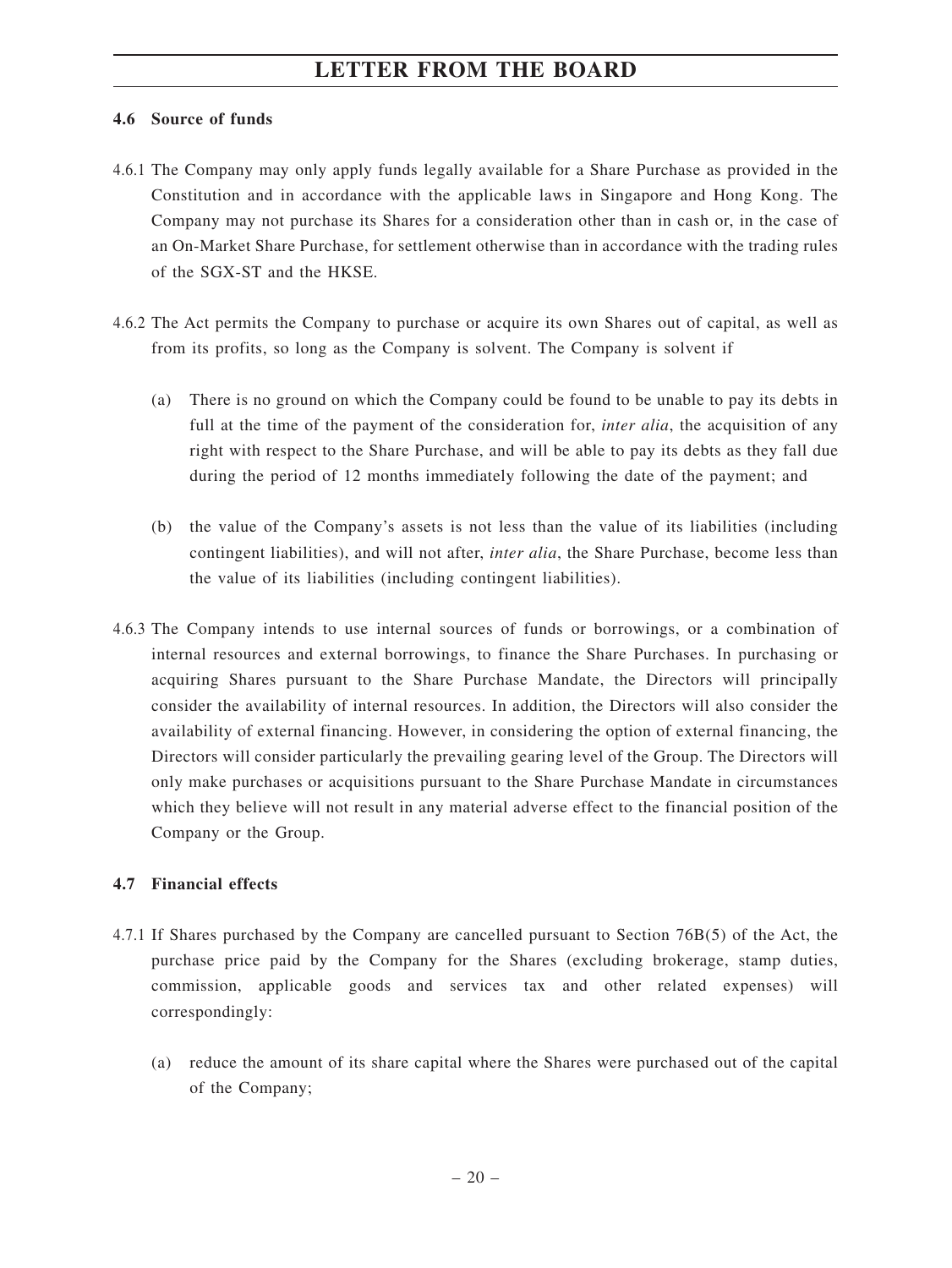- (b) reduce the amount of its retained profits where the Shares were purchased out of the profits of the Company; or
- (c) reduce the amount of its share capital and profits proportionately where the Shares were purchased out of both the capital and the profits of the Company.
- 4.7.2 The amount of funding required for the Company to purchase or acquire its Shares and the financial impact on the Company and the Group arising from Share Purchases, which may be made pursuant to the proposed renewal of the Share Purchase Mandate, will depend on, *inter alia*, the aggregate number of Shares purchased or acquired, the consideration paid at the relevant time and the sources of funds applied by the Company.
- 4.7.3 Based on the existing issued Shares of the Company, which is 840,778,624 Shares as at the Latest Practicable Date, and assuming that no further Shares are issued or repurchased before the 2018 AGM, not more than 84,077,862 Shares, representing not more than ten per cent. (10%) of the Shares in issue (excluding Treasury Shares and subsidiary holdings) as at the date of the 2018 AGM, may be purchased by the Company pursuant to the Share Purchase Mandate. As at the Latest Practicable Date, the Company had no Treasury Shares and no subsidiary holdings.
- 4.7.4 An illustration of the impact of Share Purchases by the Company pursuant to the Share Purchase Mandate on the Group's and the Company's financial position is set out below based on the following assumptions
	- (a) audited financial statements of the Group and the Company as at 31 December 2017;
	- (b) in full exercise of the Share Purchase Mandate, 84,077,862 Shares (representing ten per cent. (10%) of 840,778,624 issued Shares as at the Latest Practicable Date were purchased and assuming no further Shares are issued and no further Shares are held by the Company as Treasury Shares on or prior to the 2018 AGM);
	- (c) assuming that the Company purchases or acquires at the Maximum Price, in the case of both On-Market Share Purchase and Off-Market Share Purchase, of S\$0.53 for one share, which is five per cent. (5%) above the average of the closing market prices of the Shares for the last five (5) consecutive Market Days on which the Shares were traded on the SGX-ST immediately preceding the Latest Practicable Date; and
	- (d) the maximum amount of funds required for the Share Purchases in the aggregate is approximately S\$44.6 million.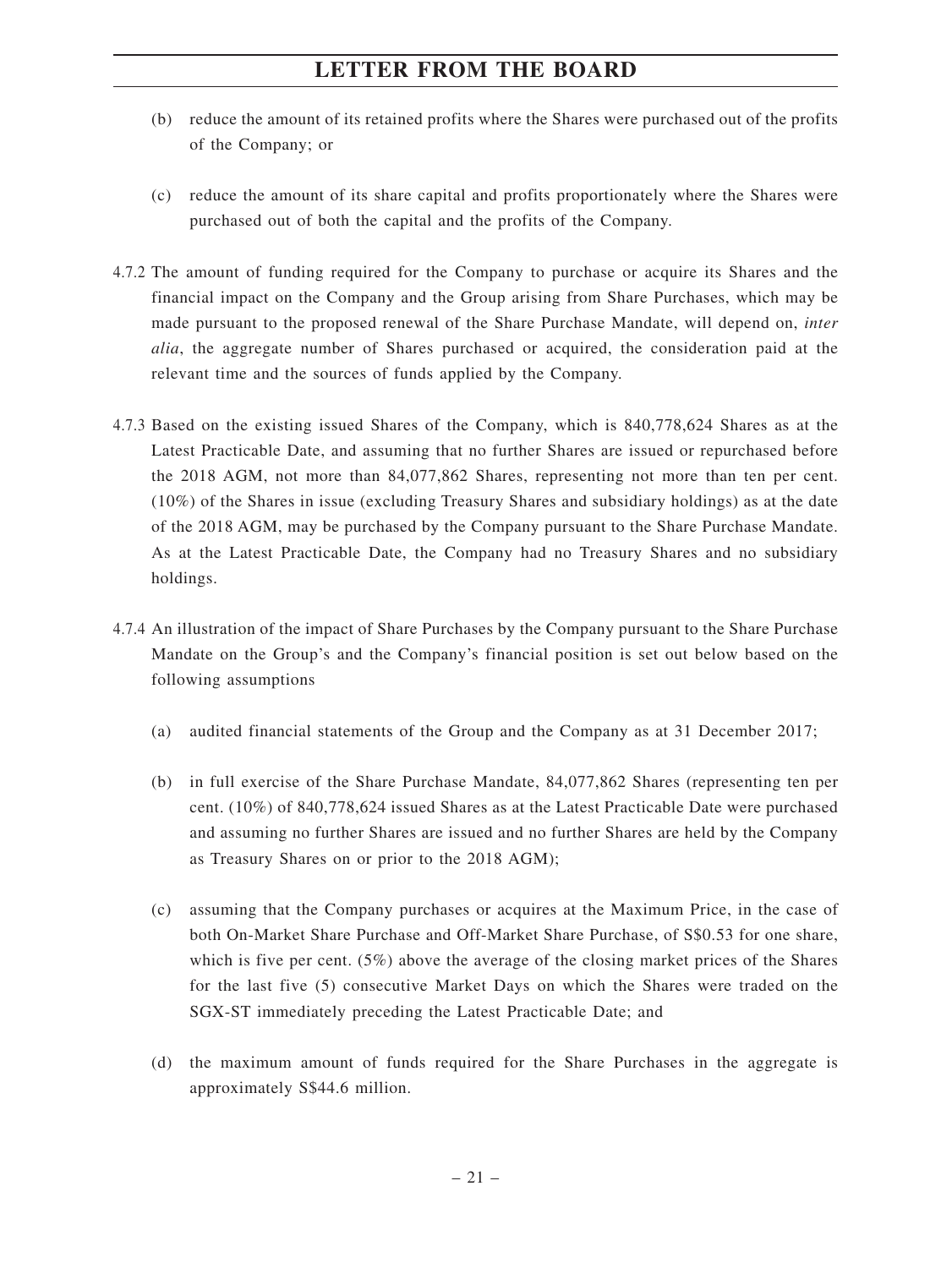#### **Illustrative Financial Effects**

For illustrative purposes only and on the basis of the assumptions set out in the above paragraph, the financial effects on the consolidated financial statements of the Group and the Company for the FY2017 based on a purchase or acquisition by the Company of up to ten per cent. (10%) of the total number of its issued Shares would have been as follows:

|                                         | Group           |             | Company      |                 |
|-----------------------------------------|-----------------|-------------|--------------|-----------------|
|                                         | before          | Group       | before       | Company         |
|                                         | <b>Share</b>    | after Share | <b>Share</b> | after Share     |
|                                         | <b>Purchase</b> | Purchase    | Purchase     | <b>Purchase</b> |
|                                         | (S\$'000)       | (S\$'000)   | (S\$'000)    | (S\$'000)       |
| As at 31 December 2017                  |                 |             |              |                 |
| Shareholders' funds                     | 462,927         | 418,327     | 273,769      | 229,169         |
| Total equity                            | 475,733         | 431,133     | 273,769      | 229,169         |
| Current assets                          | 113,315         | 68,715      | 88,146       | 53,384          |
| Current liabilities                     | 163,608         | 163,608     | 84,792       | 84,792          |
| Cash and cash equivalents               | 75,765          | 31,165      | 34,762       |                 |
| Borrowings <sup><math>(1)</math></sup>  | 652,638         | 652,638     | 156,949      | 166,787         |
| Number of Shares ('000)                 | 840,779         | 756,701     | 840,779      | 756,701         |
| <b>Financial Ratios</b>                 |                 |             |              |                 |
| <b>Financial Ratios</b>                 |                 |             |              |                 |
| Net assets per Share $(S\$ )            | 0.5506          | 0.5528      | 0.3256       | 0.303           |
| Net gearing <sup><math>(2)</math></sup> | 51%             | 57%         | 28%          | 42%             |
| Current ratio <sup>(3)</sup>            | 0.69            | 0.42        | 1.04         | 0.63            |

*Notes:*

(1) The above computation assumes that the maximum number of Shares are purchased.

(2) Net gearing equals borrowings less cash and cash equivalents divided by total equity and borrowings.

(3) Current ratio equals current assets divided by current liabilities.

4.7.5 There may be a material adverse impact on the working capital or gearing position of the Company (as compared with the position disclosed in the audited financial statements contained in the annual report for the period ended 31 December 2017) in the event the Share Purchase Mandate were to be carried out in full at any time during the proposed Permitted Period. However, the Directors do not propose to exercise the Share Purchase Mandate to such extent as would, in the circumstances, have a material adverse impact on the working capital requirements of the Company or the gearing levels which, in the opinion of the Board, are from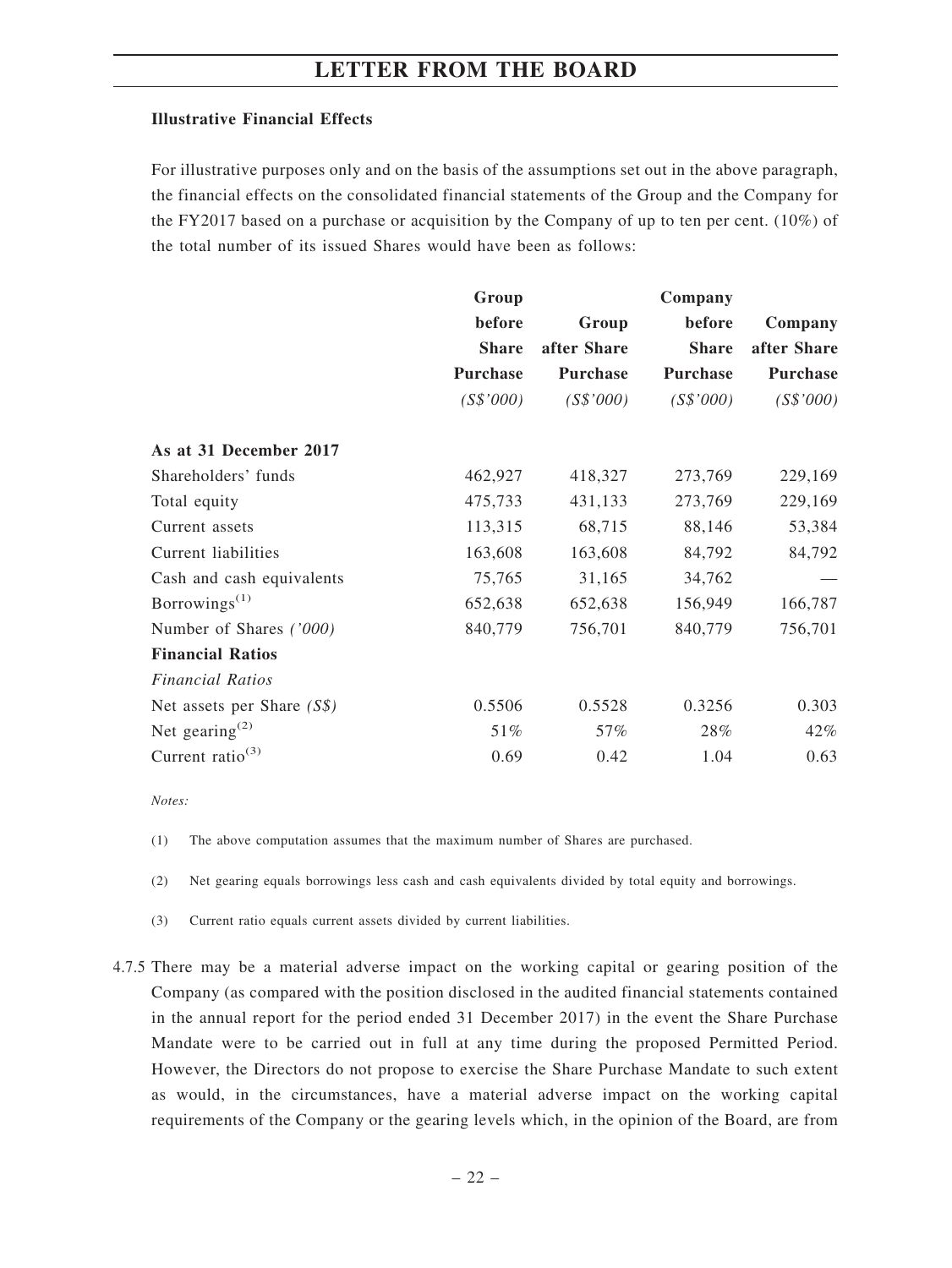time to time appropriate for the Company. The Company will take into account both financial and non-financial factors, among other things, the market conditions at such time, the Company's financial condition, the performance of the Shares and whether such Share Purchases would represent the most efficient and cost-effective approach to enhance the Share value. Share Purchases will only be made if the Directors believe that such purchases are likely to benefit the Company and increase economic value for Shareholders.

- 4.7.6 Shareholders should be aware that the financial effects set out above are based on the assumptions set out above and are for illustrative purposes only. The above analysis is based on historical figures for FY2017 and is not necessarily representative of the Company's or the Group's future financial performance. Although the proposed Share Purchase Mandate would authorise the Company to buy back up to ten per cent.  $(10\%)$  of the total number of issued Shares (excluding Treasury Shares and subsidiary holdings, if any) as at the date the Share Purchase Mandate is obtained, the Company may not necessarily buy back or be able to buy back ten per cent. (10%) of the total number of issued Shares (excluding Treasury Shares and subsidiary holdings, if any) in full. As mentioned above, the Company is not permitted to hold Treasury Shares.
- 4.7.7 To the best of the knowledge of the Directors, and having made all reasonable enquiries, as at the Latest Practicable Date, none of the Directors nor any of their close associates has a present intention, in the event that the proposed Share Purchase Mandate is approved by Shareholders, to sell Shares to the Company.
- 4.7.8 The Directors have undertaken to the HKSE that the power of the Company to make Share Purchases pursuant to the proposed Share Purchase Mandate, if approved, shall be exercised in accordance with the HK Listing Rules, and the laws of Singapore, being the jurisdiction in which the Company is incorporated.
- 4.7.9 As at the Latest Practicable Date, there is no core connected person of the Company that has notified the Company that he has a present intention to sell Shares to the Company or has undertaken not to sell any of the Shares held by him to the Company, in the event that the Company is authorised to make purchases of Shares.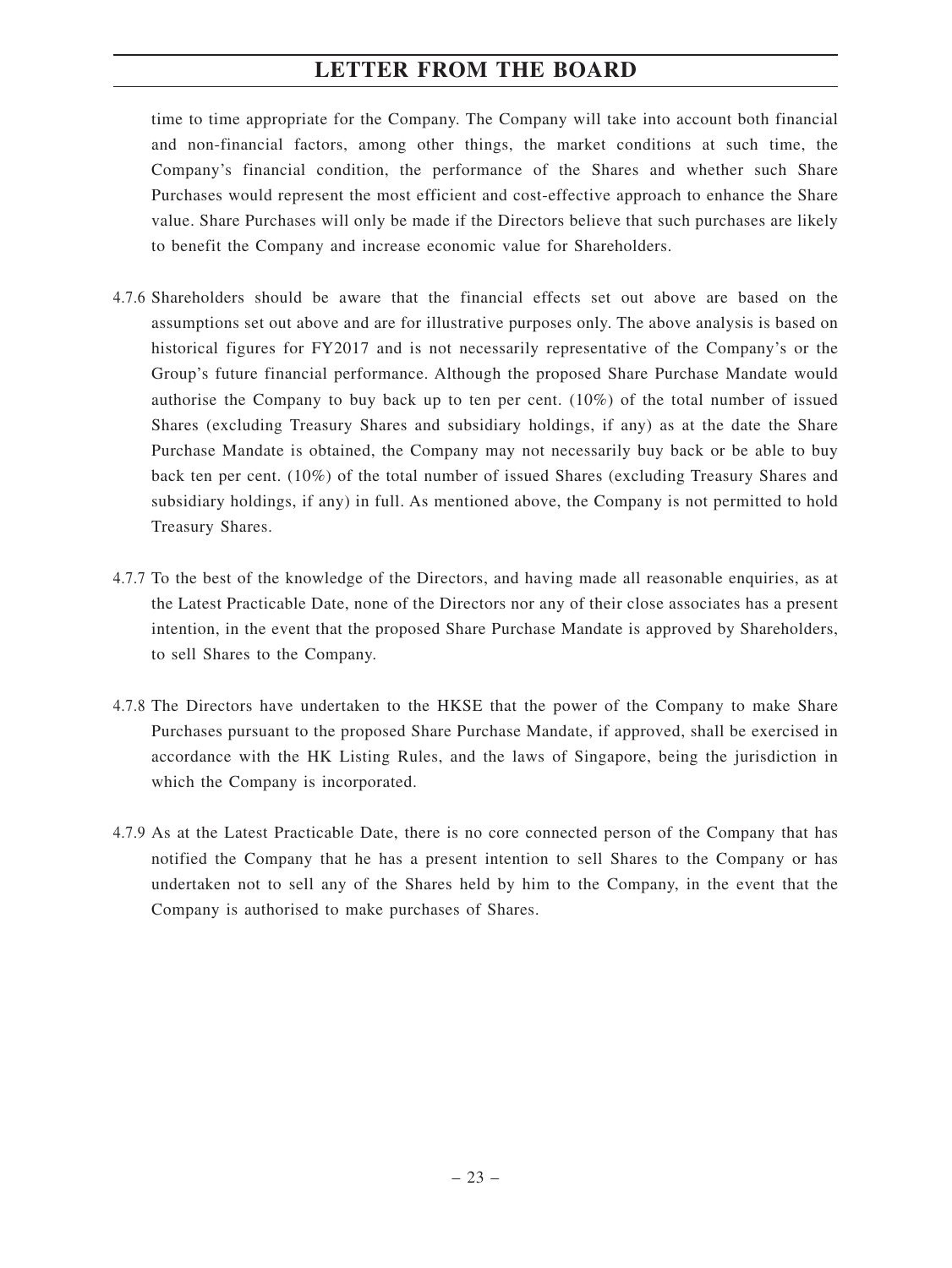4.7.10 The highest and lowest prices at which the Shares have traded on the HKSE, respectively, during each month of the previous 12 months are as follows:

| Month                                     | <b>Highest Price</b> | <b>Lowest Price</b> |
|-------------------------------------------|----------------------|---------------------|
|                                           | $(HK\$               | $(HK\$              |
| 2017                                      |                      |                     |
| April                                     | N.A.                 | N.A.                |
| May                                       | N.A.                 | N.A.                |
| June                                      | N.A.                 | N.A.                |
| July                                      | N.A.                 | N.A.                |
| August                                    | N.A.                 | N.A.                |
| September                                 | N.A.                 | N.A.                |
| October                                   | N.A.                 | N.A.                |
| November                                  | N.A.                 | N.A.                |
| December                                  | 3.33                 | 3.05                |
| 2018                                      |                      |                     |
| January                                   | 3.38                 | 3.08                |
| February                                  | 3.14                 | 2.94                |
| March (up to the Latest Practicable Date) | 3.06                 | 2.91                |

*Note:* Dealing in the Shares on HKSE commenced on 12 December 2017

#### **4.8 Tax implications arising from Share Purchases**

Shareholders who are in doubt as to their respective tax positions or tax implications of Share Purchases by the Company, or who may be subject to tax, whether in or outside Singapore, should consult their own professional advisers.

#### **4.9 Listing Rules**

#### 4.9.1 Singapore Listing Rules

(a) The Listing Manual specifies that a listed company shall notify the SGX-ST of any On-Market Share Purchases not later than 9:00 a.m. on the Market Day following the day on which the On-Market Share Purchase was made, and of any Off-Market Share Purchases not later than 9:00 a.m. on the second Market Day after the close of acceptance of the offer for the Off-Market Share Purchase. The notification of such Share Purchases to the SGX-ST shall be in such form and shall include such details that the SGX-ST may prescribe. The Company shall make arrangements with its stockbrokers to ensure that they provide the Company in a timely fashion the necessary information which will enable the Company to make the notifications to the SGX-ST.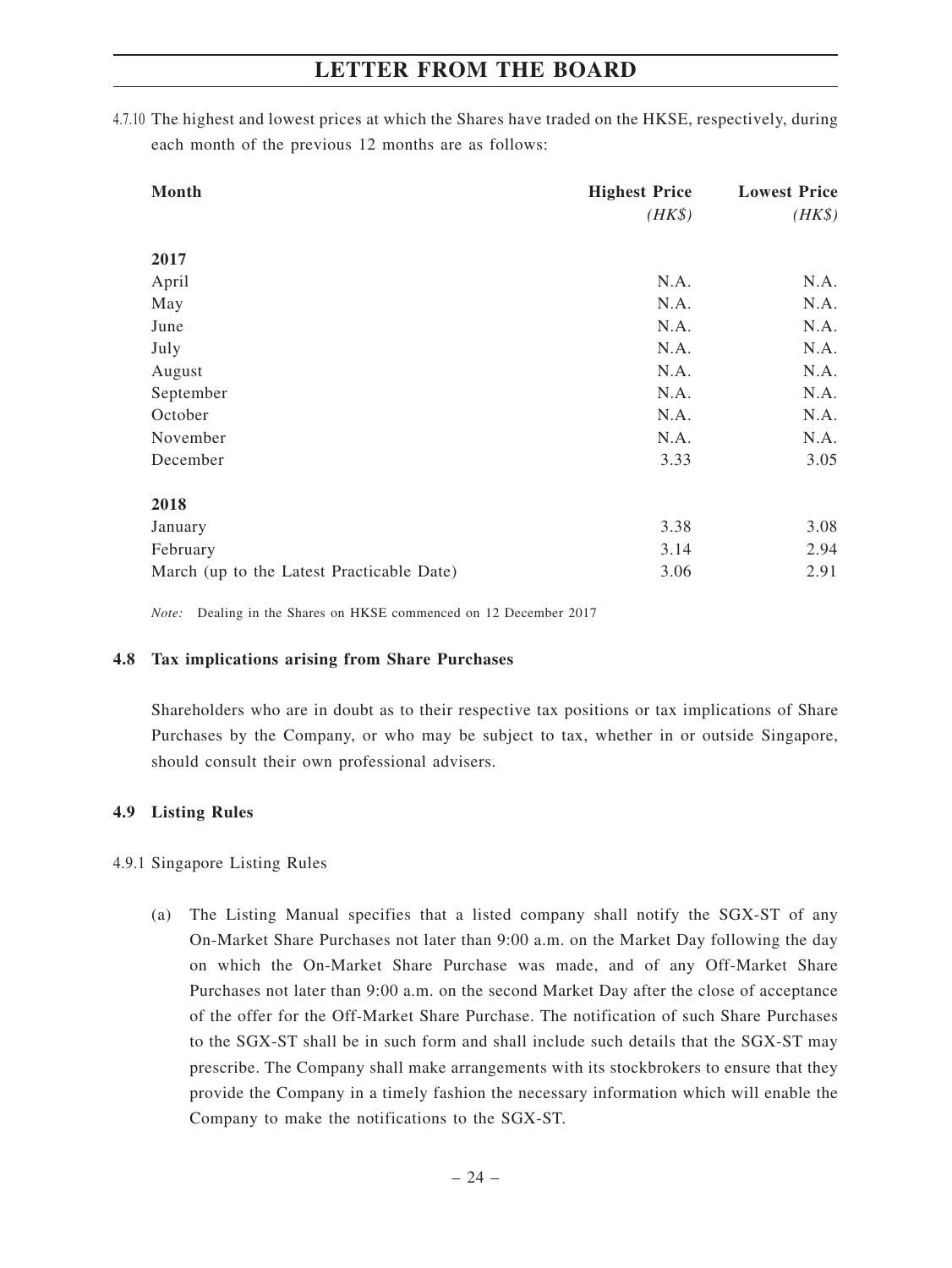- (b) The Company will not buy any Shares during the period commencing two (2) weeks before the announcement of the Company's results for each of the first, second and third quarters of its financial year, or one (1) month before the announcement of the Company's annual results, as the case may be, and ending on the date of announcement of the relevant results. Further, the Company will not undertake Share Purchases after a price sensitive development has occurred or has been the subject of consideration and/or a decision of the Board until such time as the price sensitive information has been publicly announced or disseminated in accordance with the requirements of the Listing Manual.
- (c) The Listing Manual requires a listed company to ensure that at least ten per cent.  $(10\%)$ of the total number of issued Shares excluding Treasury Shares (excluding preference shares and convertible equity securities) in a class that is listed is at all times held by the Public. The "**Public**", as defined under the Listing Manual, are persons other than the Directors, chief executive officer, Substantial Shareholders or Controlling Shareholders of the Company or its subsidiaries, as well as the associates of such persons. Based on the Register of Directors' Shareholdings maintained by the Company and its subsidiaries and the Register of Substantial Shareholders maintained by the Company as at the Latest Practicable Date, there are 264,585,928 Shares in the hands of Public Shareholders, representing approximately 31.47% of the total number of issued Shares excluding Treasury Shares. Assuming the Company exercises the Share Purchase Mandate in full and purchases ten per cent. (10%) of the total number of issued Shares excluding Treasury Shares (excluding preference shares and convertible equity securities) from the Public, the number of Shares in the hands of the Public would be reduced to approximately 180,508,066 Shares, representing approximately 23.85% of the total number of issued Shares excluding Treasury Shares (excluding preference shares and convertible equity securities). It should be noted that the Company has no Treasury Shares, and is not permitted to hold Treasury Shares.
- (d) Based on the above analysis, the Company is of the view that there is a sufficient number of Shares in issue held by Public Shareholders, which would permit the Company to undertake purchases or acquisitions of its Shares up to the full ten per cent.  $(10\%)$  limit pursuant to the Share Purchase Mandate, without affecting the listing status of the Shares on the SGX-ST. However, the Company will not be able to exercise the Share Purchase Mandate to its full extent since it needs to comply with the minimum public float requirement under the HK Listing Rules. The Directors have no present intention to exercise the Share Purchase Mandate to such an extent, as it would result in the Company failing to comply with the public float requirement under Rule 8.08 of the HK Listing Rules.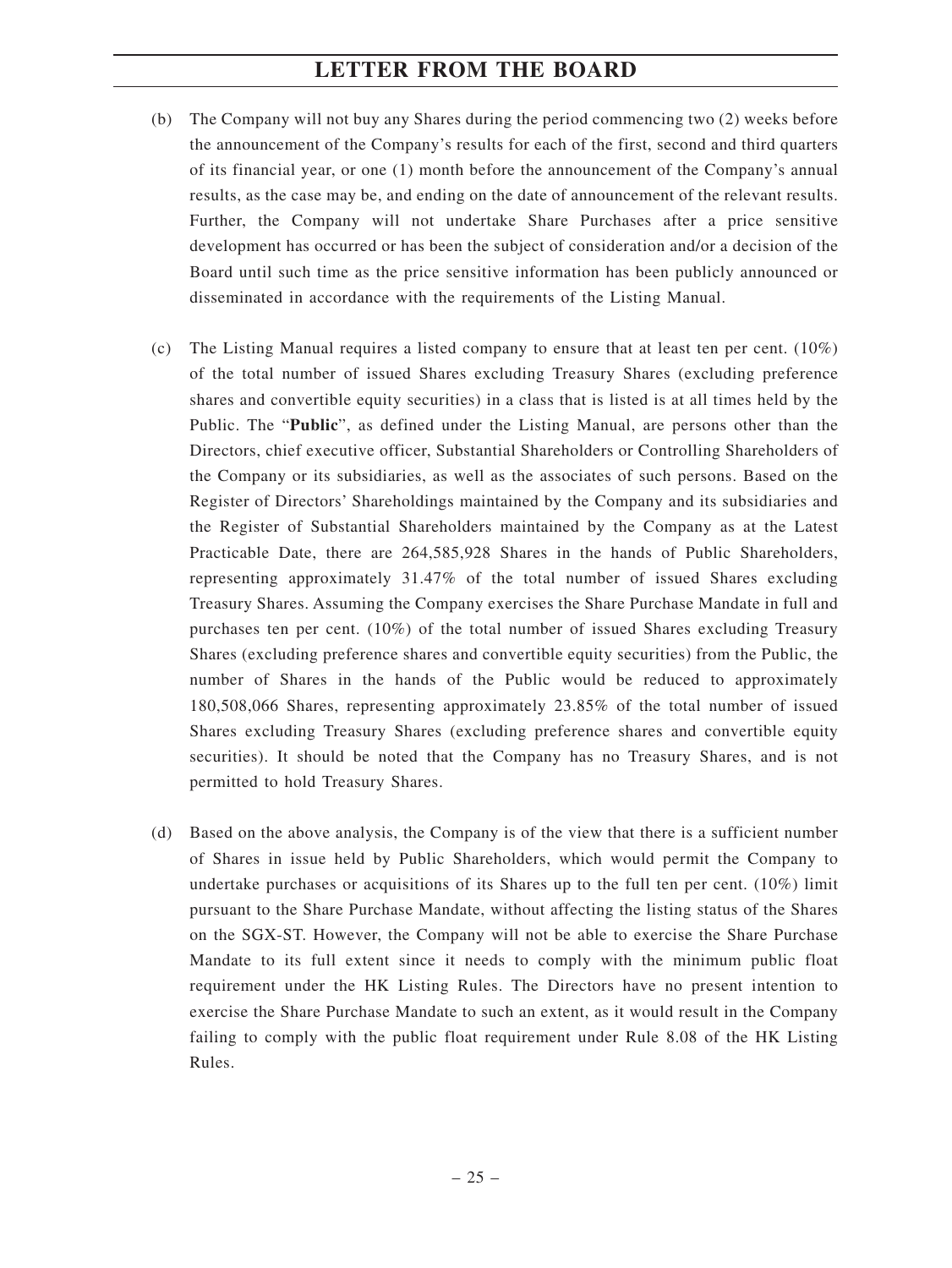(e) In undertaking any Share Purchases, the Directors will use their best efforts to ensure that, notwithstanding such Share Purchases, a sufficient float in the hands of the Public will be maintained so that the Share Purchases will not adversely affect the listing status of the Shares on the SGX-ST, cause market illiquidity or adversely affect the orderly trading of the Shares.

#### 4.9.2 HK Listing Rules

- (a) Pursuant to the HK Listing Rules, the Company shall ensure that after its purchase of Shares on any stock exchange, at least twenty five per cent. (25%) of its Shares will remain in the hands of the public.
- (b) In addition, under the HK Listing Rules, an issuer shall not purchase its shares on HKSE at any time after inside information has come to its knowledge, until the information is made publicly available. In particular, during the period of one (1) month immediately preceding the earlier of: (a) the date of the board meeting (as such date is first notified to the HKSE in accordance with the HK Listing Rules) for the approval of the issuer's results for any year, half-year, quarterly or any other interim period (whether or not required under the HK Listing Rules); and (b) the deadline for the issuer to announce its results for any year or half-year under the HK Listing Rules, or quarterly or any other interim period (whether or not required under the HK Listing Rules), and ending on the date of the results announcement, the issuer may not purchase its shares on the HKSE, unless the circumstances are exceptional. Further, an issuer shall not knowingly purchase its shares from a core connected person and a core connected person shall not knowingly sell shares to the issuer, on the HKSE.
- (c) In undertaking any Share Purchases, the Directors will use their best efforts to ensure that, notwithstanding such Share Purchases, a sufficient float in the hands of the public will be maintained so that the Share Purchases will not adversely affect the listing status of the Shares on the HKSE, cause market illiquidity or adversely affect the orderly trading of the Shares.

#### **4.10 Take-over Code implications arising from Share Purchases**

- 4.10.1 Singapore Take-over Code Implications
	- (a) The resultant increase in the percentage of voting rights held by a Shareholder and persons acting in concert with him, following the Share Purchases, will be treated as an acquisition for the purposes of Rule 14 of the Singapore Take-over Code ("**Rule 14**"). Consequently, depending on the number of Shares purchased by the Company and the Company's issued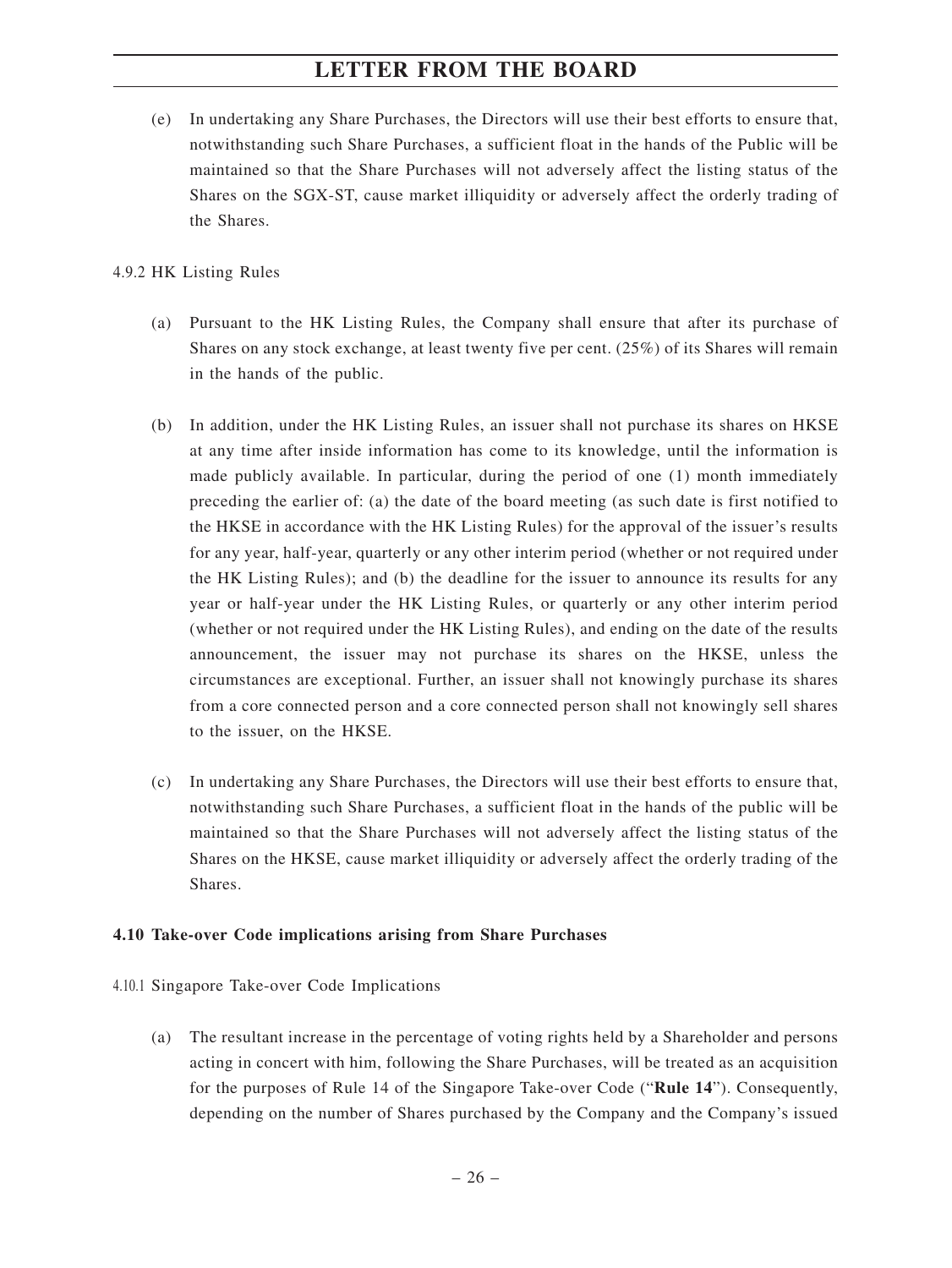share capital at that time, a Shareholder or group of Shareholders acting in concert with each other could obtain or consolidate effective control of the Company and could become obliged to make a take-over offer under Rule 14.

- (b) Under the Singapore Take-over Code, persons acting in concert or concert parties comprise individuals or companies who, pursuant to an agreement or understanding (whether formal or informal), co-operate, through the acquisition by any of them of shares in a company to obtain or consolidate effective control of the company. Unless the contrary is established, the following persons, *inter alia*, will be presumed to be acting in concert, namely: (i) a company with any of its directors (together with their close relatives, related trusts as well as companies controlled by any of the directors, their close relatives and related trusts); and (ii) a company, its parent, Subsidiaries and fellow Subsidiaries, and their Associated Companies and companies of which such companies are Associated Companies, all with one another, and any person who has provided financial assistance (other than a bank in the ordinary course of business) to any of the aforesaid for the purchase of voting rights. For this purpose, ownership or control of at least twenty per cent.  $(20\%)$  but not more than fifty per cent.  $(50\%)$  of the voting rights of a company will be regarded as the test of Associated Company status.
- (c) The circumstances under which Shareholders (including Directors) and persons acting in concert with them, respectively, will incur an obligation to make a take-over offer under Rule 14 after a purchase or acquisition of Shares by the Company are set out in Rule 14 and Appendix 2 of the Singapore Take-over Code.
- (d) In general terms, the effect of Rule 14 and Appendix 2 is that, unless exempted, Directors and persons acting in concert with them will incur an obligation to make a take-over offer under Rule 14 if, as a result of the Company purchasing or acquiring Shares, the voting rights of such Directors and their concert parties would increase to thirty per cent. (30%) or more, or, in the event that such Directors and their concert parties hold between thirty per cent. (30%) and fifty per cent. (50%) of the Company's voting rights, the voting rights of such Directors and their concert parties would increase by more than one per cent.  $(1\%)$ in any period of six (6) months.
- (e) Under Appendix 2 of the Singapore Take-over Code, a Shareholder not acting in concert with the Directors will not be required to make a take-over offer under Rule 14 if, as a result of the Company purchasing or acquiring its Shares, the voting rights of such Shareholder would increase to thirty per cent. (30%) or more, or, if such Shareholder holds between thirty per cent. (30%) and fifty per cent. (50%) of the Company's voting rights,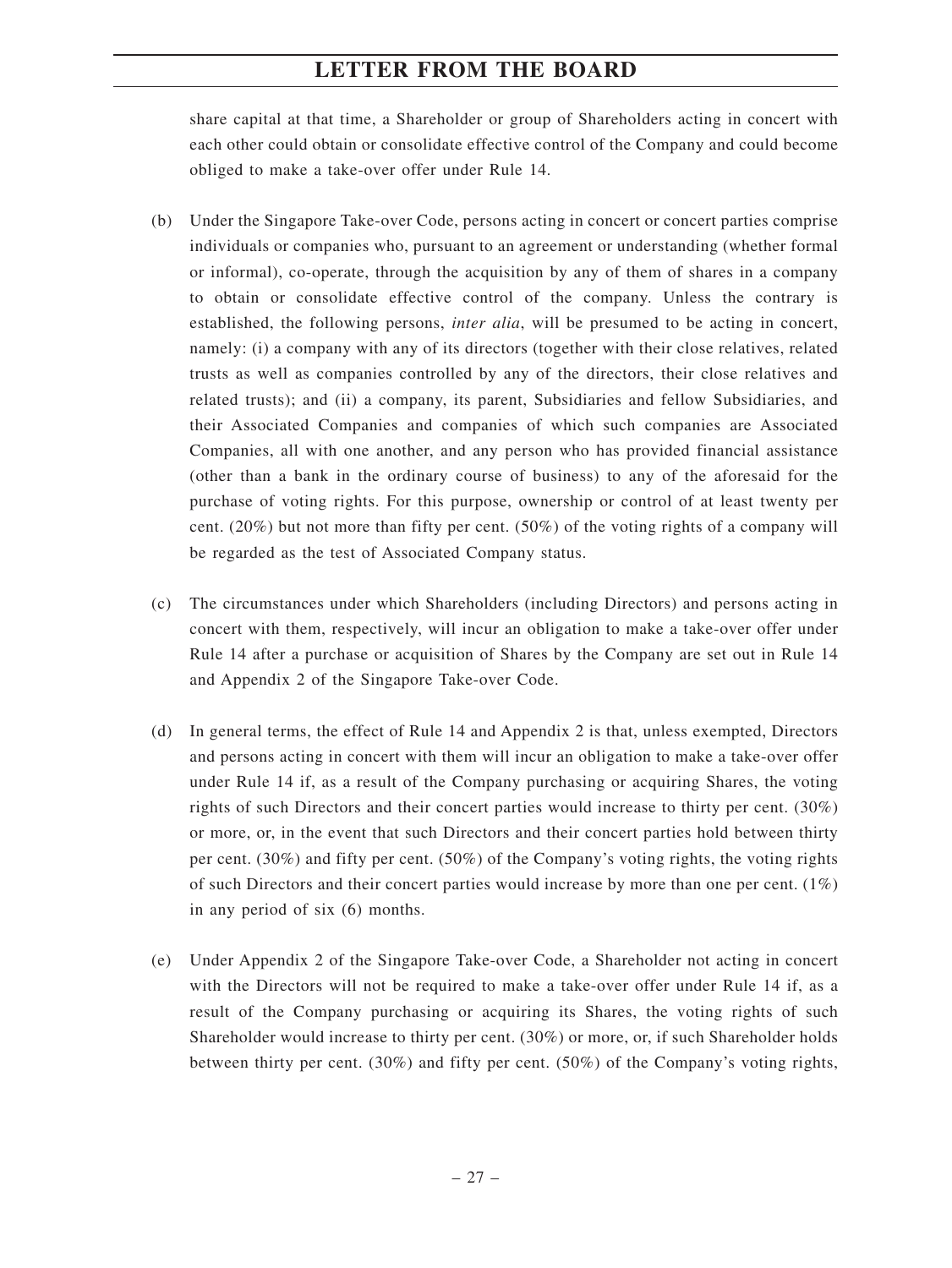the voting rights of such Shareholder would increase by more than one per cent.  $(1\%)$  in any period of six (6) months. Such a Shareholder need not abstain from voting in respect of the resolution renewing the Share Purchase Mandate.

- (f) Shareholders will be subject to the provisions of Rule 14 if they acquire any Shares after the Share Purchase. For the purpose of the Singapore Take-over Code, an increase in the percentage of voting rights as a result of the Share Purchases will be taken into account in determining whether a Shareholder and persons acting in concert with him have increased their voting rights by more than one per cent.  $(1\%)$  in any period of six  $(6)$ months.
- (g) The interests of the Directors and the shareholding interests of shareholders with an interest of five per cent. (5%) or more ("**Substantial Shareholders**") of the Company in the Shares as at the Latest Practicable Date and after the Share Purchases, based on the Company's register of interest of Directors and register of Substantial Shareholders of the Company, respectively, are as follows:

|                                   | <b>Direct Interest</b> |                       | <b>Indirect/Deemed Interest</b> |                       |                     | <b>Total Interest</b> |                     |
|-----------------------------------|------------------------|-----------------------|---------------------------------|-----------------------|---------------------|-----------------------|---------------------|
|                                   | Number of              |                       | Number of                       |                       | Number of           | Before Share          | After Share         |
|                                   | <b>Shares</b>          | $\mathcal{G}_0^{(1)}$ | <b>Shares</b>                   | $\mathcal{G}_0^{(1)}$ | <b>Shares</b>       | Purchase $\%^{(1)}$   | Purchase $\%^{(2)}$ |
| <b>Directors</b>                  |                        |                       |                                 |                       |                     |                       |                     |
| Wong Kok Hoe                      |                        |                       |                                 |                       |                     |                       |                     |
| Loh Kim Kang David <sup>(3)</sup> | 21,679,050             | 2.58                  | 445,956,126                     | 53.04                 | $467,635,176^{(6)}$ | 55.62                 | 61.80               |
| Han Seng Juan <sup>(4)</sup>      | 13,067,900             | 1.55                  | 453,703,626                     | 53.96                 | $466,771,526^{(7)}$ | 55.52                 | 61.69               |
| Chandra Mohan s/o                 |                        |                       |                                 |                       |                     |                       |                     |
| Rethnam                           |                        |                       |                                 |                       |                     |                       |                     |
| Gn Hiang Meng <sup>(5)</sup>      |                        |                       | 247,500                         | 0.03                  | 247,500             | 0.03                  | 0.03                |
| Owi Kek Hean                      |                        |                       |                                 |                       |                     |                       |                     |

#### **Directors' interests in Shares**

*Notes:*

- (1) As a percentage of the total number of issued Shares as at the Latest Practicable Date, comprising 840,778,624 Shares.
- (2) As a percentage of the total number of issued Shares, comprising 756,700,762 Shares (assuming that the Company purchases the maximum number of 84,077,862 Shares under the Share Purchase Mandate).
- (3) Loh Kim Kang David ("**Mr. Loh**") holds a 50% shareholding interest in Centurion Global Ltd ("**Centurion Global**"). Centurion Properties Pte Ltd ("**Centurion Properties**") is a wholly-owned subsidiary of Centurion Global. Thinkpac Limited ("**Thinkpac**") is a wholly-owned subsidiary of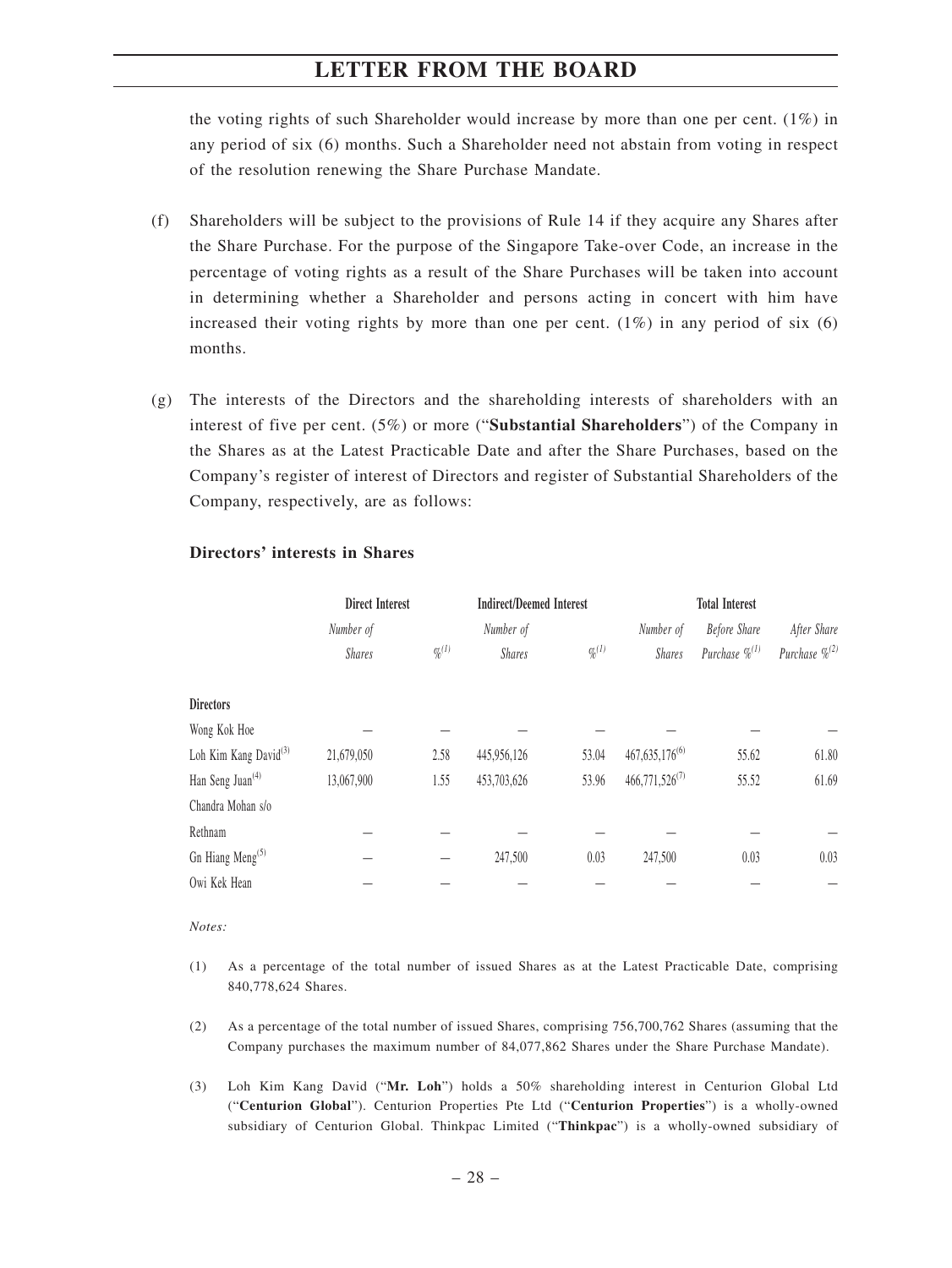Centurion Properties. Mr. Loh is, therefore, deemed to be interested in 435,756,126 Shares held by Centurion Properties and 10,000,000 Shares held by Thinkpac. Mr. Loh also has a deemed interest in 200,000 Shares held by his spouse, Wong Wan Pei.

Of the 21,679,050 Shares held by Mr. Loh, 16,716,750 Shares are registered in the name of UOB Kay Hian Private Limited, 2,500,000 Shares are registered in the name of Raffles Nominees (Pte.) Limited, 2,104,300 Shares are registered in the name of CIMB Securities (Singapore) Pte Ltd and 358,000 Shares are registered in the name of CIMB Securities Limited.

(4) Han Seng Juan ("**Mr. Han**") holds a 50% shareholding interest in Centurion Global. Mr. Han is, therefore, deemed to be interested in 435,756,126 Shares held by Centurion Properties and 10,000,000 Shares held by Thinkpac. Mr. Han also has a deemed interest in 7,947,500 Shares held by his spouse, Kang Lee Cheng Susanna, which are registered in the name of DB Nominees (S) Pte Ltd.

Of the 13,067,900 Shares held by Mr. Han, 4,384,400 Shares are registered in the name of Citibank Nominees Singapore Pte Ltd, 685,500 Shares are registered in the name of UOB Kay Hian Private Limited, 1,800,000 Shares are registered in the name of Kim Eng Securities (Hong Kong) Limited, 5,076,000 Shares are registered in the name of UBS Securities (Hong Kong) Limited, 402,300 Shares are registered in the name of Oversea-Chinese Bank Nominees Pte Ltd and 719,700 Shares are registered in his own name.

- (5) Gn Hiang Meng is deemed interested in 247,500 Shares held by his spouse, Loo Bee Hoon.
- (6) Of these Shares, 19,179,050 Shares held by Mr. Loh and 435,756,126 Shares held by Centurion Properties as his deemed interest have been pledged to independent third party financial institution(s).
- (7) Of these Shares, 5,785,500 Shares held by Mr. Han and 435,756,126 Shares held by Centurion Properties as his deemed interest have been pledged to independent third party financial institution(s).

|                                     | <b>Direct Interest</b> |                          | <b>Indirect/Deemed Interest</b> |                       |                              | <b>Total Interest</b> |                     |
|-------------------------------------|------------------------|--------------------------|---------------------------------|-----------------------|------------------------------|-----------------------|---------------------|
|                                     | Number of              |                          | Number of                       |                       | Number of                    | Before Share          | After Share         |
|                                     | <b>Shares</b>          | $\mathcal{G}_0^{(1)}$    | <b>Shares</b>                   | $\mathcal{G}_0^{(1)}$ | <b>Shares</b>                | Purchase $\%^{(1)}$   | Purchase $\%^{(2)}$ |
|                                     |                        |                          |                                 |                       |                              |                       |                     |
| Substantial                         |                        |                          |                                 |                       |                              |                       |                     |
| <b>Shareholders</b>                 |                        |                          |                                 |                       |                              |                       |                     |
| Centurion Properties                |                        |                          |                                 |                       |                              |                       |                     |
| Pte $Ltd^{(3)}$                     | 435,756,126            | 51.83                    | 10,000,000                      | 1.19                  | 445,756,126 <sup>(8)</sup>   | 53.02                 | 58.91               |
| Centurion Global Ltd <sup>(4)</sup> |                        | $\overline{\phantom{m}}$ | 445,756,126                     | 53.02                 | 445,756,126                  | 53.02                 | 58.91               |
| Loh Kim Kang David <sup>(5)</sup>   | 21,679,050             | 2.58                     | 445,956,126                     | 53.04                 | $467,635,176$ <sup>(9)</sup> | 55.62                 | 61.80               |
| Han Seng Juan <sup>(6)</sup>        | 13,067,900             | 1.55                     | 453,703,626                     | 53.96                 | $466,771,526^{(10)}$         | 55,52                 | 61.69               |
| Teo Peng Kwang <sup>(7)</sup>       | 63,723,330             | 7.58                     |                                 |                       | 63,723,330                   | 7.58                  | 8.42                |

#### **Substantial Shareholders' interests in Shares**

*Notes:*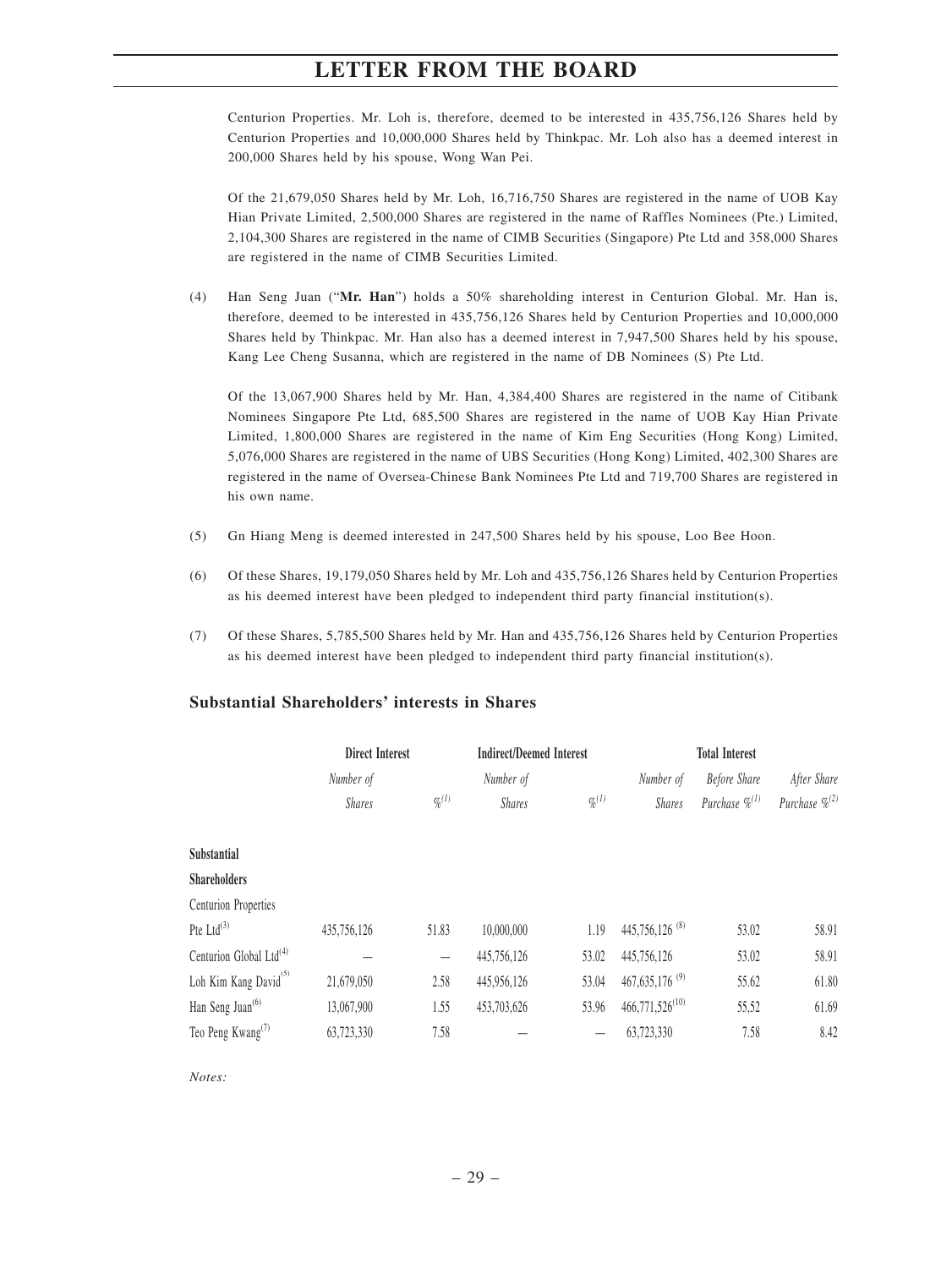- (1) As a percentage of the total number of issued Shares as at the Latest Practicable Date, comprising 840,778,624 Shares.
- (2) As a percentage of the total number of issued Shares, comprising 756,700,762 Shares (assuming that the Company purchases the maximum number of 84,077,862 Shares under the Share Purchase Mandate).
- (3) Of the 435,756,126 Shares held by Centurion Properties Pte Ltd ("**Centurion Properties**"), 310,000,000 Shares are registered in the name of DB Nominees (S) Pte Ltd and 125,756,126 Shares are registered in the name of Raffles Nominees (Pte.) Limited. Centurion Properties is deemed to be interested in 10,000,000 Shares held by its wholly-owned subsidiary, Thinkpac Limited ("**Thinkpac**"), which are registered in the name of UOB Kay Hian Private Limited.
- (4) Centurion Properties is a wholly-owned subsidiary of Centurion Global Ltd ("**Centurion Global**") and Thinkpac is a wholly-owned subsidiary of Centurion Properties. Centurion Global is, therefore, deemed to be interested in 435,756,126 Shares held by Centurion Properties and 10,000,000 Shares held by Thinkpac.
- (5) Loh Kim Kang David ("**Mr. Loh**") holds a 50% shareholding interest in Centurion Global. Mr. Loh is, therefore, deemed to be interested in 435,756,126 Shares held by Centurion Properties and 10,000,000 Shares held by Thinkpac. Mr. Loh also has a deemed interest in 200,000 Shares held by his spouse, Wong Wan Pei.

Of the 21,679,050 Shares held by Mr. Loh, 16,716,750 Shares are registered in the name of UOB Kay Hian Private Limited, 2,500,000 Shares are registered in the name of Raffles Nominees (Pte.) Limited, 2,104,300 Shares are registered in the name of CIMB Securities (Singapore) Pte Ltd and 358,000 Shares are registered in the name of CIMB Securities Limited.

(6) Han Seng Juan ("**Mr. Han**") holds a 50% shareholding interest in Centurion Global. Mr. Han is, therefore, deemed to be interested in 435,756,126 Shares held by Centurion Properties and 10,000,000 Shares held by Thinkpac. Mr. Han also has a deemed interest in 7,947,500 Shares held by his spouse, Kang Lee Cheng Susanna, which are registered in the name of DB Nominees (S) Pte Ltd.

Of the 13,067,900 Shares held by Mr. Han, 4,384,400 Shares are registered in the name of Citibank Nominees Singapore Pte Ltd, 685,500 Shares are registered in the name of UOB Kay Hian Private Limited, 1,800,000 Shares are registered in the name of Kim Eng Securities (Hong Kong) Limited, 5,076,000 Shares are registered in the name of UBS Securities (Hong Kong) Limited, 402,300 Shares are registered in the name of Oversea-Chinese Bank Nominees Pte Ltd and 719,700 Shares are registered in his own name.

- (7) Of the 63,723,330 Shares held by Teo Peng Kwang, 40,270,164 Shares are registered in the name of DBS Bank Ltd, 16,000,000 Shares are registered in the name of Deutsche Bank AG, 7,356,916 Shares are registered in the name of UOB Kay Hian Private Limited and 96,250 Shares are registered in the name of United Overseas Bank Nominees Pte Ltd.
- (8) Of these Shares, 435,756,126 have been pledged to independent third party financial institution(s).
- (9) Of these Shares, 19,179,050 Shares held by Mr. Loh and 435,756,126 Shares held by Centurion Properties as his deemed interest have been pledged to independent third party financial institution(s).
- (10) Of these Shares, 5,785,500 Shares held by Mr. Han and 435,756,126 Shares held by Centurion Properties as his deemed interest have been pledged to independent third party financial institution(s).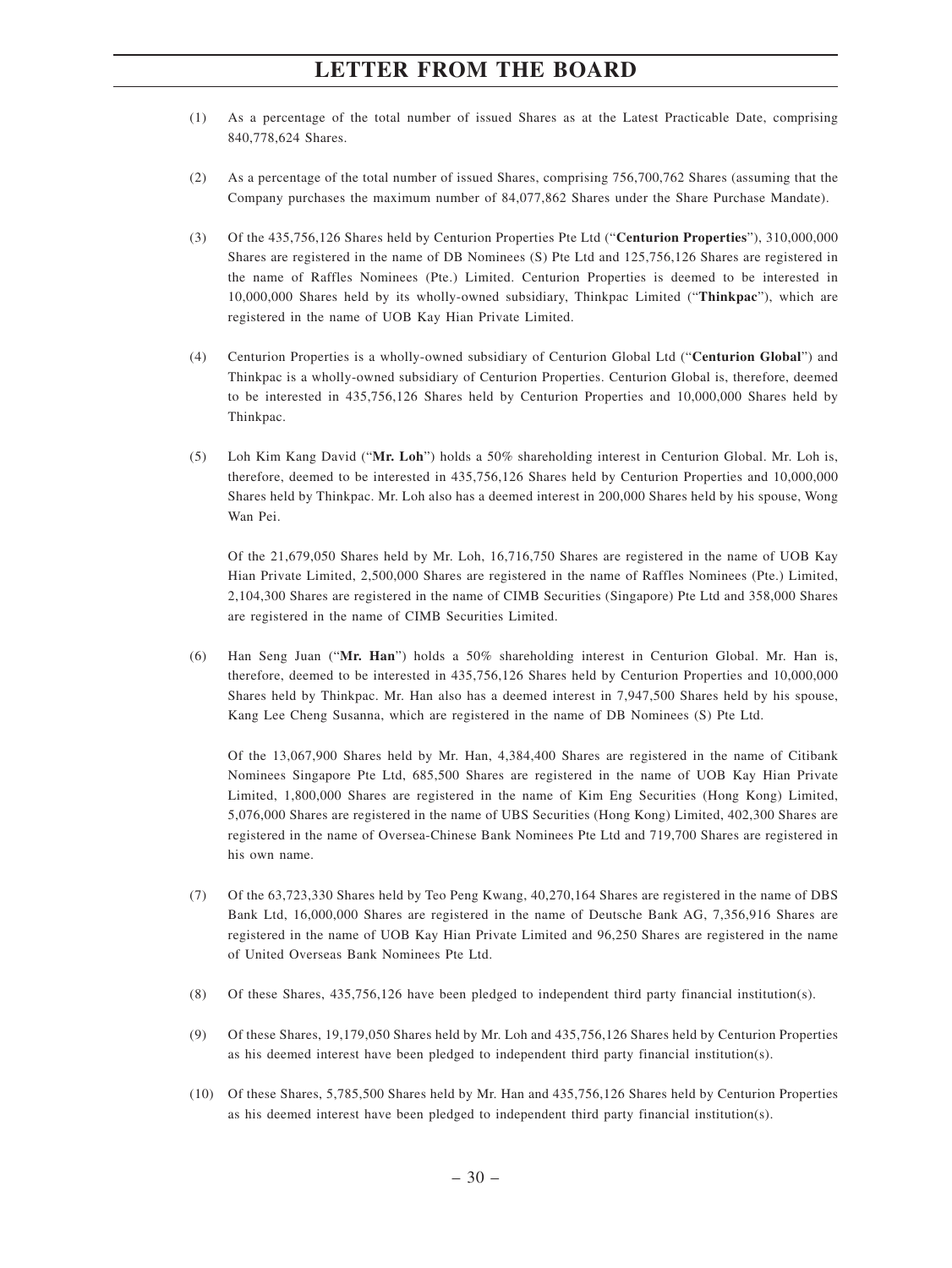- (h) As at the Latest Practicable Date, the Company's total issued share capital comprised 840,778,624 Shares and Centurion Properties, together with its concert parties (including Thinkpac, Mr. Loh and Mr. Han) (collectively, the "**Concert Party Group**"), hold an aggregate of 488,650,576 Shares, representing approximately 58.12% of the total number of issued Shares of the Company. Centurion Properties holds an interest of 435,756,126 Shares representing 51.83%, Thinkpac holds an interest of 10,000,000 Shares representing 1.19%, Mr. Loh holds a direct interest of 21,679,050 Shares representing 2.58% and a deemed interest of 200,000 Shares (held by his spouse) representing 0.02% and Mr. Han holds a direct interest of 13,067,900 Shares representing 1.55% and a deemed interest of 7,947,500 Shares (held by his spouse) representing 0.95% respectively of the total number of issued shares of the Company. Centurion Properties is a wholly-owned subsidiary of Centurion Global. Thinkpac is a wholly-owned subsidiary of Centurion Properties.
- (i) Since the Concert Party Group already has an aggregate shareholding interests of more than 50% in the Company as at the Latest Practicable Date and are acting in concert with each other, any increase in their shareholdings in the event the Company purchases the Shares pursuant to the Share Purchase Mandate will not require them to make a general offer under Rule 14 of the Singapore Take-over Code.

#### 4.10.2 HK Takeovers Code Implications

- (a) If, as a result of the repurchase of Shares by the Company pursuant to the Share Purchase Mandate, a Shareholder's proportionate interest in the voting rights of the Company is increased, such increase will be treated as an acquisition for the purpose of the HK Takeovers Code. Accordingly, a Shareholder or a group of Shareholders acting in concert should obtain or consolidate control of the Company and become obliged to make a mandatory offer in accordance with Rule 26 and Rule 32 of the HK Takeovers Code.
- (b) As at the Latest Practicable Date, the Company's total issued share capital comprised 840,778,624 Shares and Centurion Properties, together with its concert parties (including Thinkpac, Mr. Loh and Mr. Han) (collectively, the "**Concert Party Group**"), hold an aggregate of 488,650,576 Shares, representing approximately 58.12% of the total number of issued Shares of the Company. Centurion Properties holds an interest of 435,756,126 Shares representing 51.83%, Thinkpac holds an interest of 10,000,000 Shares representing 1.19%, Mr. Loh holds a direct interest of 21,679,050 Shares representing 2.58% and a deemed interest of 200,000 Shares (held by his spouse) representing 0.02% and Mr. Han holds a direct interest of 13,067,900 Shares representing 1.55% and a deemed interest of 7,947,500 Shares (held by his spouse) representing 0.95% respectively of the total number of issued shares of the Company. Centurion Properties is a wholly-owned subsidiary of Centurion Global. Thinkpac is a wholly-owned subsidiary of Centurion Properties.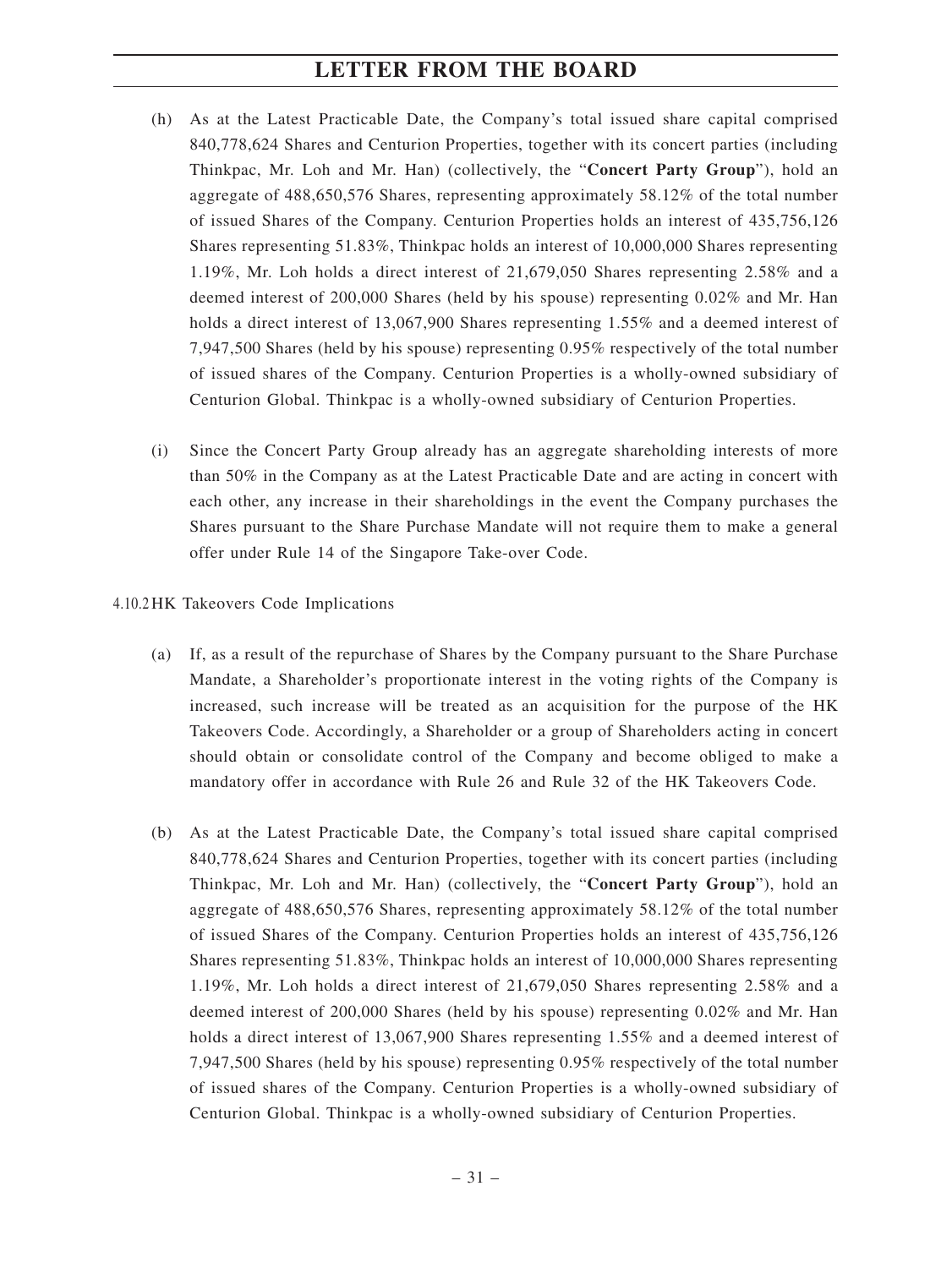Since the Concert Party Group already has an aggregate shareholding interests of more than 50% in the Company as at the Latest Practicable Date and are acting in concert with each other, any increase in their shareholdings in the event the Company purchases the Shares pursuant to the Share Purchase Mandate, to the best of the knowledge and belief of the Directors, would not give rise to an obligation to make a mandatory offer under the HK Takeovers Code.

- (c) The Directors are not aware of any consequences, which may arise under the HK Takeovers Code as a result of any repurchase made under the Share Purchase Mandate and under the HK Takeovers Code.
- (d) The Directors have no present intention to repurchase Shares to an extent that will trigger the obligations under the HK Takeovers Code to make a mandatory offer.
- 4.10.3 Save as disclosed in this Circular, the Directors and the Substantial Shareholders of the Company do not have any interest, whether direct or indirect, in the Shares.
- 4.10.4 **Shareholders who are in doubt as to their obligations, if any, to make a mandatory takeover offer under the Singapore Take-over Code and/or the HK Takeovers Code as a result of any Share Purchase should consult the Securities Industry Council and/or the SFC and/or their professional advisers at the earliest opportunity.**

#### **4.11 Shares purchased during the previous 12 months**

For the period of 12 months prior to and including the Latest Practicable Date, the Company has repurchased an aggregate of 2,540,700 Shares by way of market acquisitions (the "**Repurchased Shares**"). The particulars relating to such purchase are as follows:

| <b>Transaction Date</b> | Number of<br><b>Shares</b><br><b>Purchased</b> | <b>Purchased</b><br>Price per<br>Share (S\$) | <b>Highest Price</b><br>per Share (S\$) | <b>Lowest Price</b><br>per Share (S\$) | <b>Total</b><br>consideration<br>Paid (S\$) |
|-------------------------|------------------------------------------------|----------------------------------------------|-----------------------------------------|----------------------------------------|---------------------------------------------|
| 19/04/2017              | 81,000                                         | 0.42                                         |                                         |                                        | 34,100.09                                   |
| 11/05/2017              | 507,300                                        | 0.44                                         |                                         |                                        | 223,737.43                                  |
| 12/05/2017              | 387,000                                        | 0.44                                         |                                         |                                        | 170,680.84                                  |
| 15/05/2017              | 540,800                                        | 0.44                                         |                                         |                                        | 238,512.13                                  |
| 16/05/2017              | 471,000                                        | 0.44                                         |                                         |                                        | 207,727.84                                  |
| 17/05/2017              | 400,000                                        | 0.44                                         |                                         |                                        | 176,414.30                                  |
| 18/05/2017              | 35,800                                         | 0.44                                         |                                         |                                        | 15,801.54                                   |
| 19/05/2017              | 117,800                                        | 0.44                                         |                                         |                                        | 51,954.01                                   |
| Total                   | 2,540,700                                      |                                              |                                         |                                        | 1,118,928.18                                |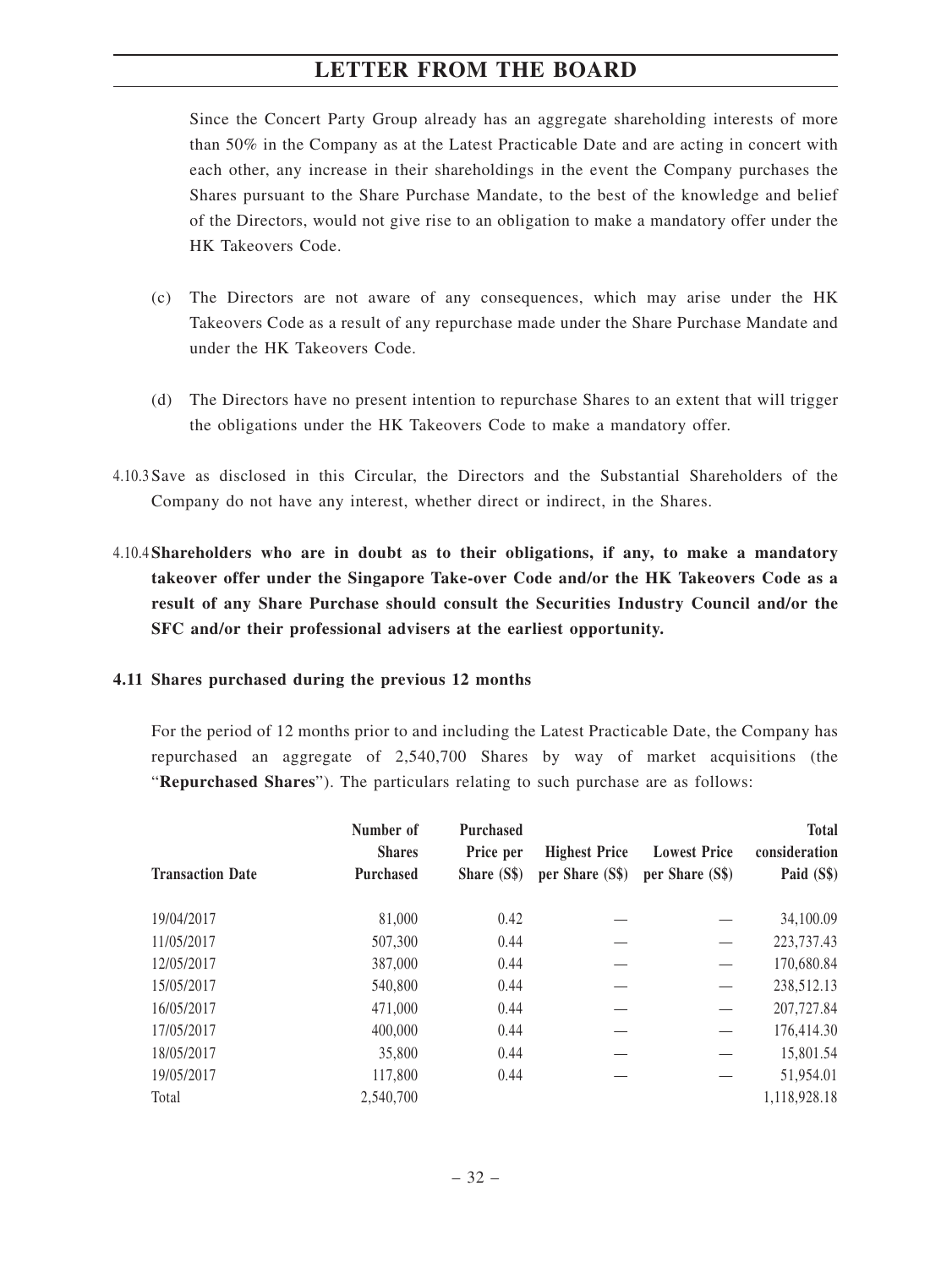The number of Repurchased Shares represented 0.34% of the Company's issued Shares (excluding treasury shares) as at the date of the 2017 Share Purchase Mandate.

The Repurchased Shares were held as treasury shares which had subsequently been cancelled in November 2017. As at the Latest Practicable Date, the number of issued Shares stood at 840,778,624. The Company does not have any treasury shares.

#### **5. ABSTENTION FROM VOTING**

No Director or Substantial Shareholder is required to abstain from voting at the 2018 AGM.

### **6. DIRECTORS' RECOMMENDATIONS**

- 6.1 All of the Directors, other than Mr. Han Seng Juan and Mr. Gn Hiang Meng (who by virtue of themselves being the retiring Directors, have abstained from making any recommendation in respect of their own respective proposed re-elections), are pleased to recommend the retiring Directors, details of whom are set out in Appendix to this Circular, for re-election at the 2018 AGM, and consider that the proposed re-election of the retiring Directors is in the interests of the Company and its Shareholders as a whole, and recommend that Shareholders vote in favour of the resolutions relating to the re-election of the retiring Directors, as set out in the notice of the 2018 AGM in this Circular.
- 6.2 The Directors unanimously consider that the proposed Share Issue Mandate and the proposed renewal of the Share Purchase Mandate are in the interests of the Company and its Shareholders as a whole, and recommend that Shareholders vote in favour of the resolutions relating to the Share Issue Mandate and the renewal of the Share Purchase Mandate, as set out in the notice of the 2018 AGM in this Circular.

#### **7. ANNUAL GENERAL MEETING AND PROXY ARRANGEMENT**

- 7.1 A notice convening the 2018 AGM is set out in pages 40 to 46 of this Circular. At the 2018 AGM, ordinary resolutions will be proposed to approve, among other things, the re-election of the retiring Directors, the Share Issue Mandate and the renewal of the Share Purchase Mandate. Pursuant to the Listing Manual and HK Listing Rules, the voting on the proposed ordinary resolutions at the 2018 AGM will be taken by way of poll.
- 7.2 Shareholders who are unable to attend the 2018 AGM and who wish to appoint a proxy/ proxies to attend and vote at the 2018 AGM on their behalf must complete, sign and return the Proxy Form, which is enclosed in this Circular, in accordance with the instructions printed thereon and return it to the registered office of the Company at 45 Ubi Road 1, #05-01 Singapore 408696 (for Singapore Shareholders) or the office of the Company's Hong Kong branch share registrar,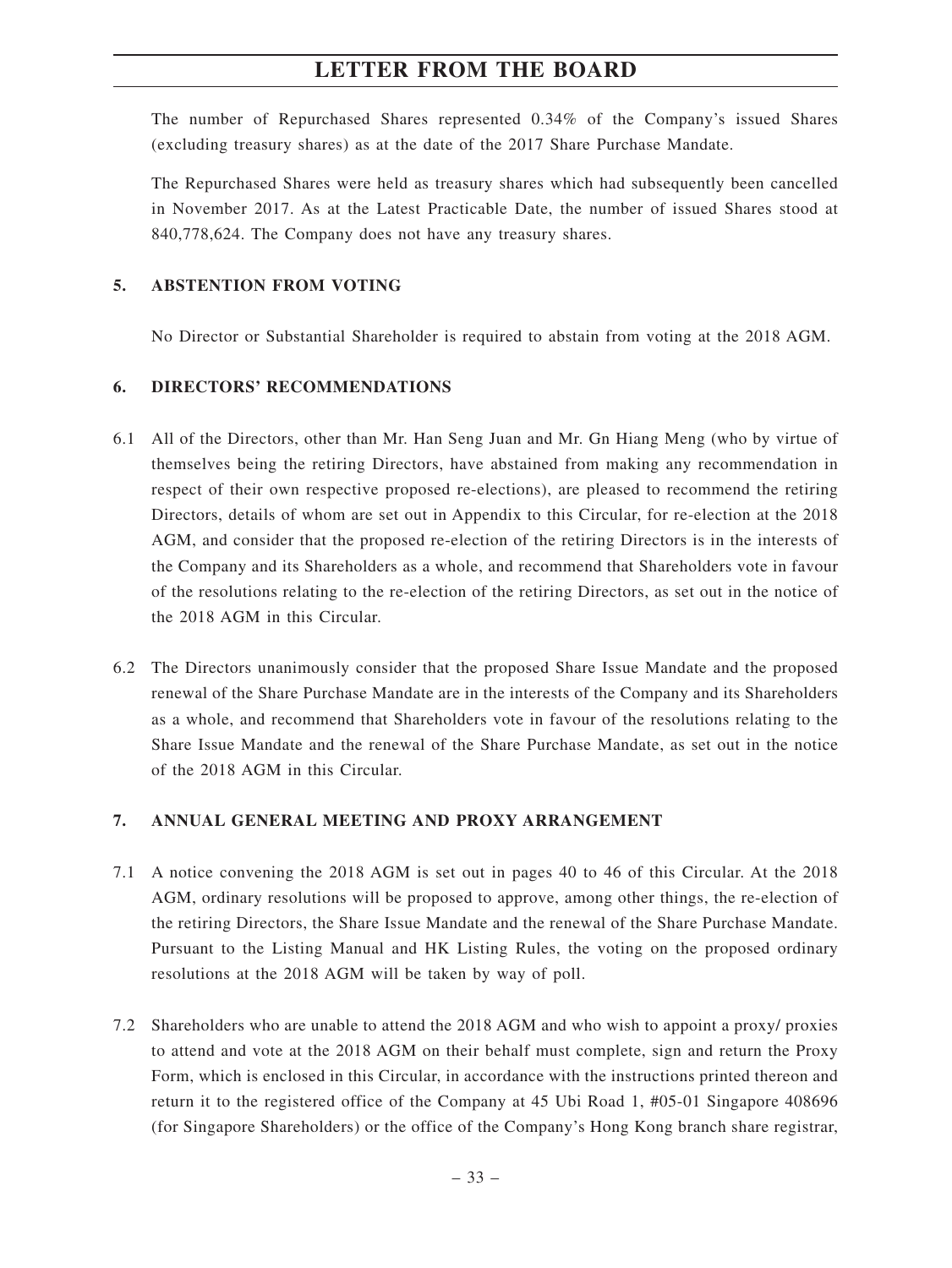Tricor Investor Services Limited, at Level 22, Hopewell Centre, 183 Queen's Road East, Hong Kong (for Hong Kong Shareholders) as soon as possible and in any event not less than 72 hours before the time appointed for the 2018 AGM. Completion and return of the Proxy Form will not preclude you from attending and voting in person at the 2018 AGM if you so wish and, in such event, the Proxy Form shall be deemed to be revoked.

7.3 A Depositor shall not be regarded as a Shareholder entitled to attend the 2018 AGM and to speak and vote thereat unless his name appears on the Depository Register as at 72 hours before the time set for the 2018 AGM.

#### **8. CLOSURE OF REGISTER OF MEMBERS IN HONG KONG**

In order to determine the entitlement of Shareholders to attend and vote at the 2018 AGM, the Hong Kong share transfer books and Hong Kong branch register of members of the Company will be closed from 24 April 2018 to 27 April 2018 (both days inclusive), during which period no transfer of Shares will be registered in Hong Kong. All Share transfers in Hong Kong, accompanied by the relevant share certificates, must be lodged with the Company's Hong Kong branch share registrar, Tricor Investor Services Limited, at Level 22, Hopewell Centre, 183 Queen's Road East, Hong Kong (for Hong Kong Shareholders) no later than 4:30 p.m. on 23 April 2018.

For the purpose of determination of Shareholders registered under the Singapore principal register of members and the Hong Kong branch register of members of the Company, all necessary documents, remittances accompanied by the relevant share certificates in respect of removal of Shares between the two (2) register of members, must be submitted no later than 5:00p.m. and 4:30 p.m. on 23 April 2018 to the Company's Singapore principal share registrar, B.A.C.S. Private Limited, at 8 Robinson Road #03-00, ASO Building, Singapore 048544 (for Singapore Shareholders) and the Company's Hong Kong branch share registrar, Tricor Investor Services Limited, at Level 22, Hopewell Centre, 183 Queen's Road East, Hong Kong (for Hong Kong Shareholders), respectively.

#### **9. DIRECTORS' RESPONSIBILITY STATEMENT**

This Circular, for which the Directors collectively and individually accept full responsibility, includes particulars given in compliance with the Listing Manual and the HK Listing Rules for the purpose of giving information with regard to the Company. The Directors, having made all reasonable enquiries, confirm that to the best of their knowledge and belief, the information contained in this Circular is complete and accurate in all material respects and not misleading or deceptive, and there are no other matters, the omission of which would make any statement in this Circular misleading.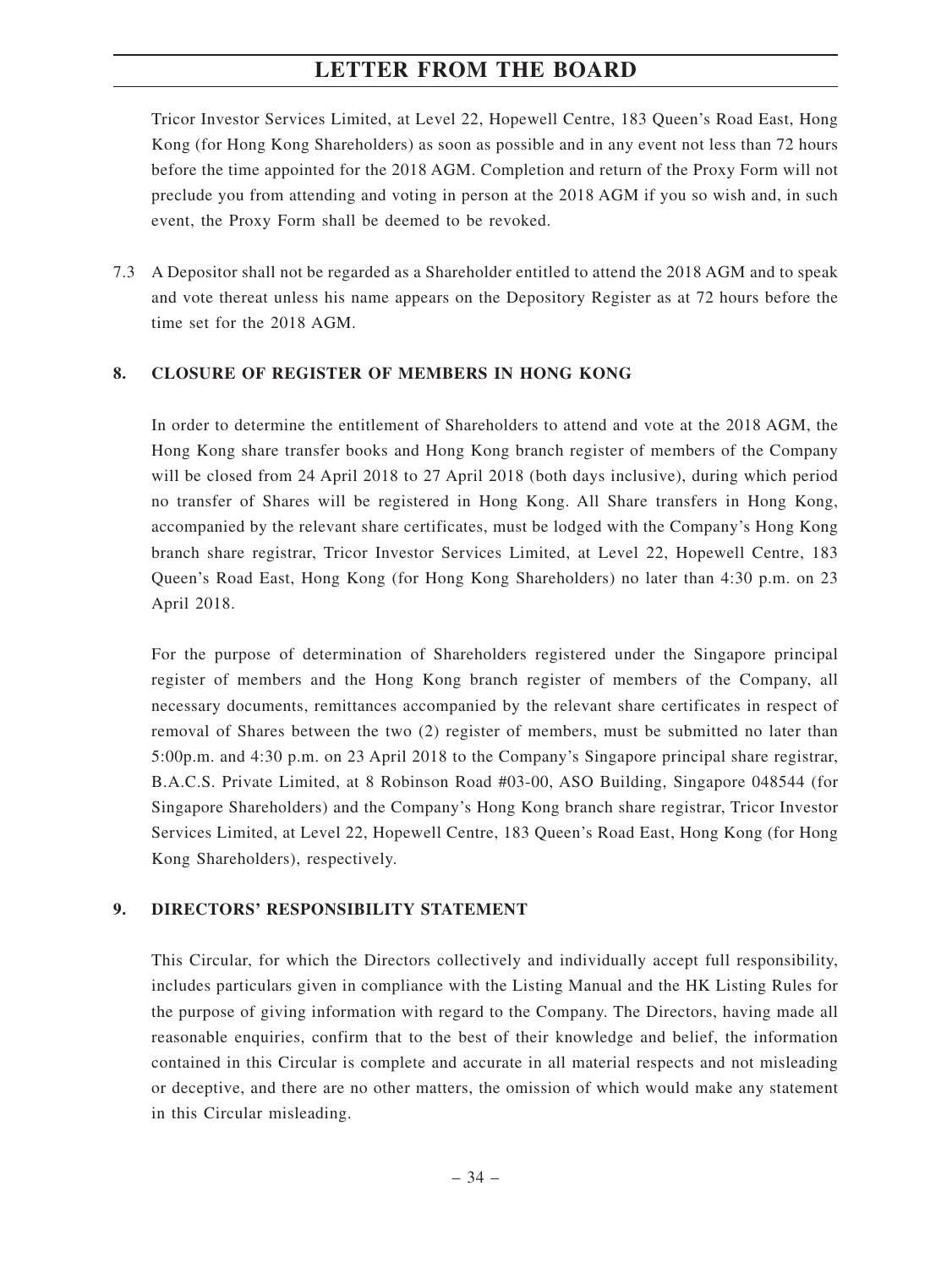In accordance with the Listing Manual, the Directors collectively and individually accept full responsibility for the accuracy of the information given in this Circular and confirm after making all reasonable enquiries that, to the best of their knowledge and belief, this Circular constitutes full and true disclosure of all material facts relating to (i) the proposed re-election of retiring Directors, (ii) the proposed Share Issue Mandate and (iii) the proposed renewal of the Share Purchase Mandate, the Company and its subsidiaries, and the Directors are not aware of any facts the omission of which would make any statement in this Circular misleading.

Where information in this Circular has been extracted from published or otherwise publicly available sources or obtained from a named source, the sole responsibility of the Directors has been to ensure that such information has been accurately and correctly extracted from those sources and/or reproduced in this Circular in its proper form and context.

### **10. DOCUMENTS AVAILABLE FOR INSPECTION**

Copies of the following documents are available for inspection at the registered office of the Company at 45 Ubi Road 1, #05-01 Singapore 408696 during normal business hours from the date of this Circular up to and including the date of the 2018 AGM:

- (a) the Constitution;
- (b) the annual report of the Company and its Subsidiaries for FY2017; and
- (c) this Circular dated 26 March 2018.

Yours faithfully

For and on behalf of the Board **Centurion Corporation Limited**

**Wong Kok Hoe** *Non-executive Chairman*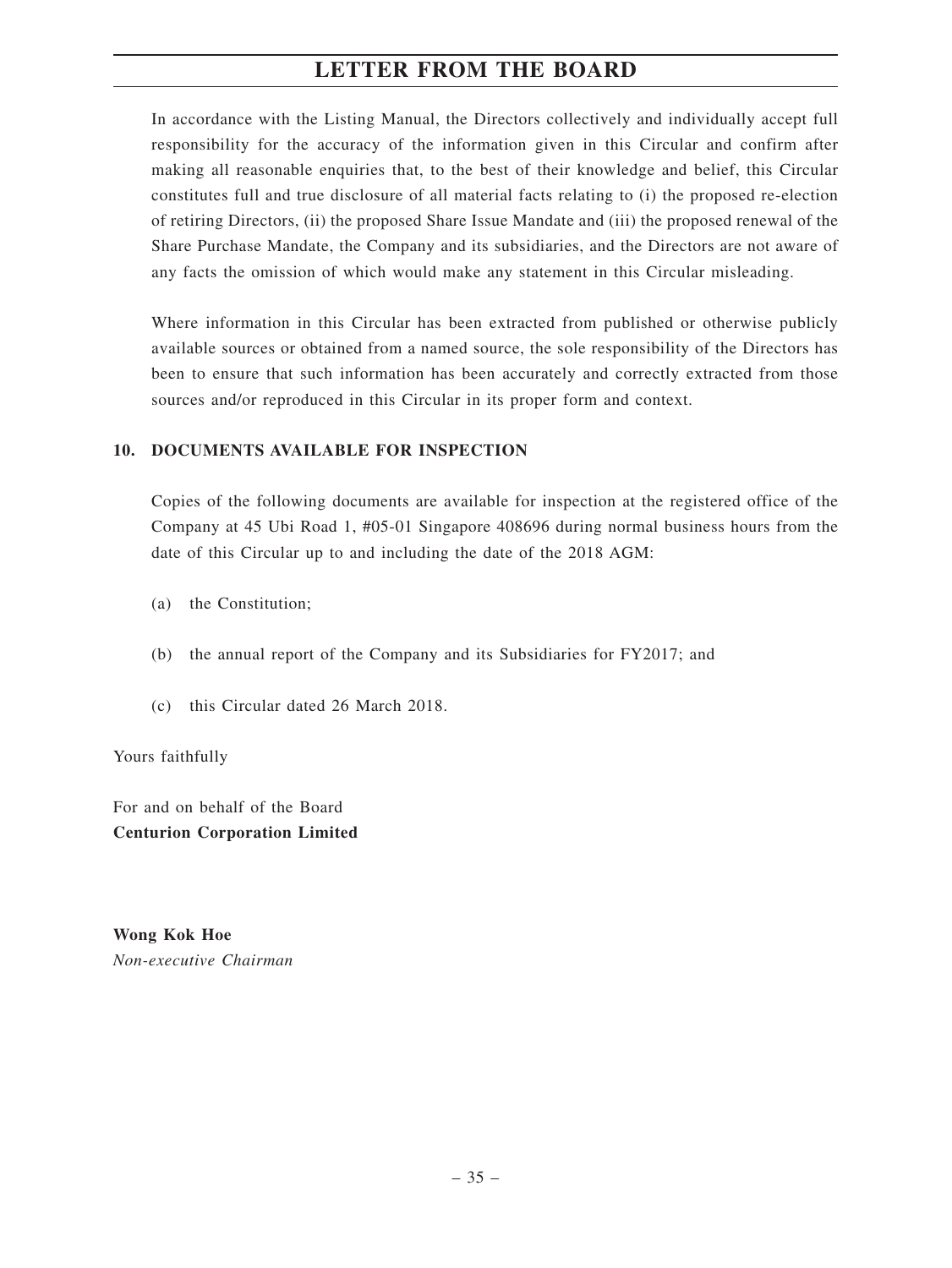*This appendix contains the biographical details of the Directors who will offer themselves for re-election at the 2018 AGM. The purpose of this appendix is to enable the Shareholders to make an informed view on whether to vote for or against the resolutions to be proposed at the 2018 AGM in relation to the re-election of certain retiring Directors.*

#### **NON-EXECUTIVE DIRECTOR**

**Mr. Han Seng Juan (韓成元) ("Mr. Han")**, aged 55, joined the Board on 8 May 2015 as a Non-executive Director and was last re-elected a Director of the Company on 29 April 2016. He is responsible for participating in the formulation of corporate and business strategies.

Mr. Han has over 20 years of experience in the investment and brokerage industry. The following table summarises Mr. Han's professional experience:

|                            | Principal business activities |                              |                           |
|----------------------------|-------------------------------|------------------------------|---------------------------|
| Company name               | of the company                | Last/current position held   | <b>Period of services</b> |
| Centurion Global           | Investment holding            | Principal director           | April 2008 to present     |
| UOB Kay Hian Pte.          | Securities and bonds          | Director, business           | July 2009 to March 2010   |
| Ltd. (formerly             | brokerage                     | development consultant       |                           |
| known as Kay Hian          |                               | Director (Dealing)           | July 2007 to June 2009    |
| Pte Ltd)                   |                               | Executive director (Dealing) | July 1999 to July 2007    |
|                            |                               | Associate director (Dealing) | July 1996 to July 1999    |
| <b>OUB</b> Securities Pte. | Stock, share and bond brokers | Dealing director             | August 1995 to June 1996  |
| Ltd.                       | and dealers                   |                              |                           |
| Ong & Company              | Provision of business support | Dealing director             | November 1989 to          |
| Pte. Ltd.                  | services                      |                              | August 1995               |
| <b>UOB</b> Securities Pte. | Stock, share and bond brokers | Dealer                       | July 1987 to October 1989 |
| Ltd.                       | and dealers                   |                              |                           |

Mr. Han obtained a degree of Bachelor of Science from the University of Oregon in March 1987.

Mr. Han is the maternal cousin of Mr. Loh Kim Kang David (Non-executive Director and a controlling Shareholder of the Company).

Save as disclosed above, Mr. Han does not have any current or past directorship held in the last three years in public companies the securities of which are listed on any securities market in Singapore, Hong Kong or overseas. Save as disclosed above, he does not have any relationship (including immediate family relationship) with any other Directors, senior management, substantial or controlling Shareholders of the Company.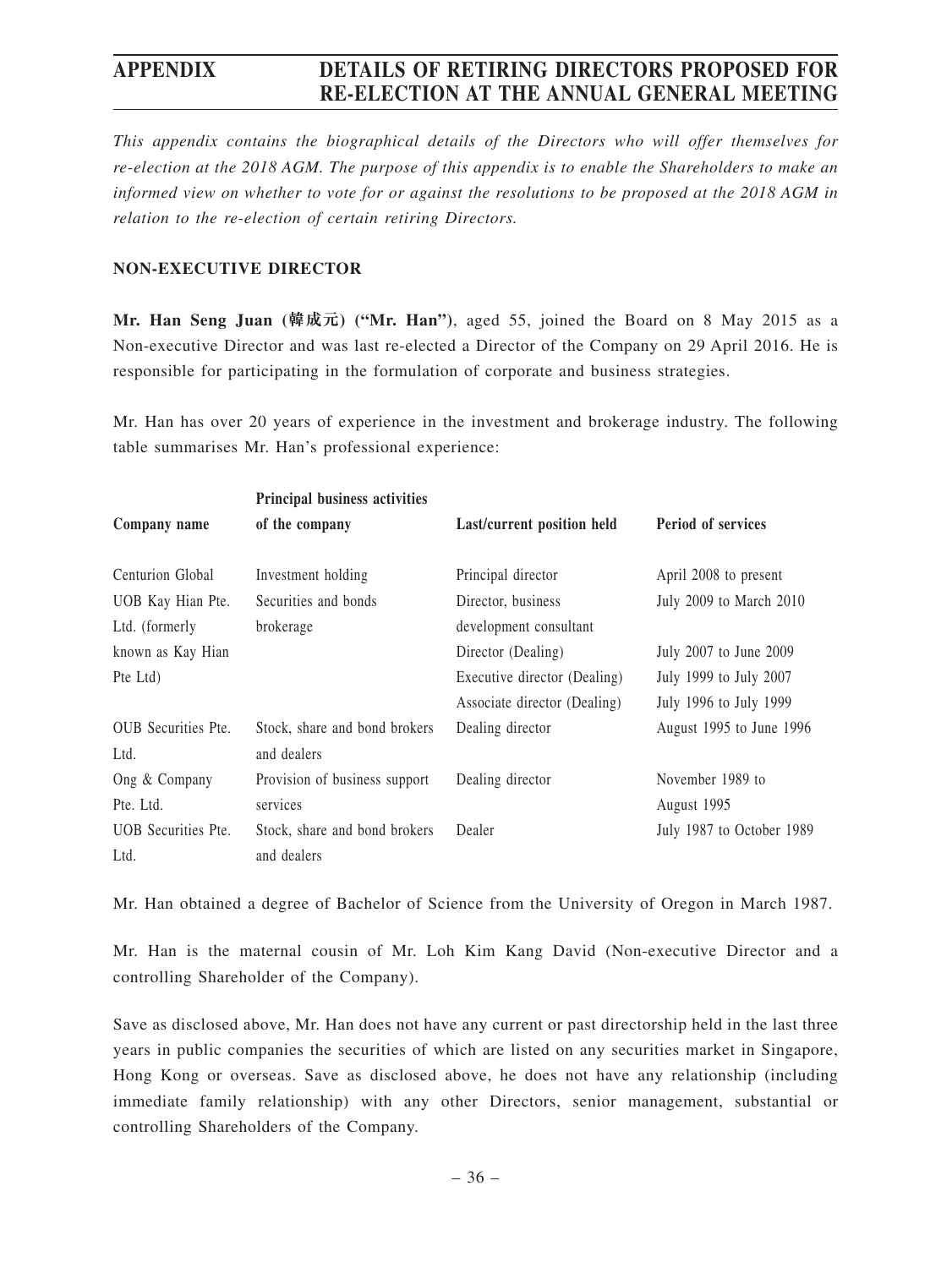Mr. Han entered into a letter of appointment with the Company for a fixed term of three years commencing from December 12, 2017, which may be terminated in accordance with its terms. Mr. Han shall be subject to retirement by rotation at least once every three years and re-election in accordance with the Constitution of the Company. Mr. Han is entitled to a Director's fee subject to annual review by the Remuneration Committee and the Board and approval by Shareholders in general meeting. For the year ended 31 December 2017, the Director's fee subject to Shareholders' approval would be S\$42,500. Save for the Director's fee, Mr. Han is not expected to receive any other remuneration for holding office as a Non-executive Director.

As at the Latest Practicable Date, Mr. Han is directly interested in 13,067,900 Shares of the Company. Mr. Han is also deemed to be interested in 435,756,126 Shares held by Centurion Properties and 10,000,000 Shares held by Thinkpac, and 7,947,500 Shares held by his spouse, Ms. Kang Lee Cheng Susanna. Mr. Han owns a 50% shareholding interest in Centurion Global. Centurion Global is the 100% holding company of Centurion Properties. Thinkpac is a wholly-owned subsidiary of Centurion Properties.

Save as disclosed above, there is no other information which is discloseable pursuant to any of the requirements under Rule 13.51(2)(h) to (v) of the HK Listing Rules; and there are no other matters that need to be brought to the attention of the Shareholders in relation to the re-election of Mr. Han as a Non-executive Director.

### **INDEPENDENT NON-EXECUTIVE DIRECTOR**

**Mr. Gn Hiang Meng ("Mr. Gn")**, aged 69, was appointed as Independent Non-executive Director on 17 May 2007 and as Lead Independent Director on 1 March 2014. He was last re-elected a Director of the Company on 29 April 2016. Mr. Gn is the chairman of the Audit Committee and a member of the Nominating Committee and Remuneration Committee.

Prior to joining the Group, Mr. Gn was the deputy president in charge of hotels and finance of UOL Group Limited, a company principally engaged in property development and investment, and hospitality ownership and management, from August 2001 to July 2007, where he was responsible for hotel acquisition as well as managing a chain of hotels located in Singapore and the Asia/Australia region. He was also in charge of financial and human resource matters, including reviewing and analysing financial statements and projections of companies to assess investment and business opportunities. From November 1973 to March 2001, he joined United Overseas Bank Limited, a commercial bank providing a wide range of financial services, where he was a member of the general management and as the head of the investment banking sector, he was in charge of various businesses including investment management, private equity investing, corporate planning, mergers and acquisitions, corporate finance and stock-broking. Prior to his resignation, he was the senior executive vice-president, investment banking.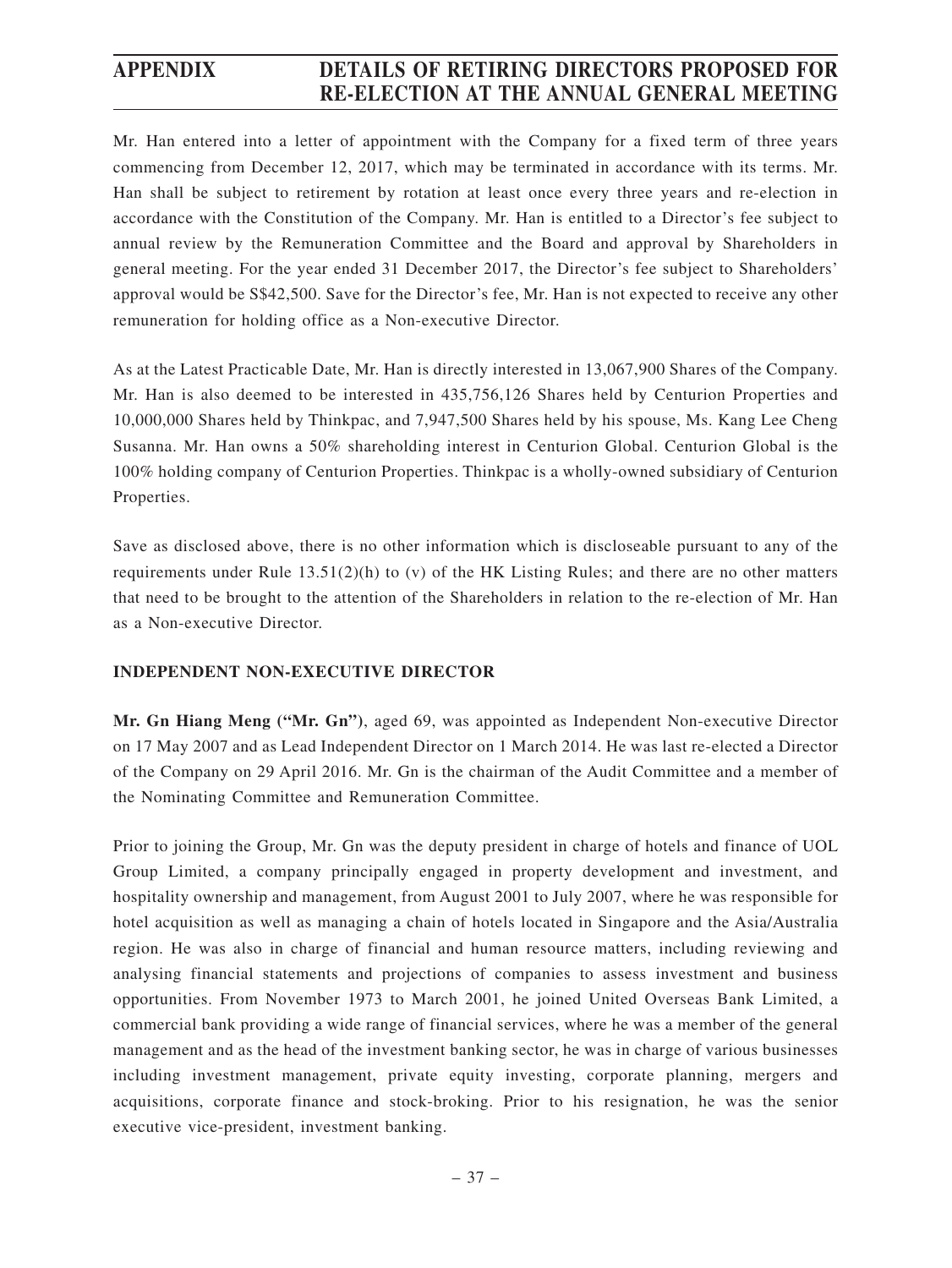Mr. Gn obtained a Bachelor of Business Administration (Honours) degree from the University of Singapore (currently known as the National University of Singapore) in June 1971.

Mr. Gn has been appointed as an independent non-executive director of each of Haw Par Corporation Limited (stock code: H02.SI), a company principally engaged in manufacturing, marketing and trading healthcare products, Koh Brothers Group Limited (stock code: K75.SI), a company principally engaged in construction and building materials, real estate, and leisure and hospitality businesses, SingHaiyi Group Limited (stock code: 5H0.SI), a company principally engaged in investing, developing and managing real estate properties, and TEE International Limited (stock code: M1Z.SI), a company principally engaged in property investment and development since 13 August 2014, 16 August 2007, 1 December 2013 and 1 June 2013, respectively. The shares of these companies are listed on the main board of SGX-ST.

Save as disclosed above, Mr. Gn does not have any current or past directorship held in the last three years in public companies the securities of which are listed on any securities market in Singapore, Hong Kong or overseas. Mr. Gn does not have any relationship (including immediate family relationship) with any Directors, senior management, substantial or controlling Shareholders of the Company.

Mr. Gn entered into a letter of appointment with the Company for a fixed term of three years commencing from December 12, 2017, which may be terminated in accordance with its terms. Mr. Gn shall be subject to retirement by rotation at least once every three years and re-election in accordance with the Constitution of the Company. Mr. Gn is entitled to a Director's fee subject to annual review by the Remuneration Committee and the Board and approval by Shareholders in general meeting. For the year ended 31 December 2017, the Director's fee subject to Shareholders' approval would be S\$110,500. Save for the Director's fee, Mr. Gn is not expected to receive any other remuneration for holding office as an Independent Non-executive Director.

As at the Latest Practicable Date, Mr. Gn is deemed to be interested in 247,500 Shares held by his spouse, Ms. Loo Bee Hoon.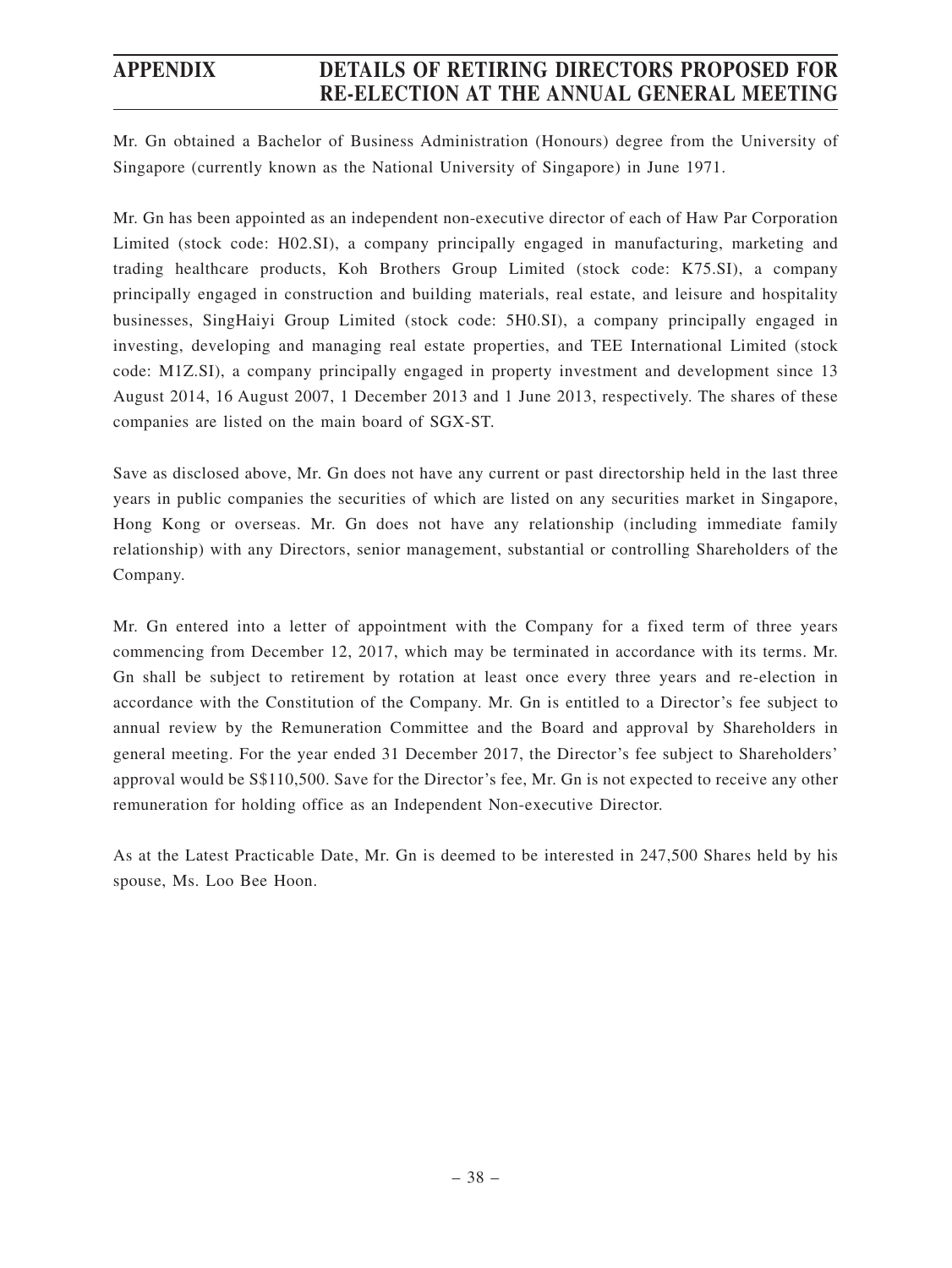Mr. Gn was a director of the following companies incorporated in Singapore, which were dissolved or struck off with details as follows:

| Name of company      | Nature of business                     | Date of dissolution | <b>Means of dissolution</b> | <b>Reason of dissolution</b> |
|----------------------|----------------------------------------|---------------------|-----------------------------|------------------------------|
| $LWB$ (1995) Limited | Bank/financial holding<br>company      | 11 April 2002       | Struck off                  | Cessation of business        |
| ICB $(2002)$ Limited | Domestic banking<br>units of full bank | 7 February 2013     | Struck off                  | Dormant                      |
| United Merchant      | Trustee, fiduciary and                 | 6 November 2009     | Struck off                  | Cessation of business        |
| <b>Bank Nominees</b> | custody services firm                  |                     |                             |                              |
| (PTE) Ltd.           |                                        |                     |                             |                              |

Mr. Gn confirmed that there is no wrongful act on his part leading to the above dissolution of the companies and he is not aware of any actual or potential claim that has been or will be made against him as a result of the dissolution of the companies. The companies were solvent at the time of dissolution and/or deregistration.

Save as disclosed above, there is no other information which is discloseable pursuant to any of the requirements under Rule 13.51(2)(h) to (v) of the HK Listing Rules; and there are no other matters that need to be brought to the attention of the Shareholders in relation to the re-election of Mr. Gn as an Independent Non-executive Director.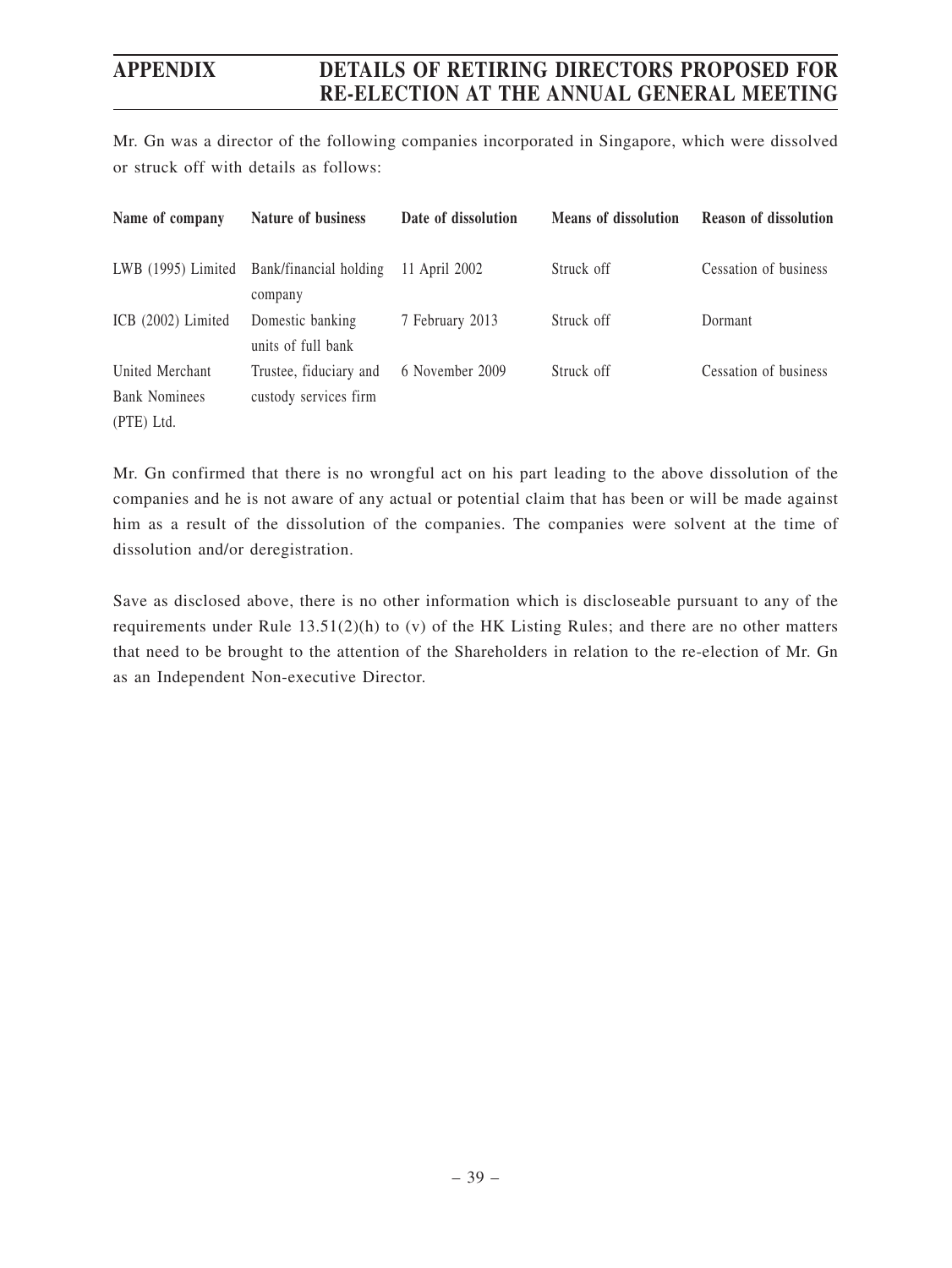

**CENTURION CORPORATION LIMITED**

*(Incorporated in the Republic of Singapore) (Co Reg No: 198401088W)* **(SEHK Stock Code: 6090) (SGX Stock Code: OU8) 勝捷企業有限公司 \***

### **NOTICE OF ANNUAL GENERAL MEETING**

NOTICE IS HEREBY GIVEN that the Annual General Meeting of **CENTURION CORPORATION LIMITED** (the "**Company**") will be held at: (a) in Singapore, at Bras Basah Room, Raffles City Convention Centre (Level 4), 80 Bras Basah Road, Singapore 189560 (for Singapore Shareholders); and (b) in Hong Kong, *via* video-conferencing at Level 54, Hopewell Centre, 183 Queen's Road East, Hong Kong (for Hong Kong Shareholders) on 27 April 2018 (Friday) at 10:00 a.m. for the following purposes:

#### **AS ORDINARY BUSINESS**

1. To receive and adopt the Directors' Statement and Audited Financial Statements of the Company and its subsidiaries for the financial year ended 31 December 2017 together with the Auditors' Report thereon.

#### **(Resolution 1)**

2. To declare a final dividend of 1.0 Singapore cent per ordinary share and a special dividend of 0.5 Singapore cent per ordinary share, on a one-tier tax exempt basis, for the financial year ended 31 December 2017.

#### **(Resolution 2)**

- 3. To re-elect the following Directors retiring by rotation pursuant to Regulation 89 of the Company's Constitution:
	- (a) Mr Han Seng Juan as Non-Executive Director *[See Explanatory Note (i)]* **(Resolution 3)**

\* *for identification purpose only*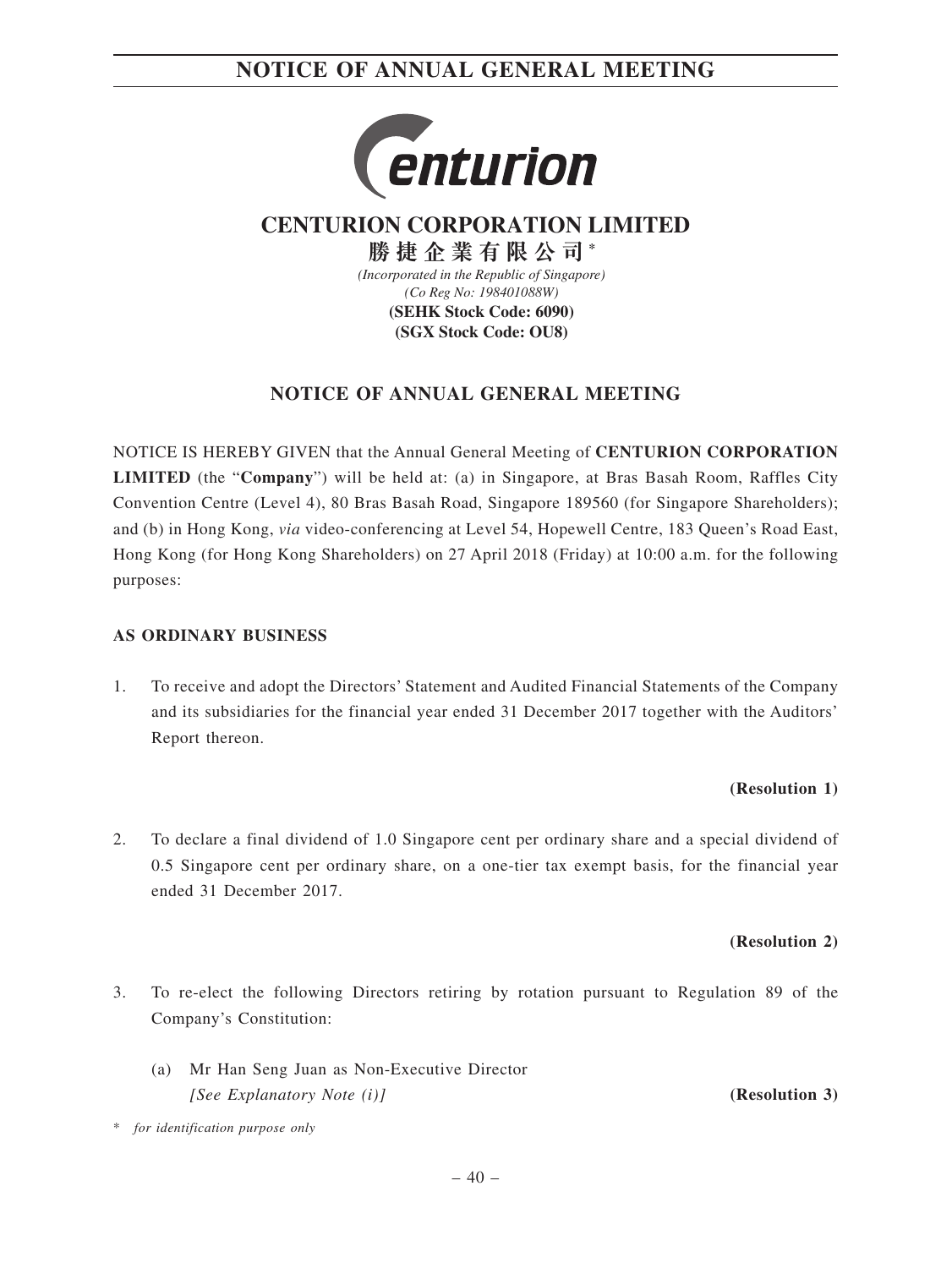- (b) Mr Gn Hiang Meng as Independent Non-Executive Director *[See Explanatory Note (ii)]* **(Resolution 4)**
- 4. To approve the payment of Directors' fees of S\$422,450 for the financial year ended 31 December 2017 (FY2016: S\$379,950).

#### **(Resolution 5)**

5. To re-appoint PricewaterhouseCoopers LLP as the Company's Auditors and to authorise the Directors to fix their remuneration.

#### **(Resolution 6)**

6. To transact any other ordinary business which may properly be transacted at an Annual General Meeting.

#### **AS SPECIAL BUSINESS**

To consider and if thought fit, to pass the following resolutions as Ordinary Resolutions, with or without any modifications:

#### **7. Share Issue Mandate**

"That pursuant to Section 161 of the Companies Act (Chapter 50) of Singapore (the "**Companies Act**"), Rule 806 of the Listing Manual of the Singapore Exchange Securities Trading Limited ("**SGX-ST**") and the Rules Governing the Listing of Securities (the "**Listing Rules**") on The Stock Exchange of Hong Kong Limited ("**SEHK**"), the Directors of the Company be authorised and empowered to:

- A. (i) issue shares in the capital of the Company whether by way of rights, bonus or otherwise, and/or
	- (ii) make or grant offers, agreements or options (collectively, "**Instruments**") that might or would require shares to be issued, including but not limited to the creation and issue of (as well as adjustments to) warrants, debentures or other instruments convertible into shares,

at any time and upon such terms and conditions and for such purposes and to such persons as the Directors of the Company may in their absolute discretion deem fit; and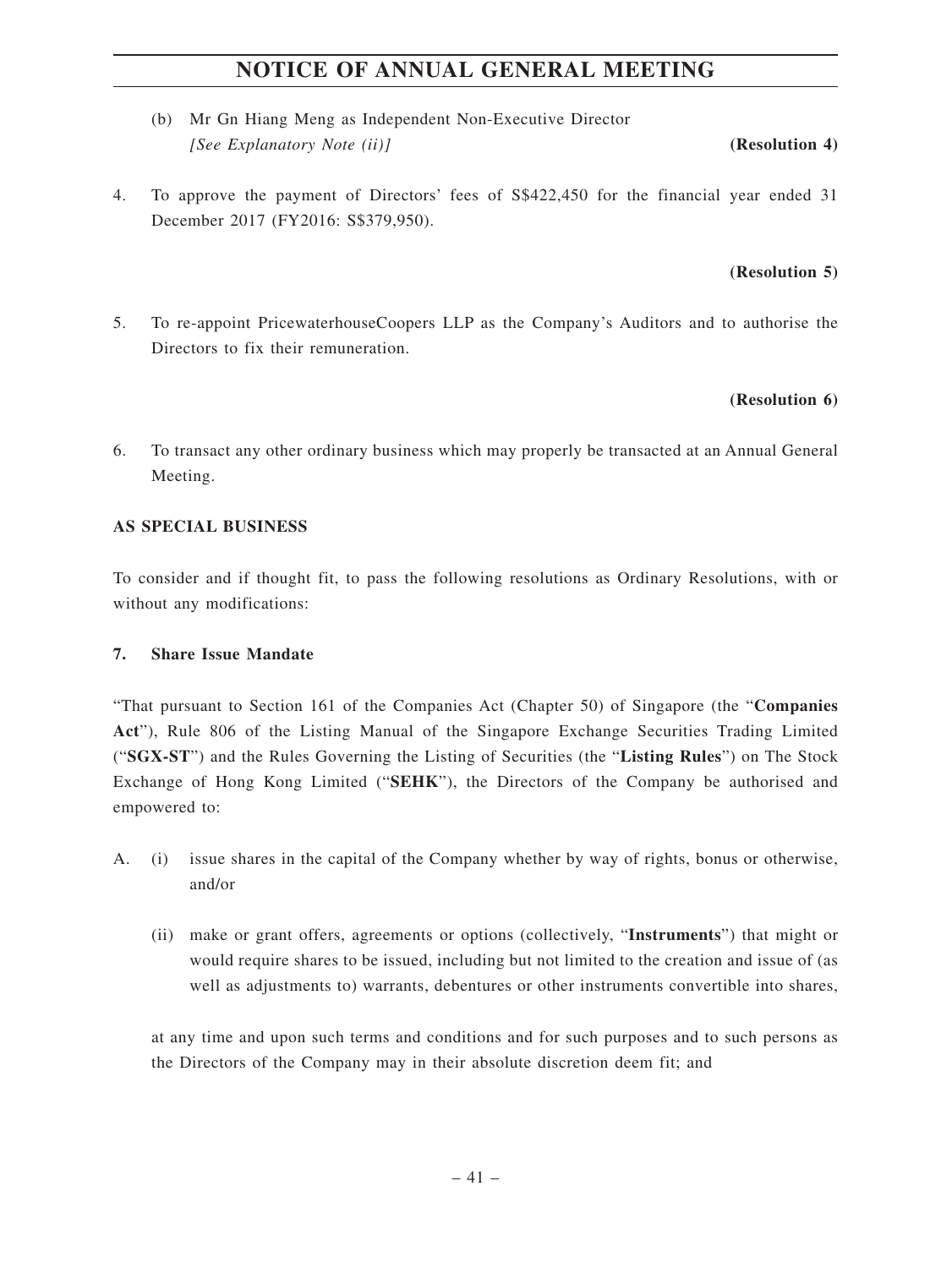B. (notwithstanding the authority conferred by this Resolution may have ceased to be in force) issue shares in pursuance of any Instruments made or granted by the Directors of the Company while this Resolution was in force,

provided that:

- (1) the aggregate number of shares to be issued pursuant to this Resolution (including shares to be issued in pursuance of the Instruments, made or granted pursuant to this Resolution) shall not exceed fifty percent (50%) of the total number of issued shares (excluding treasury shares and subsidiary holdings) in the capital of the Company, of which the aggregate number of shares to be issued other than on a pro rata basis to shareholders of the Company shall not exceed twenty percent (20%) of the total number of issued shares (excluding treasury shares and subsidiary holdings) in the capital of the Company (as calculated in accordance with sub-paragraph (2) below);
- (2) (subject to such manner of calculation as may be prescribed by the SGX-ST and SEHK) for the purpose of determining the aggregate number of shares that may be issued under sub-paragraph (1) above, the percentage of issued shares shall be based on the total number of issued shares (excluding treasury shares and subsidiary holdings) in the capital of the Company at the time of the passing of this Resolution, after adjusting for:
	- (a) new shares arising from the conversion or exercise of convertible securities;
	- (b) new shares arising from exercising share options or vesting of share awards which are outstanding or subsisting at the time of the passing of this Resolution; and
	- (c) any subsequent bonus issue, consolidation or subdivision of shares;
- (3) in exercising the authority conferred by this Resolution, the Company shall comply with the provisions of the Listing Manual of the SGX-ST and the Listing Rules of the SEHK for the time being in force (unless such compliance has been waived by the SGX-ST and SEHK) and the Constitution for the time being of the Company; and
- (4) unless revoked or varied by the Company in general meeting, the authority conferred by this Resolution shall continue in force until the conclusion of the next Annual General Meeting of the Company or the date by which the next Annual General Meeting of the Company is required by law to be held, whichever is the earlier." *[See Explanatory Note (iii)]* **(Resolution 7)**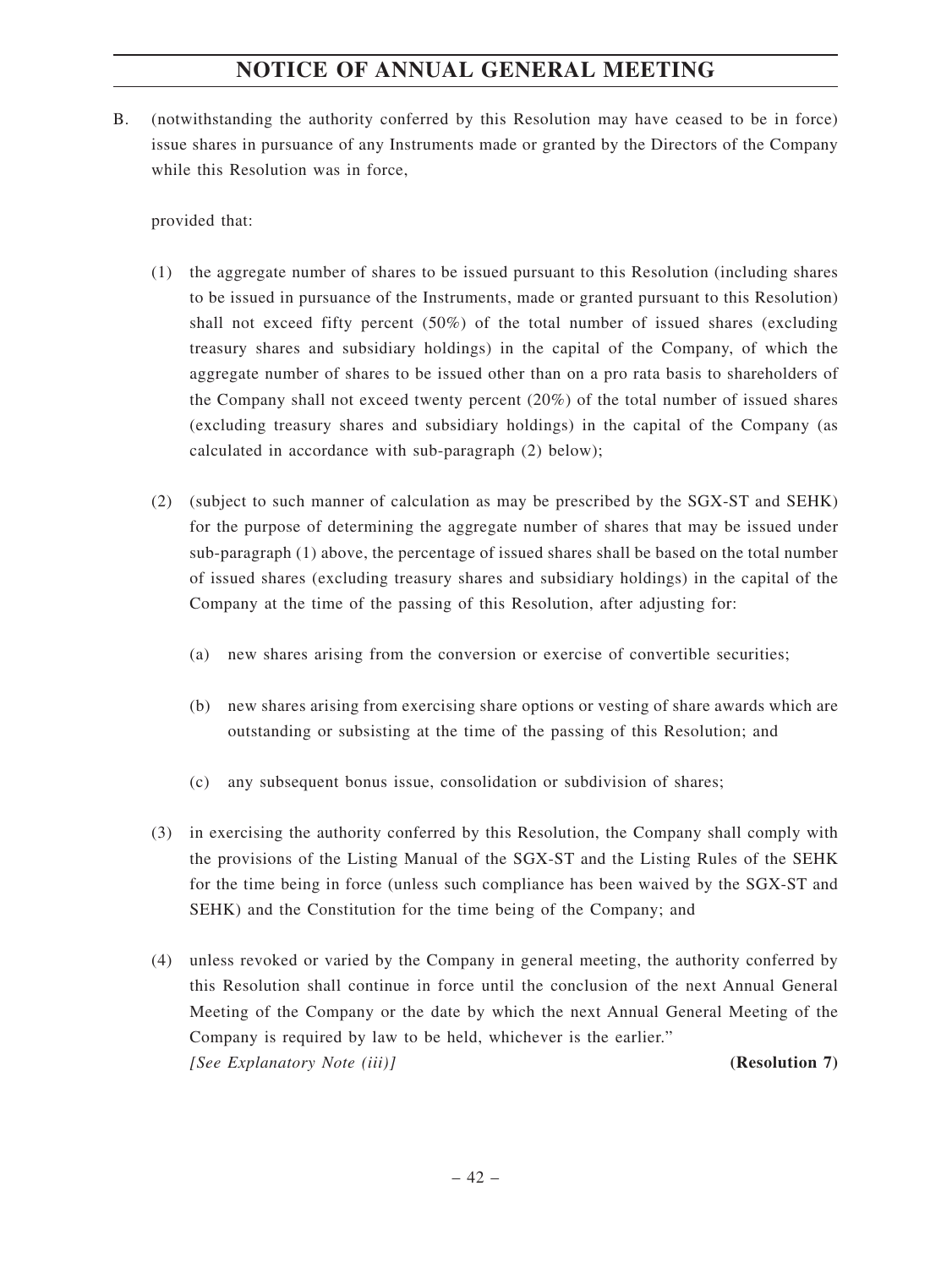#### **8. Renewal of Share Purchase Mandate**

"That:

- (a) for the purposes of the Companies Act, the exercise by the Directors of the Company of all the powers to purchase or otherwise acquire issued shares in the capital of the Company from time to time of not exceeding in aggregate the Prescribed Limit (as hereinafter defined) at the price of up to but not exceeding the Maximum Price (as hereinafter defined), whether by way of:
	- (i) on-market purchases (each an "**On-Market Share Purchase**") on the SGX-ST and/or SEHK, through the ready markets, through one or more duly licensed stock brokers appointed by the Company for such purpose; and/or
	- (ii) off-market purchases (each an "**Off-Market Share Purchase**") effected in accordance with any equal access scheme(s) as may be determined or formulated by the Directors of the Company as they may consider fit, which scheme(s) shall satisfy all the conditions prescribed by the Companies Act,

and otherwise in accordance with all other laws and regulations, including but not limited to the provisions of the Companies Act, Listing Manual of the SGX-ST and Listing Rules of the SEHK, as may for the time being be applicable, be and is hereby authorised and approved generally and unconditionally (the "**Share Purchase Mandate**");

- (b) unless revoked or varied by the Company in general meeting, the authority conferred on the Directors of the Company pursuant to the Share Purchase Mandate may be exercised by the Directors of the Company at any time and from time to time during the period commencing from the date of the passing of this Resolution and expiring on the earliest of:
	- (i) the date on which the next Annual General Meeting of the Company is held; or
	- (ii) the date by which the next Annual General Meeting of the Company is required by law to be held; or
	- (iii) the date on which the purchases of shares by the Company have been carried out to the full extent mandated;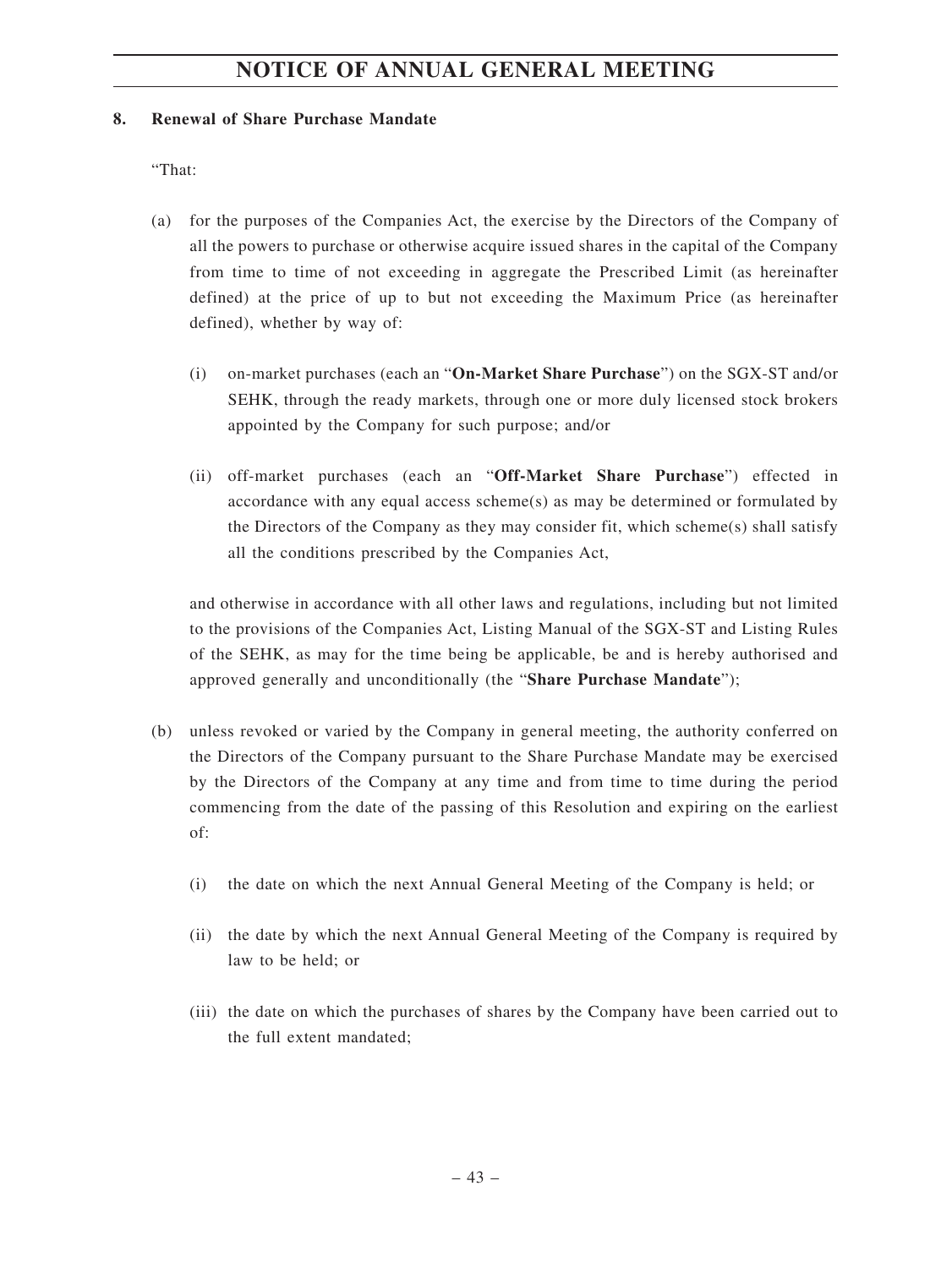(c) for the purpose of this Resolution:

"**Prescribed Limit**" means ten percent (10%) of the total number of issued shares (excluding treasury shares and subsidiary holdings) of the Company as at the date of the passing of this Resolution; and

"**Maximum Price**" in relation to a share to be purchased, means an amount (excluding brokerage, stamp duties, commission, applicable goods and services tax and other related expenses) not exceeding:

- (i) in the case of an On-Market Share Purchase, one hundred and five percent (105%) of the Average Closing Price (as hereinafter defined); and
- (ii) in the case of an Off-Market Share Purchase, one hundred and twenty percent (120%) of the Average Closing Price,

#### where:

"**Average Closing Price**" means the average of the closing market prices of a share of the Company over the last five (5) Market Days ("**Market Day**" being a day on which the SGX-ST or the SEHK, as the case may be, is open for securities trading), on which transactions in the shares of the Company were recorded, immediately preceding the date of making the On-Market Share Purchase, or, as the case may be, the date of making an announcement for an offer pursuant to the Off-Market Share Purchase, and deemed to be adjusted for any corporate action that occurs after the relevant five (5) Market Days;

(d) the Directors of the Company and each of them be and are hereby authorised to deal with the share purchased by the Company, pursuant to the Share Purchase Mandate in any manner as they or he may think fit, which is allowable under the Companies Act, Listing Manual of the SGX-ST and the Listing Rules of the SEHK; and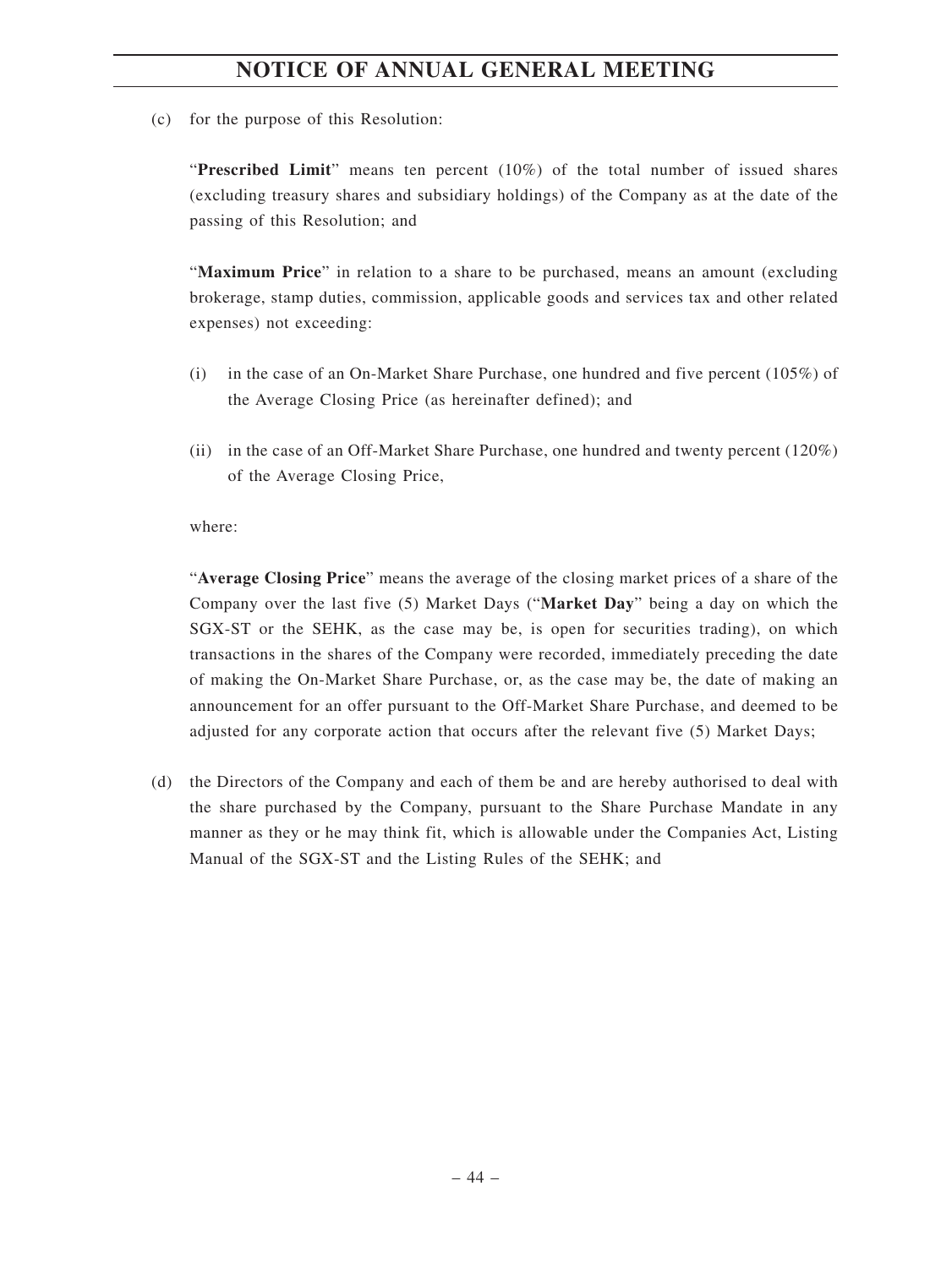(e) the Directors of the Company and each of them be and are hereby authorised to complete and do all such acts and things (including executing such documents as may be required) as they or he may consider expedient, necessary, incidental or in the interest of the Company to give effect to the transactions contemplated and/or authorised by this Resolution."

*[See Explanatory Note (iv)]* **(Resolution 8)**

By Order of the Board

**Hazel Chia Luang Chew Juliana Tan Beng Hwee** *Company Secretaries*

Singapore, 26 March 2018

#### **Explanatory Notes:**

- (i) Ordinary Resolution 3 is to re-elect Mr Han Seng Juan as a Non-Executive Director of the Company. Mr Han will, upon re-election, remain as Non-Executive Director. He is a controlling shareholder of the Company. Save as disclosed in the Company's Annual Report and circular to the shareholders accompanying this Notice of Annual General Meeting (the "**Circular**"), there are no relationships (including immediate family relationships) between Mr Han and the other Directors or the Company.
- (ii) Ordinary Resolution 4 is to re-elect Mr Gn Hiang Meng as Independent Non-Executive Director of the Company. Mr Gn will, upon re-election, remain as Chairman of the Audit Committee and a member of the Nominating Committee and Remuneration Committee. He is considered independent for the purposes of Rule 704(8) of the Listing Manual of the SGX-ST and Rule 3.13 of the Listing Rules of the SEHK. There are no relationships (including immediate family relationships) between Mr Gn and the other Directors, the Company or its ten percent (10%) shareholders.
- (iii) Ordinary Resolution 7, if passed, will empower the Directors of the Company from the date of the forthcoming Annual General Meeting until the date of the next Annual General Meeting to issue shares and/or to make or grant Instruments (such as warrants or debentures) convertible into shares, and to issue shares in pursuance of such Instruments, up to a number not exceeding fifty percent (50%) of the total number of issued shares (excluding treasury shares and subsidiary holdings) in the capital of the Company, of which the aggregate number of shares to be issued other than on a pro rata basis to shareholders shall not exceed twenty percent (20%) of the total number of issued shares (excluding treasury shares and subsidiary holdings) in the capital of the Company.
- (iv) Ordinary Resolution 8, if passed, will empower the Directors of the Company from the date of the forthcoming Annual General Meeting until the date of the next Annual General Meeting to purchase issued ordinary shares of the Company by way of On-Market Share Purchase or Off-Market Share Purchase of not exceeding in aggregate the Prescribed Limit at the Maximum Price in accordance with the terms and conditions set out in the Circular, the Companies Act, the Listing Manual of the SGX-ST and the Listing Rules of the SEHK. Please refer to the Circular for details.
- \* *Information on the Directors who are proposed to be re-elected can be found under "Board of Director" section in the Annual Report and in the Circular.*